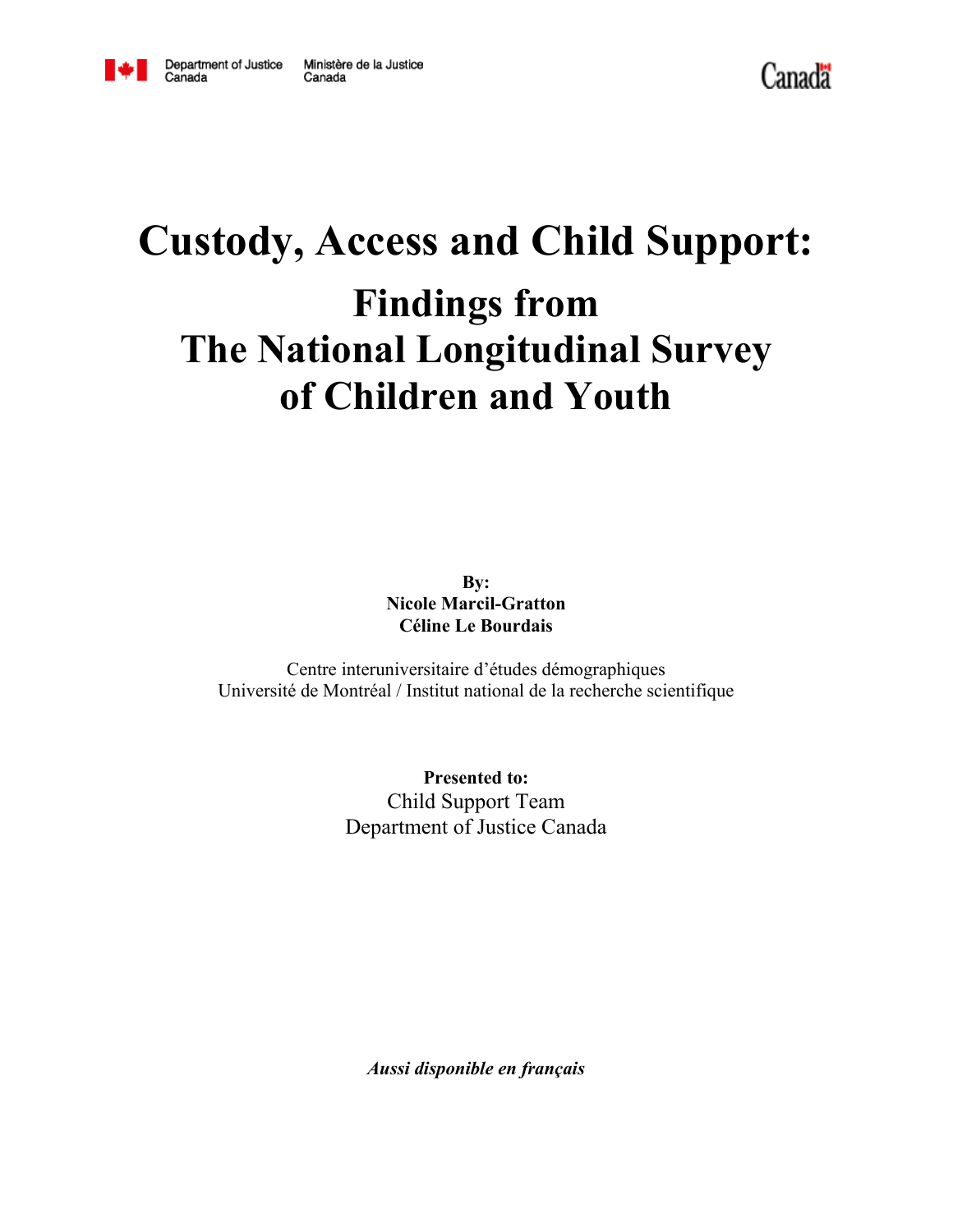© Nicole Marcil-Gratton and Céline Le Bourdais, 1999.

The views expressed in this report are those of the authors and do not necessarily represent the views of the Department of Justice Canada.

For permission to reproduce all or part of this report, please contact the authors directly at the Département de démographie, Université de Montréal.

For more information on this report, please call the Child Support Team, Department of Justice Canada, at 1-888-373-2222.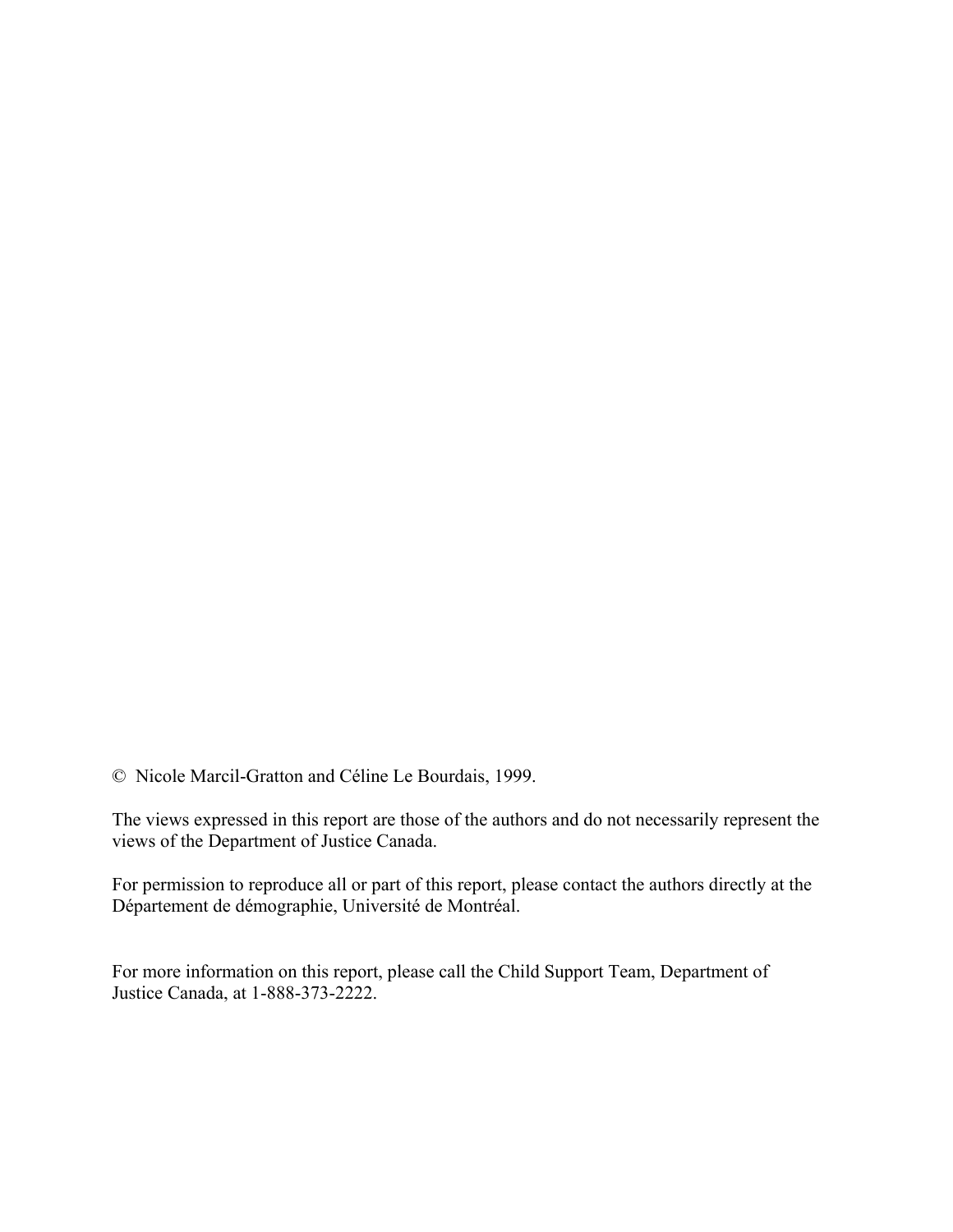# **TABLE OF CONTENTS**

| Increasing Numbers of Children are Being Born to Unmarried Parents3             |  |
|---------------------------------------------------------------------------------|--|
| An Increasing Proportion of Children are Experiencing Life in Single Parent     |  |
| Children Born to Common-Law Couples Face a Greater Risk of Experiencing Their   |  |
| III - WHEN PARENTS SEPARATE: CANADIAN CHILDREN FROM BROKEN                      |  |
| Children from Broken Families Come Disproportionately from Common-Law           |  |
|                                                                                 |  |
|                                                                                 |  |
| Existence of Court Orders for Custody and Variations by Time Since Separation,  |  |
| Existence of a Court Order for Custody by Degree of Tension Between Separated   |  |
|                                                                                 |  |
| Legal Custody, Living Arrangements and Access to the Non-custodial Parent 19    |  |
| Living Arrangements of the Children by Whether or Not A Court Order for Custody |  |
|                                                                                 |  |
| Patterns of Contact Between Non-custodial Parents and Their Children by Age of  |  |
|                                                                                 |  |
|                                                                                 |  |
| Regularity of Child Support Payments by Type of Child Support Agreement and     |  |
| Frequency of Contact with the Non-custodial Parent by Type of Child Support     |  |
|                                                                                 |  |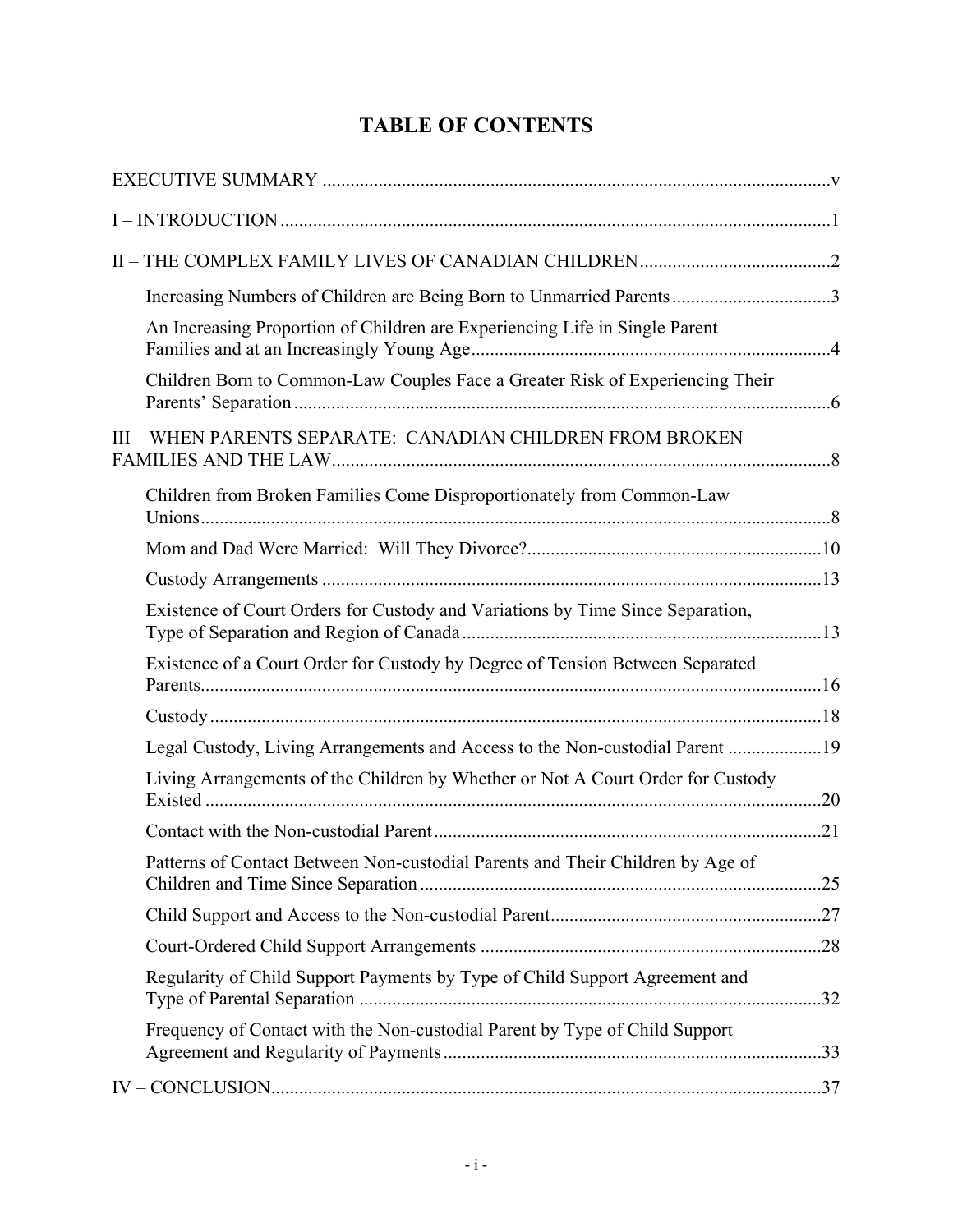# **LIST OF TABLES**

| Table 1:  | Distribution of All Children and of Children from Broken Families by<br>Cohort and Type of Parental Union at Time of Birth-                                                                                  | 9   |
|-----------|--------------------------------------------------------------------------------------------------------------------------------------------------------------------------------------------------------------|-----|
| Table 2:  | Impact of Given Variables on the Probability of Separated Parents Getting                                                                                                                                    |     |
| Table 3:  | Distribution of Children According to Whether a Court Order for Custody<br>Exists, by Region, Type of Broken Union and Time Elapsed Since                                                                    | .14 |
| Table 4:  | Percentage of Children from Broken Families for Whom a Court Order for<br>Custody Does Not Exist, According to the Time Elapsed Since Separation                                                             |     |
| Table 5:  | Impact of Given Variables on the Probability That a Court Order for                                                                                                                                          |     |
| Table 6:  | Court-Ordered Custody Arrangements, According to the Region, the Age of<br>the Child at Separation and the Type of Broken Union—                                                                             |     |
| Table 7:  | Living Arrangements at Time of Separation for Children of Broken<br>Families, by Whether a Court Order for Custody Exists-                                                                                   | 21  |
| Table 8:  | Type of Contact Maintained with Either Parent at Time of Separation,<br>Whether the Broken Union Was a Marriage or Common-Law Union-                                                                         | .23 |
| Table 9:  | Type of Contact Maintained with Father at Time of Separation, According to                                                                                                                                   | .25 |
| Table 10: | Type of Contact Maintained with Either Parent at Time of Survey, Whether<br>the Broken Union Was a Marriage or Common-Law Union, and According                                                               | .27 |
| Table 11: | Type of Support Agreement According to Type of Broken Union-Canada                                                                                                                                           | .29 |
| Table 12: | Type of Support Agreement According to Time Elapsed Since Separation-                                                                                                                                        |     |
| Table 13: | Type of Support Agreement According to Type of Broken Union and Time                                                                                                                                         |     |
| Table 14: | Type of Support Agreement and Regularity of Payments, According to Type                                                                                                                                      |     |
| Table 15: | Type of Contact Maintained with Fathers at Time of Separation, According<br>to the Nature of Child Support Agreement—NLSCY, Cycle 1, 1994-199533                                                             |     |
| Table 16: | Impact of Given Variables on the Propensity of Fathers to Maintain Contact                                                                                                                                   |     |
| Table 17: | Impact of the Regularity of Payments and of Other Variables on the<br>Propensity of Fathers to Maintain Contact with Their Children, for Those<br>Covered by a Support Agreement-NLSCY, Cycle 1, 1994-199536 |     |
|           |                                                                                                                                                                                                              |     |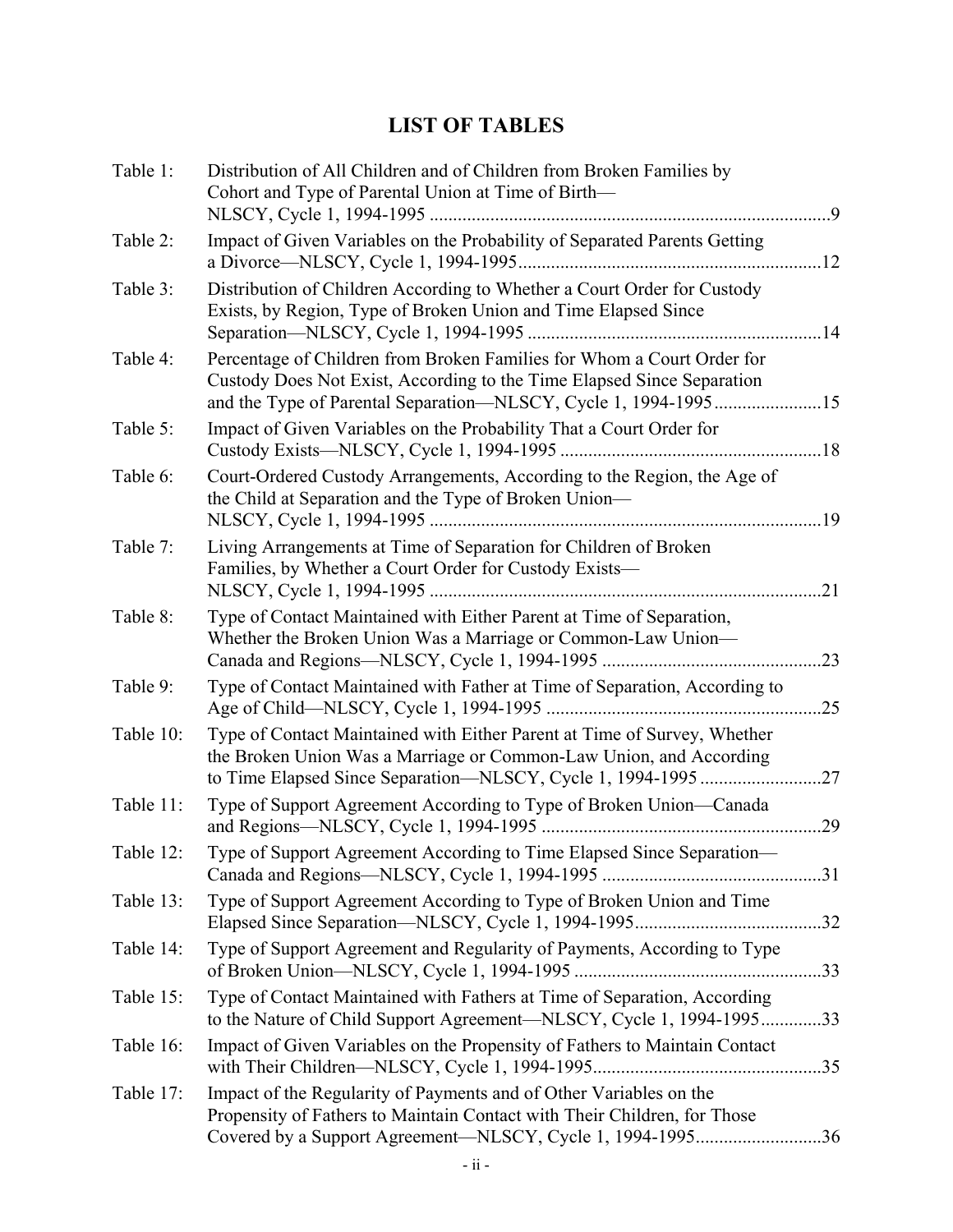# **LIST OF FIGURES**

| Figure 1:  | Family Context at Birth for Various Cohorts of Children—Canada3                                                                                                                                                                |                |
|------------|--------------------------------------------------------------------------------------------------------------------------------------------------------------------------------------------------------------------------------|----------------|
| Figure 2:  | Family Context at Birth for Various Cohorts of Children—<br>Ontario and Quebec                                                                                                                                                 |                |
| Figure 3:  | Cumulative Percentage of Canadian Children Who Were Born to a Lone<br>Parent or Have Experienced the Separation of Their Parents, for Various                                                                                  | $\overline{5}$ |
| Figure 4:  | Cumulative Percentage of Canadian Children Born in a Two-Parent Family,<br>Who Have Experienced Their Parents' Separation, According to Type of                                                                                |                |
| Figure 5:  | Cumulative Percentage of Children Born in a Two-Parent Family, Who<br>Have Experienced Their Parents' Separation Before Age 6, According to<br>Type of Parents' Union—1983-1988 Cohorts—Quebec and Ontario—<br>NLSCY 1994-1995 | $\overline{7}$ |
| Figure 6:  | Distribution of Children Aged 0-11 and of Children from Broken Families,                                                                                                                                                       |                |
| Figure 7:  | Distribution of Children Aged 0-11 and of Children from Broken Families,<br>According to Type of Parents' Union-Quebec-NLSCY 1994-199510                                                                                       |                |
| Figure 8:  | Percentage of Children from Broken Marriages Who Have Not Yet<br>Witnessed Their Parents' Divorce, According to Time Elapsed Since                                                                                             |                |
| Figure 9:  | Proportion of Children Whose Parents Have Been Separated for at Least<br>5 Years and for Whom a Custody Order Does Not Exist, According to the<br>Type of Parental Separation-Quebec and Rest of Canada-                       |                |
| Figure 10: | Degree of Tension Created by the Question of Living Arrangements or<br>Visiting Rights, According to Type of Parental Separation—<br>NLSCY 1994-1995<br>. 16                                                                   |                |
| Figure 11: | Type of Contact Maintained with Either Parent at Time of Separation-                                                                                                                                                           | 22             |
|            | Figure 12: Type of Contact Maintained with Father at Time of Separation, Whether the<br>Broken Union Was a Marriage or Common-Law Union-                                                                                       |                |
| Figure 13: | Type of Contact Maintained with Father at the Time of Survey, According to                                                                                                                                                     |                |
| Figure 14: | Visiting Patterns with Father, for Children Living with Mother at Time of<br>Separation, According to Regularity of Child Support Payments—                                                                                    |                |
|            |                                                                                                                                                                                                                                |                |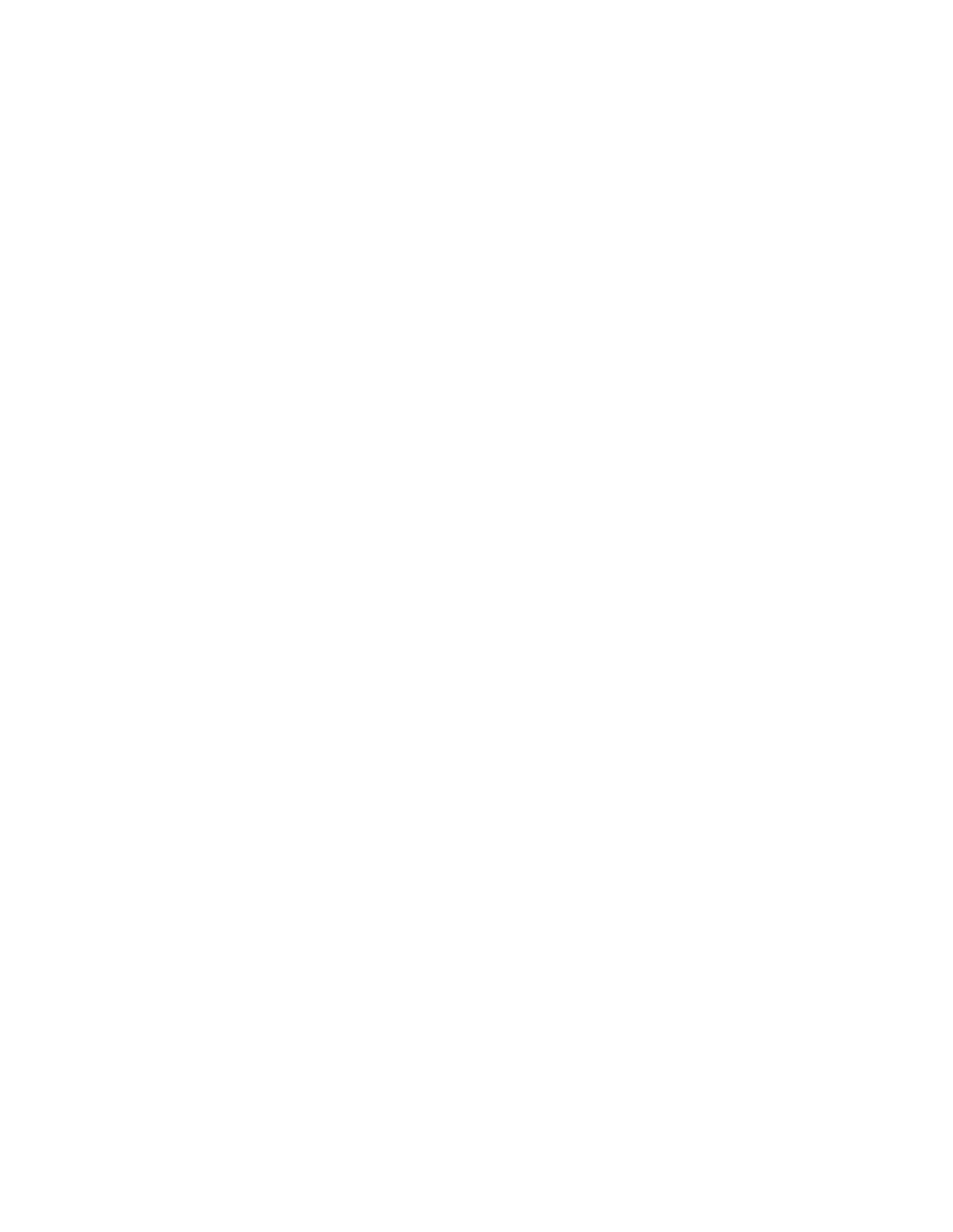# **EXECUTIVE SUMMARY**

# **BACKGROUND**

In the spring of 1998, the Child Support Team of the Department of Justice Canada commissioned an analysis of the data relating to custody, access and child support from the "Family History and Custody" section of the National Longitudinal Survey of Children and Youth (NLSCY).

The NLSCY will follow a group of children until they reach the age of 20. Over 22,000 children from birth to age 11 were first surveyed in the winter of 1994-1995. The survey will be repeated every two years until at least the year 2002. These data provide a unique means to study, over an extended period, how different aspects of children's environments influence their development. Statistics Canada has released the first cycle results and, for the first time, national data are available on the changes in family life that Canadian children experience, including detailed information on their living arrangements and patterns of contact with their parents.

#### **MAIN FINDINGS**

#### **Children are born into diverse family contexts and in increasing proportions to unmarried parents**

Thirty years ago, most children were born to first-time married parents who had not lived together nor lived with another partner before marriage. Today, a similar proportion of children are born into two-parent families but, increasingly, their parents are not married. This trend is particularly strong in Quebec, where only 23 percent of the 1993-1994 birth cohorts in the survey were born to parents who married directly.

#### **An increasing proportion of children experience life in a single parent family and they do so earlier in life**

One in four children born in the early 1960s had experienced life in a single parent family by the age of 20. One in four children born 10 years later had experienced their parents' separation by the age of 15. According to the NLSCY, almost one in four children born in 1987-1988 had experienced their parent's separation by the age of 6.

#### **Children born to common-law couples face a greater risk of experiencing their parents' separation**

The risk of separation is greatest among common-law couples. By the time children born to common-law couples between 1983-1984 reached the age of ten, 63 percent had already experienced the separation of their parents, compared to only 14 percent of children born to parents who married without first living together. This trend is not as strong in Quebec. Nonetheless, common-law unions remain less stable than unions where the partners married directly.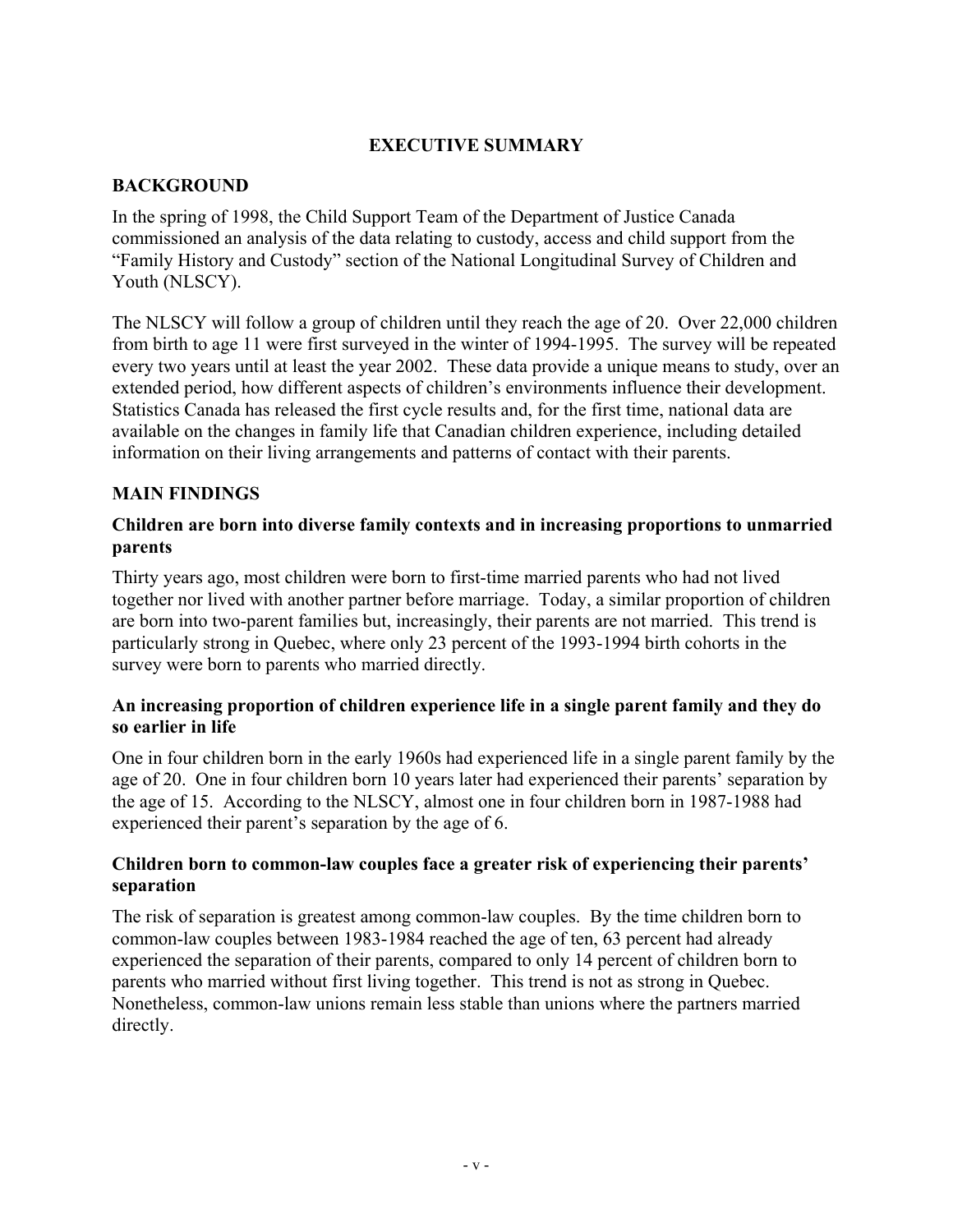# **After their parents' separation, the vast majority of children live with their mother**

Court orders place 80 percent of children under the age of 12 in their mother's care. Seven percent of children are placed in their father's custody and 13 percent of children are covered by what their parents described as a court order for joint physical custody. Interestingly, most children (69 percent) for whom parents had obtained a shared physical custody order actually lived with their mother only. A very small number of children lived under arrangements where care was shared equally: less than 2 percent of children for whom custody orders were obtained and less than 4 percent in other cases.

# **After separation, most children see their father less than once a week**

After separation, very few children (7 percent) lived with their father only and another small fraction shared residences, although mostly unevenly, with both parents (7 percent). The rest lived with their mother and visited their father with varying frequency: less than one third (30 percent) visited every week, and another 16 percent visited every two weeks. One quarter of children visited their father irregularly and 15 percent never saw him.

#### **The frequency of contact with the father is associated with the type of child support agreement reached, the existence of a court order for custody and the regularity of support payments**

One of the striking findings of the survey was that, for most children from broken families, parents said there was no court order for support. For 32 percent of children, parents said there was no agreement at all; for another 32 percent, parents described the arrangements for child support as a private agreement and, for the remaining 36 percent, parents said there was a court order for child support.

When the arrangements for child support were described as a private agreement between the two spouses, 18 percent of children were residing with their father at least part of the time, 44 percent saw their father weekly and only 4 percent never visited with him. When parents said there was a court order for child support, only 5 percent lived with their father full or part-time, 22 percent saw him weekly, and 17 percent never saw him. When there was no child support agreement the numbers were in between: 18 percent lived with their father full or part-time, 25 percent visited weekly, and 24 percent never visited.

Where there was a private agreement for child support, children received more regular support payments than when there was a court order (66 percent vs. 43 percent). Fathers who tended not to pay child support also saw their children less frequently. Of the fathers who had not made a child support payment in the last six months, only 15 percent saw their children weekly and 28 percent never saw their children. Conversely, fathers who supported their children financially tended to see their children regularly: almost half (48 percent) of regular payers saw their children every week and only 7 percent never saw them.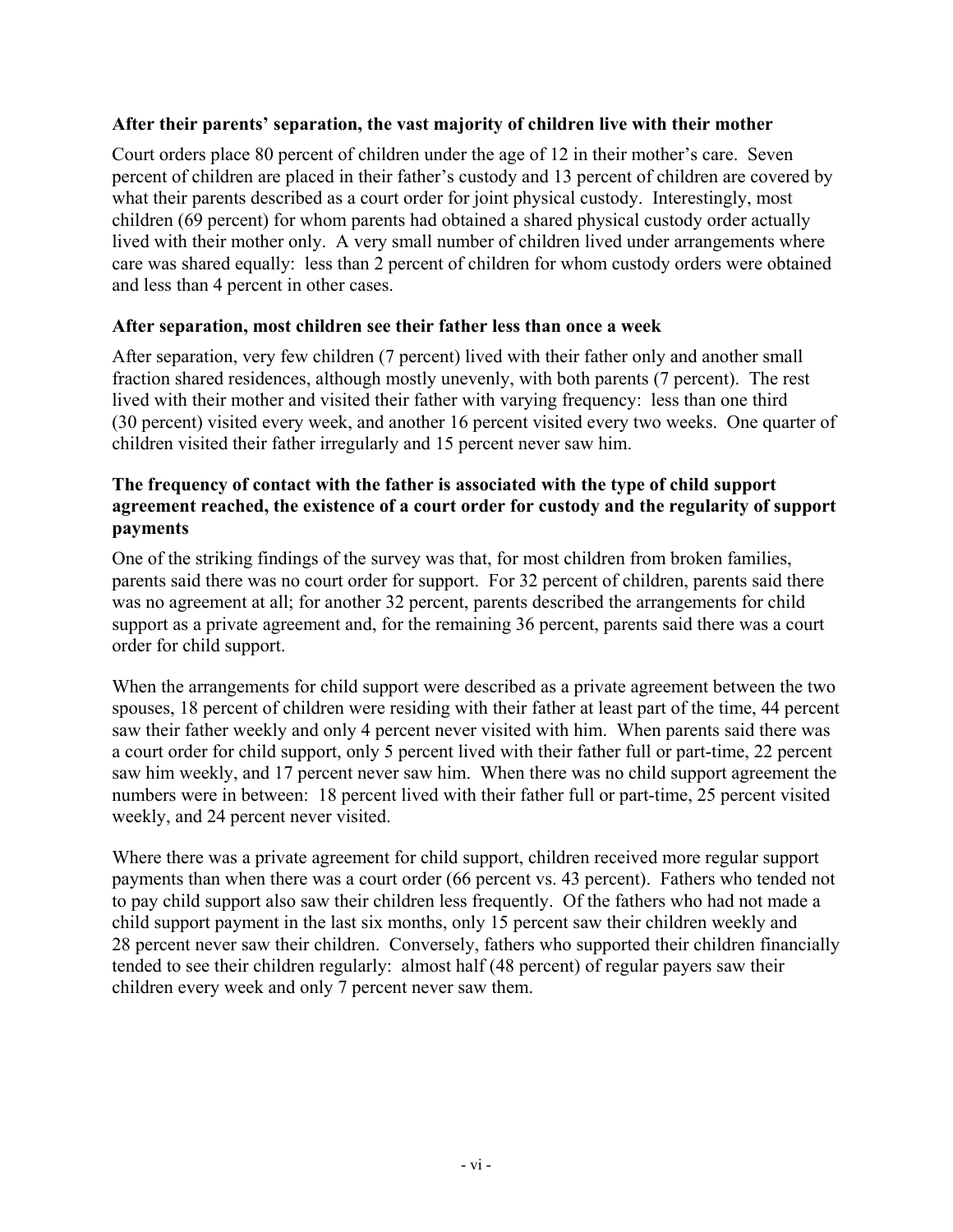# **CONCLUSION**

The NLSCY provides invaluable data on the family histories of children in Canada. Further cycles will allow us to assess the impact of the many challenges that face Canadian children as more and more experience the separation of their parents, and at increasingly young ages.

The first cycle results show that the type of union parents enter into raise their family has farreaching consequences on the lives of their children. Common-law unions are more likely than marriages to end in separation. Children of these common-law unions are more likely than children from broken marriages to live exclusively with their mother; they are more likely to see their father irregularly or not at all; and they are less likely to benefit from regular child support payments. Children whose parents divorce rather than separate are more likely to be covered by a court-ordered child support agreement, but children covered by a private agreement are more likely to receive regular support payments than those covered by a court-ordered agreement.

Further analysis is required to look at such variables as the impact of separation on the level and sources of income for custodial parent households, or the impact of new unions by either parent on existing agreements regarding children from previous unions. It is these questions that we will turn to in our future research.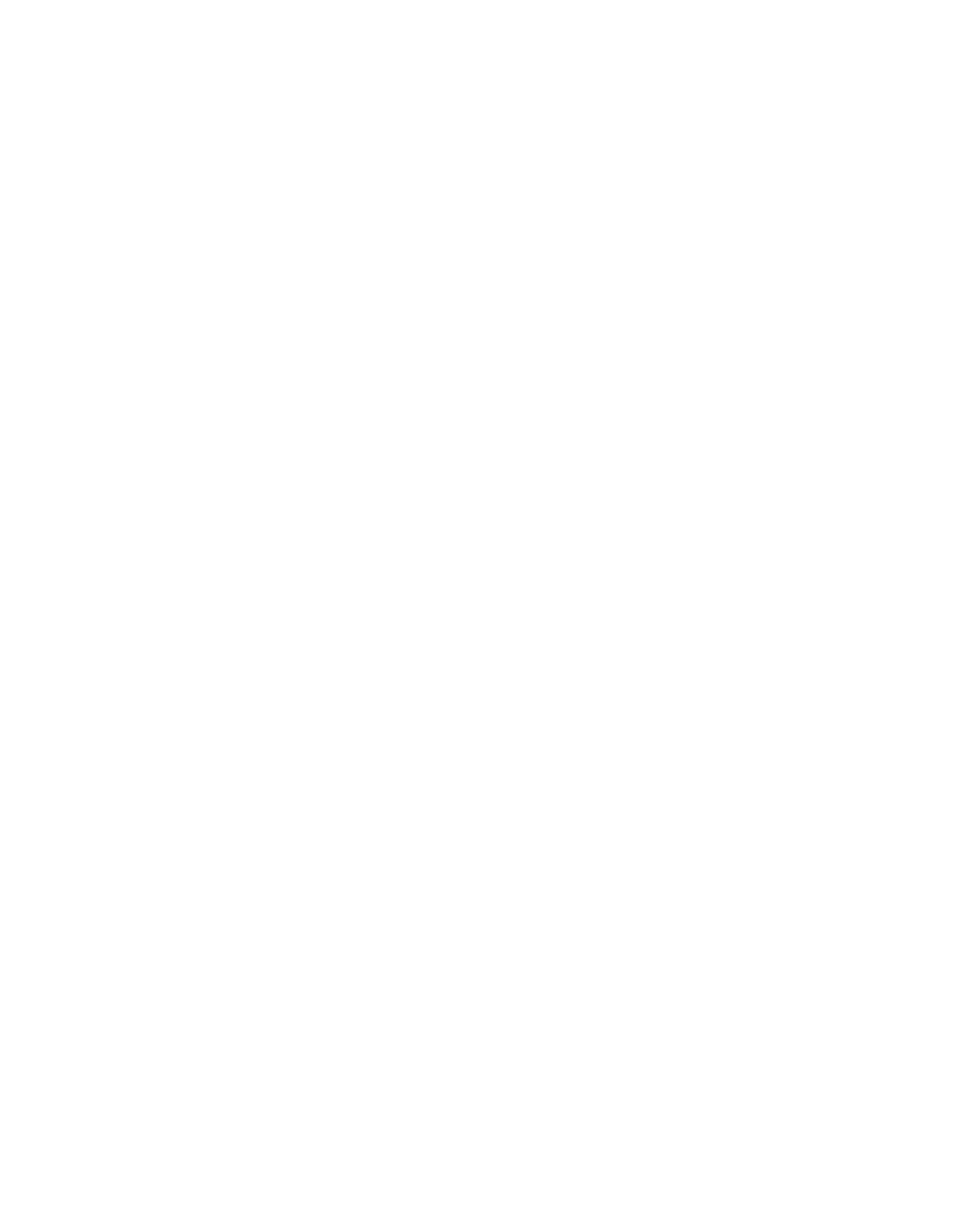# **I – INTRODUCTION**

This report presents a statistical profile of Canadian children whose parents have separated, in terms of custody and living arrangements, access to the non-custodial parent and the availability of child support payments. Little is known about these issues in Canada, particularly where the parents have separated but not divorced. However, with the release<sup>1</sup> of the data on children's family history and custody from the National Longitudinal Survey of Children and Youth (NLSCY), we can begin to sketch an accurate portrait of children from broken homes and the arrangements parents make for their care.

The NLSCY is a panel survey conducted jointly by Human Resources and Development Canada (HRDC) and Statistics Canada. Over 22,000 children from birth to age 11 were first surveyed during the winter of 1994-1995. The sample is organized to provide a cross-sectional set of data at each cycle. The original sample is being followed every two years at least until the year 2002, and is representative both nationally and provincially. The survey covers a spectrum of issues, ranging from the developmental progress to the socio-economic background of the children.

The section of the survey entitled "Family and Custody History" is of specific interest to us here. It contains the complete retrospective family histories of both parents, including their on-going parental and conjugal circumstances if there was a separation or divorce. This section looks at the existence of child support and custody orders, the actual living arrangements of the children, the nature and frequency of their contacts with the non-custodial parent and the regularity of child support payments. Considered in conjunction with the rest of the survey, the questions in the section on family and custody history will allow researchers to measure the impact of the circumstances surrounding parental break-up on the development of the children. To date, only the results from the 1994-1995 survey are available, but thanks to the retrospective questions on family history and custody, it is possible to examine the influence of past changes in family life on children's well-being at the time of the survey. As the subsequent cycles of the survey data in this section of the survey become available, it will be possible to look further at the changes that occur in the lives of individual children.

This report addresses the following questions:

#### *Separation and Divorce*

 $\overline{a}$ 

How many children experience their parents' separation and at what age?

What proportion of these separations are due to the break-up of a legal marriage as opposed to a common-law union?

What proportion of marital separations end in divorce?

What proportion of children are involved in a de facto separation as opposed to a divorce?

<sup>1</sup> The survey results on the Family History and Custody section were released June 2, 1998. See Statistics Canada, *The Daily*, June 2, 1998.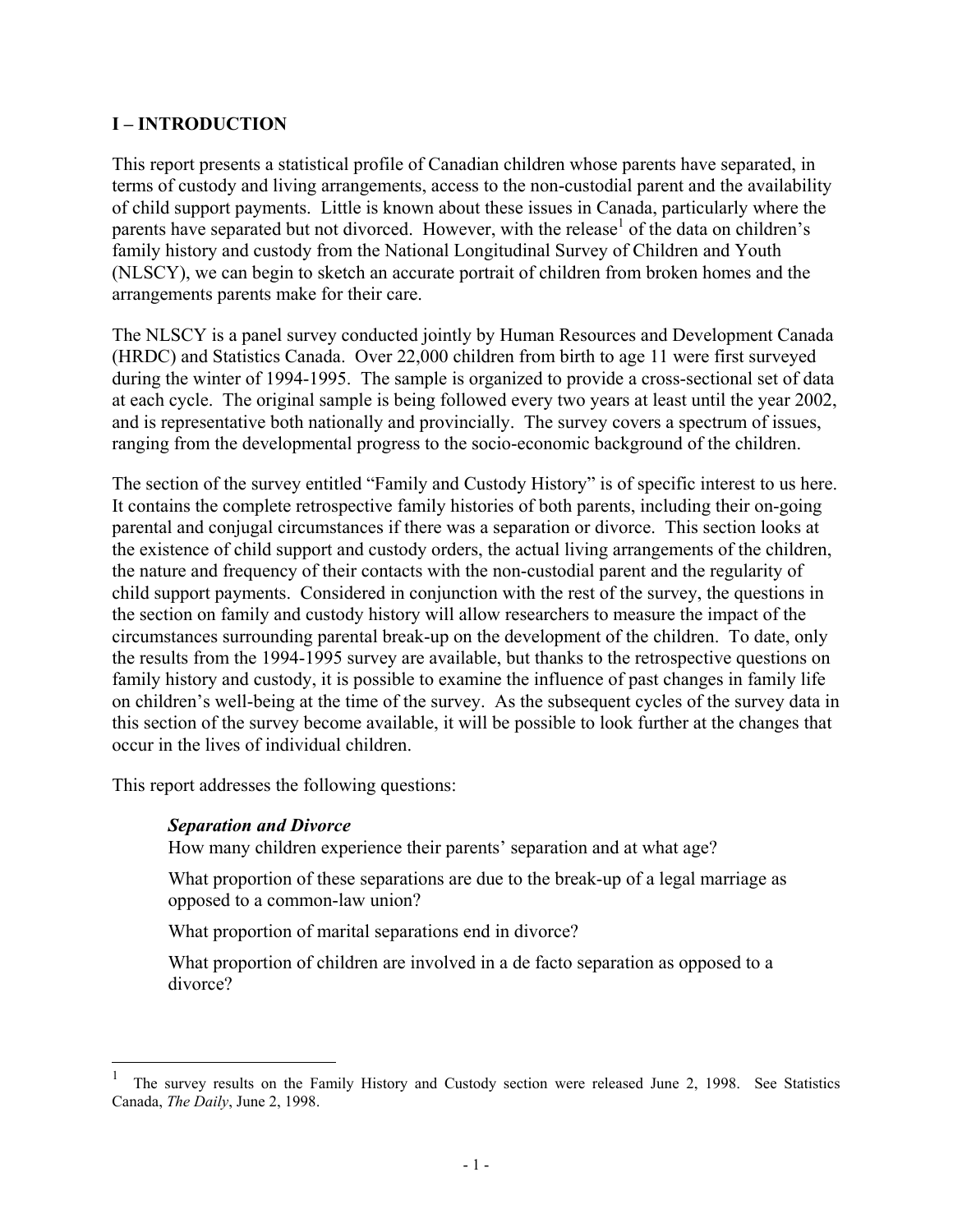#### *Custody and Access*

Where there is a custody order, how many children are in the custody of their mother only, father only or both parents through shared custody?

What are the actual living arrangements of the children where parents said there was a custody order?

How do these arrangements compare to cases where parents said there was no custody order?

What kind of contact do children maintain with either parent after separation and how frequently do they keep in touch with each of them?

Does the type of contact and the frequency vary with the type of separation?

Do contact arrangements change over time? If so, how?

#### *Child Support*

 $\overline{a}$ 

What proportion of child support agreements are court-ordered, as opposed to private agreements?

Is the regularity of child support payments related to the existence of a court order?

Does the regularity of the support payments vary according to the type of parental union?

Which factors are associated with frequent and regular contact between non-custodial parents and their children?

Which factors are associated with infrequent contact or lack of contact?

Do these factors change over time?

To what extent does it appear that custody, access and child support agreements are related to the degree of tension that existed between the parents when they were in the process of settling the issues of contact and living arrangements?

This report does not provide complete answers to all of the above questions. However, some of the results presented below will stimulate discussion and guide further analyses of the rich and complex database that is available with the release of the Family and Custody History section of the NLSCY.

# **II – THE COMPLEX FAMILY LIVES OF CANADIAN CHILDREN**

Before turning to the specific questions about custody, living arrangements and child support, it is important to look at the extent to which the family circumstances of children have changed over the years. For example, it is important to know whether the proportion of children who are not born to first-time married parents is changing, and whether the risk of parental separation is linked to the type of union into which the children are born. To provide this context, we will summarize the main findings of work previously carried out by one of the authors.<sup>2</sup>

<sup>2</sup> Statistics Canada, by Nicole Marcil-Gratton. *Growing up with Mom and Dad? The intricate family life courses of Canadian children*. Catalogue No. 89-566-XIE, August 1998.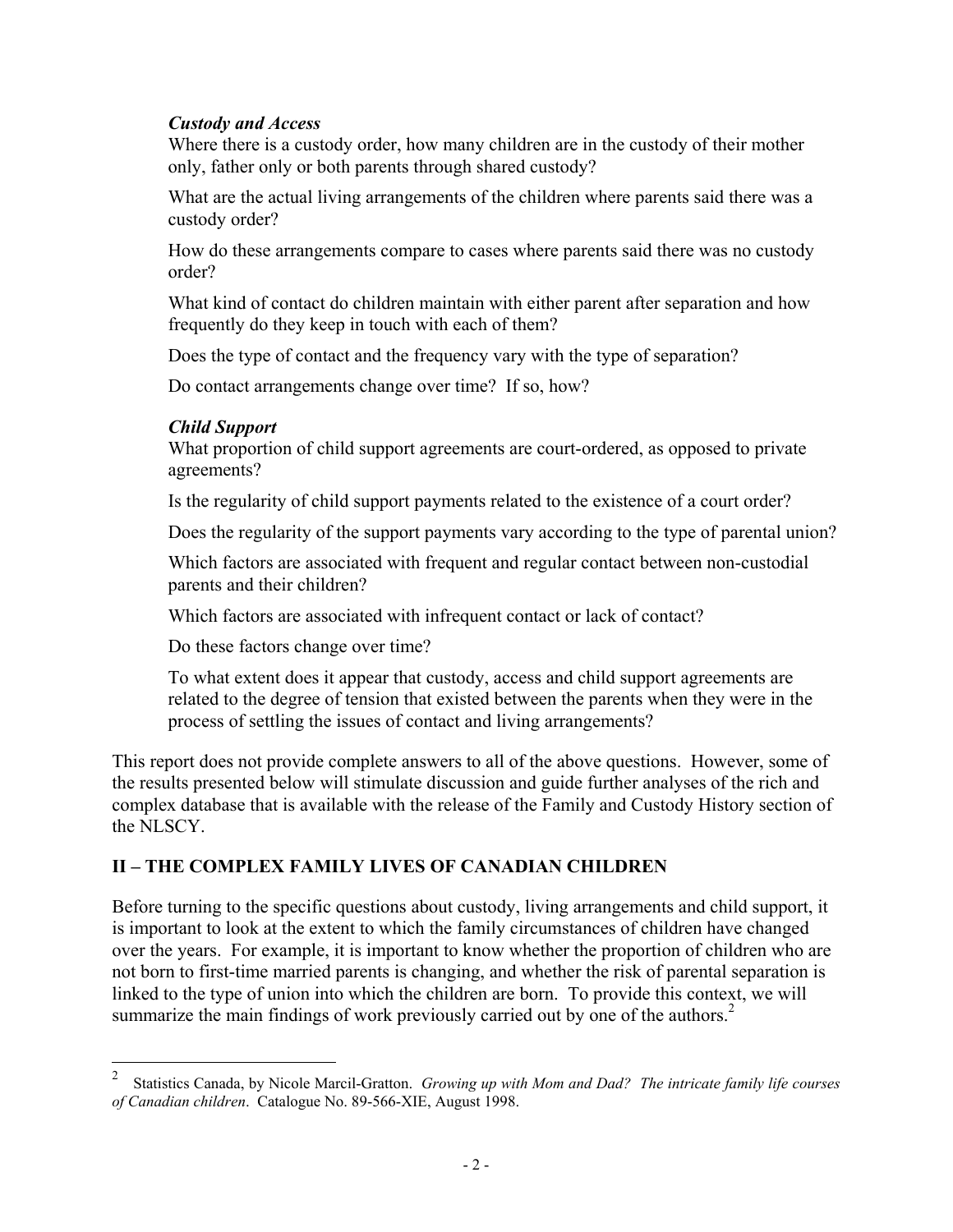#### **Increasing Numbers of Children are Being Born to Unmarried Parents**

Thirty years ago, most children were born to first-time married parents, parents who had never cohabited nor previously lived with another partner. Today, almost as many children are born into two-parent families but, increasingly, their parents are not married. We will first examine the changes in Canada as a whole before turning to the situation in Ontario and Quebec, provinces where the changes have been the smallest and largest, respectively.



**Figure 1: Family Context at Birth for Various Cohorts of Children—Canada**

Sources: 1961-1963 Cohorts = Family History Survey 1984; 1971-1973 Cohorts = General Social Survey 1990; 1983-1984 and 1993-1994 Cohorts = NLSCY 1994-1995.

Figure 1, which presents the family context at birth for various cohorts of Canadian children, shows that nearly all children born in the early 1960s were born to parents who married without living together before (over 90 percent).\* A small percentage (about 5 percent) of children were born to single mothers, that is, unmarried mothers who were not living with a partner. Strikingly, this percentage has not changed much over time. However, this fact has been masked by birth statistics that classified all births to unwed mothers as "illegitimate" until 1974. Since then, the more politically correct term "out-of-wedlock" has been used to refer to these births. The impression remains, however, that the births were occurring to single mothers who were not living with the fathers of their children. The situation has since changed radically. In the NLSCY 1993-1994 cohorts, children born to parents who married directly represented less than 40 percent of all births. The biggest changes were in the proportion of children born to married parents who first lived together (nearly 33 percent), and the proportion of children born to cohabiting parents (20 percent). These changes, however, did not occur uniformly across the country.

 $\overline{a}$ 

<sup>\*</sup> Editor's Note: Numbers expressed as percentages have been rounded off in the text. Percentages of .4 and less have been rounded down to 0 and percentages of .5 and greater have been rounded up to the next whole number.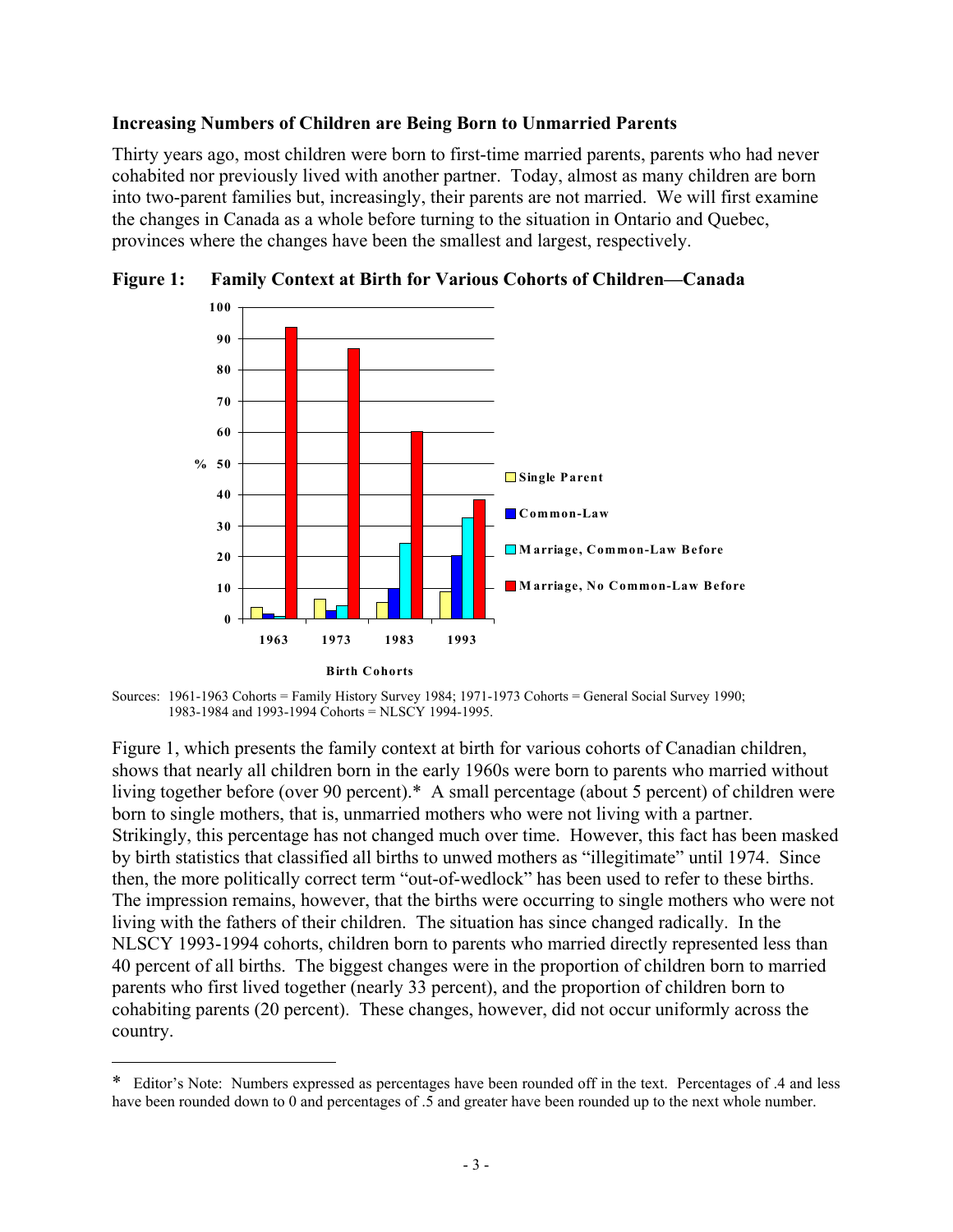In Ontario, the proportion of births to common-law parents never reached the levels observed elsewhere in Canada: only 12 percent of the children in the youngest birth cohorts (1993-1994) of the NLSCY were children of common-law parents (Figure 2). Births to parents who had lived together before marrying rose to about 30 percent in those cohorts. Nevertheless, the main pattern in this province remained one in which children were born to married parents who had never lived together before getting married (almost 50 percent).





Sources: 1961-1963 Cohorts = Family History Survey 1984; 1971-1973 Cohorts = General Social Survey 1990; 1983-1984 and 1993-1994 Cohorts = NLSCY 1994-1995.

In contrast, the percentage of births to parents who married directly in Quebec was only 23 percent in the 1993-1994 cohorts. Barely half of all births were to married parents, including those who cohabited before, while 43 percent were to common-law couples. The proportion of out-of-wedlock births reached 50 percent if one takes into consideration children born to lone mothers, as do Statistics Canada and the Bureau de la statistique du Québec.

#### **An Increasing Proportion of Children are Experiencing Life in Single Parent Families and at an Increasingly Young Age**

Figure 3 presents the proportion of Canadian children who experienced life in a single parent family among various birth cohorts. More specifically, it shows the cumulative percentage of children who were born to a lone parent or who had experienced their parents' separation before their last birthday.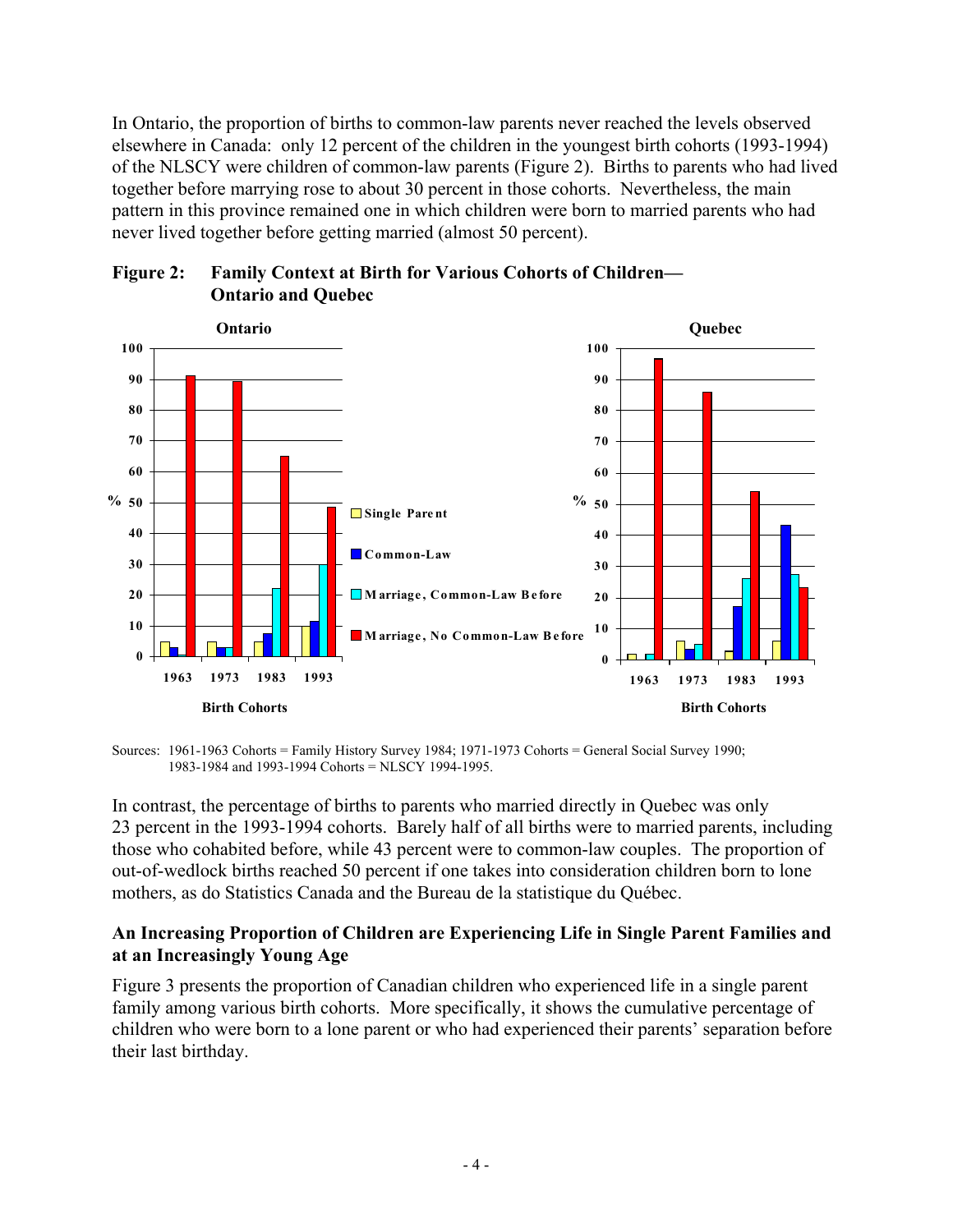**Figure 3: Cumulative Percentage of Canadian Children Who Were Born to a Lone Parent or Have Experienced the Separation of Their Parents, for Various Birth Cohorts**



Sources: 1961-1963 Cohorts = Family History Survey 1984; 1971-1973 Cohorts = General Social Survey 1990; 1983-1984 and 1987-1988 Cohorts = NLSCY 1994-1995.

Figure 3 illustrates that an increasing proportion of children are living in single parent families and at an increasingly young age. Let us first examine the family situations of children who were born 30 years ago (1961-1963 cohorts). In these cohorts, almost 25 percent of the children were either born to a single mother or had seen their parents separate before they reached the age of 20. Half of the parents of this group had separated after the child reached the age of 10, which means the separation occurred after the 1968 amendments to the *Divorce Act* which made it easier for couples to divorce.

Children who were born 10 years later (1971-1973 cohorts) experienced their parents' separation at an even younger age. By age fifteen, 25 percent of these children had already experienced life in a single parent family. Three times out of four, the child had experienced this before the age of ten.

Children from the NLSCY who were born after 1983 experienced their parents' separation even earlier. By age 10, one child out of four born in 1983-1984 had experienced life in a single parent family and nearly 23 percent of children in the younger cohorts (those born in 1987-1988) experienced the same by the age of 6.

There is little reason to suggest that these trends will slow down in the near future, since the rising proportion of children born in common-law unions face a higher risk of experiencing their parents' separation, as we shall now see.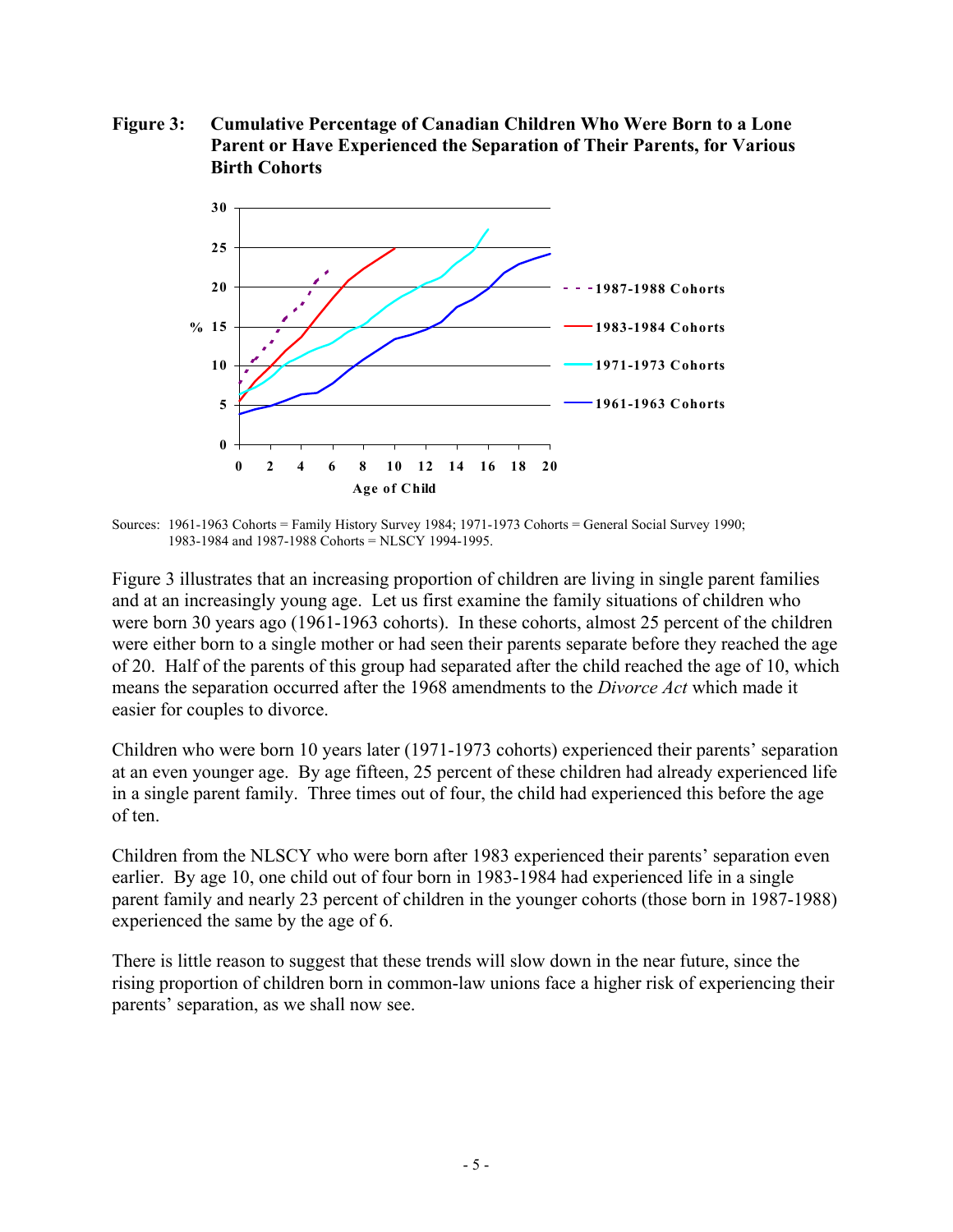#### **Children Born to Common-Law Couples Face a Greater Risk of Experiencing Their Parents' Separation**

The choice of parents to live together rather than marry has far-reaching consequences for the survival of the family unit. Figure 4 presents the cumulative percentage of Canadian children, born in two-parent families, who experienced parental separation according to the type of parental union. The analysis is based on the 1983-1984 cohorts which are made up of children who had reached the age of 10 by the time the NLSCY was conducted.

Four types of parental unions are distinguished:

- 1. parents who married directly without living together beforehand;
- 2. parents who lived together beforehand, but married before the children were born;
- 3. parents who were living together at the birth of the children, but married afterwards; and
- 4. parents who remained in a common-law union.

In the 1983-1984 cohorts, 60 percent of the children were born to parents who married without first cohabiting, and 24 percent to parents who married after cohabiting. Another 10 percent of children were born to cohabiting parents and for 3 percent of this group the parents married before the child's tenth birthday. Children born to a single parent (6 percent) are excluded from the analysis.

#### **Figure 4: Cumulative Percentage of Canadian Children Born in a Two-Parent Family, Who Have Experienced Their Parents' Separation, According to Type of Parents' Union—1983-1984 Cohorts—NLSCY 1994-1995**



As can be seen in Figure 4, parents who lived together before marrying were more likely to separate than parents who married without first living together, but less likely to separate than couples who remained in a common-law union. Indeed, as common-law unions have almost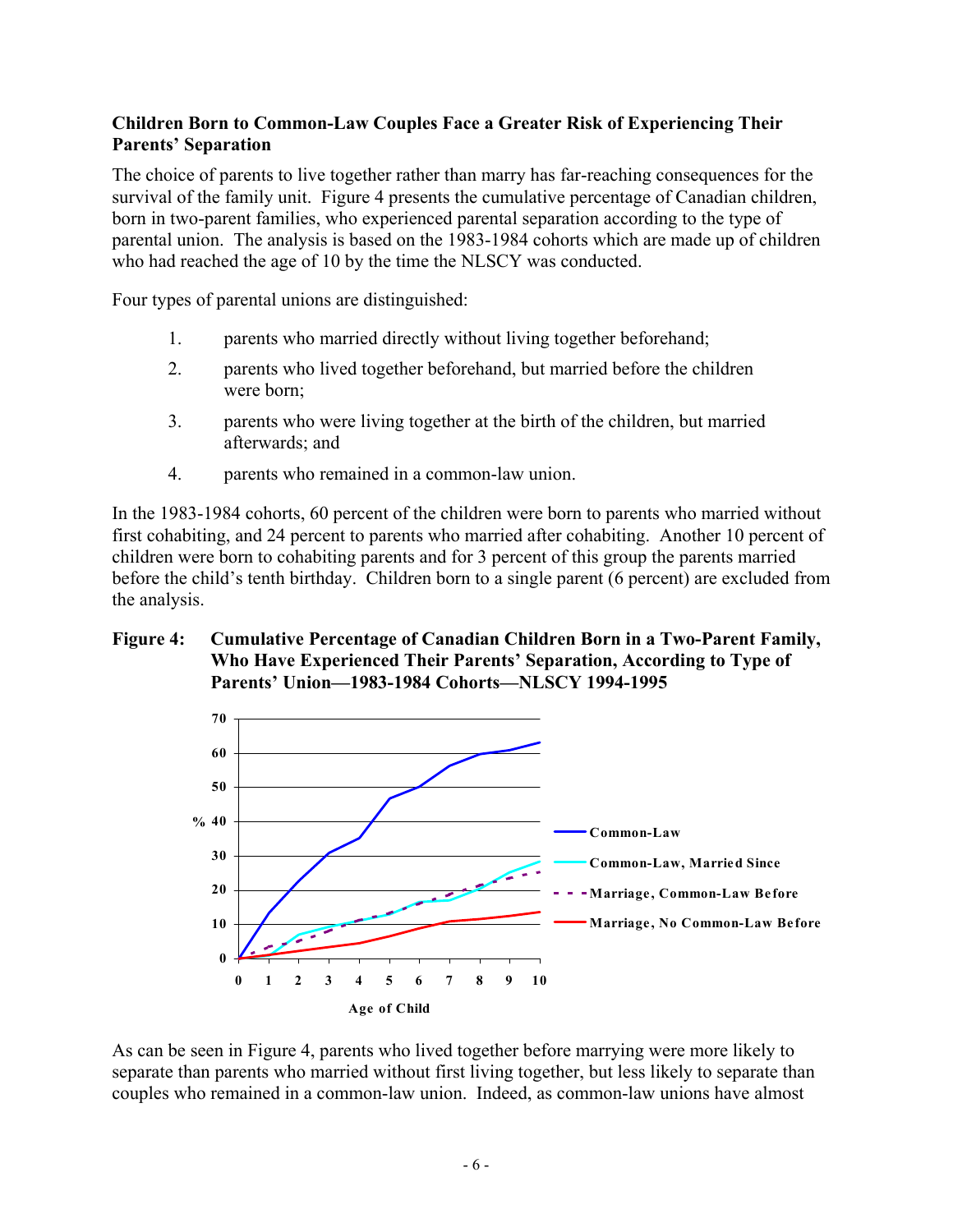become the norm as a way of entering into conjugal life, studies have shown that couples who married after first cohabiting increasingly resemble couples who married directly.

The highest risk of separation is in families involving common-law couples: by the time children born in 1983-1984 reached the age of ten, 63 percent of them had experienced the separation of their parents, compared to only 14 percent of children born to parents who married without first living together.

Does this pattern hold all across the country, or is it different in Quebec where common-law unions are sometimes viewed as a retreat from the formality of marriage, though the couples are as committed as couples who marry?

Figure 5 illustrates the cumulative percentage of children who experienced the separation of their parents before the age of six, according to the type of parental union, in Quebec and Ontario. This figure confirms that common-law unions are indeed more stable, or perhaps we should say less unstable, in Quebec than in Ontario; only 37 percent of children born to cohabiting parents between 1983 and 1988 in Quebec experienced parental separation before the age of six, as compared to 61 percent in Ontario. Nonetheless, common-law unions are less stable than marriages. Moreover, although common-law unions are less unstable in Quebec than in the rest of Canada, the fact that more children are born and raised into these unions in Quebec (20 percent in Quebec versus 5 percent in Ontario for the 1983-1988 cohorts) clearly outweighs the benefits of their greater relative stability in Quebec.

# **Figure 5: Cumulative Percentage of Children Born in a Two-Parent Family, Who Have Experienced Their Parents' Separation Before Age 6, According to Type of Parents' Union—1983-1988 Cohorts—NLSCY 1994-1995**

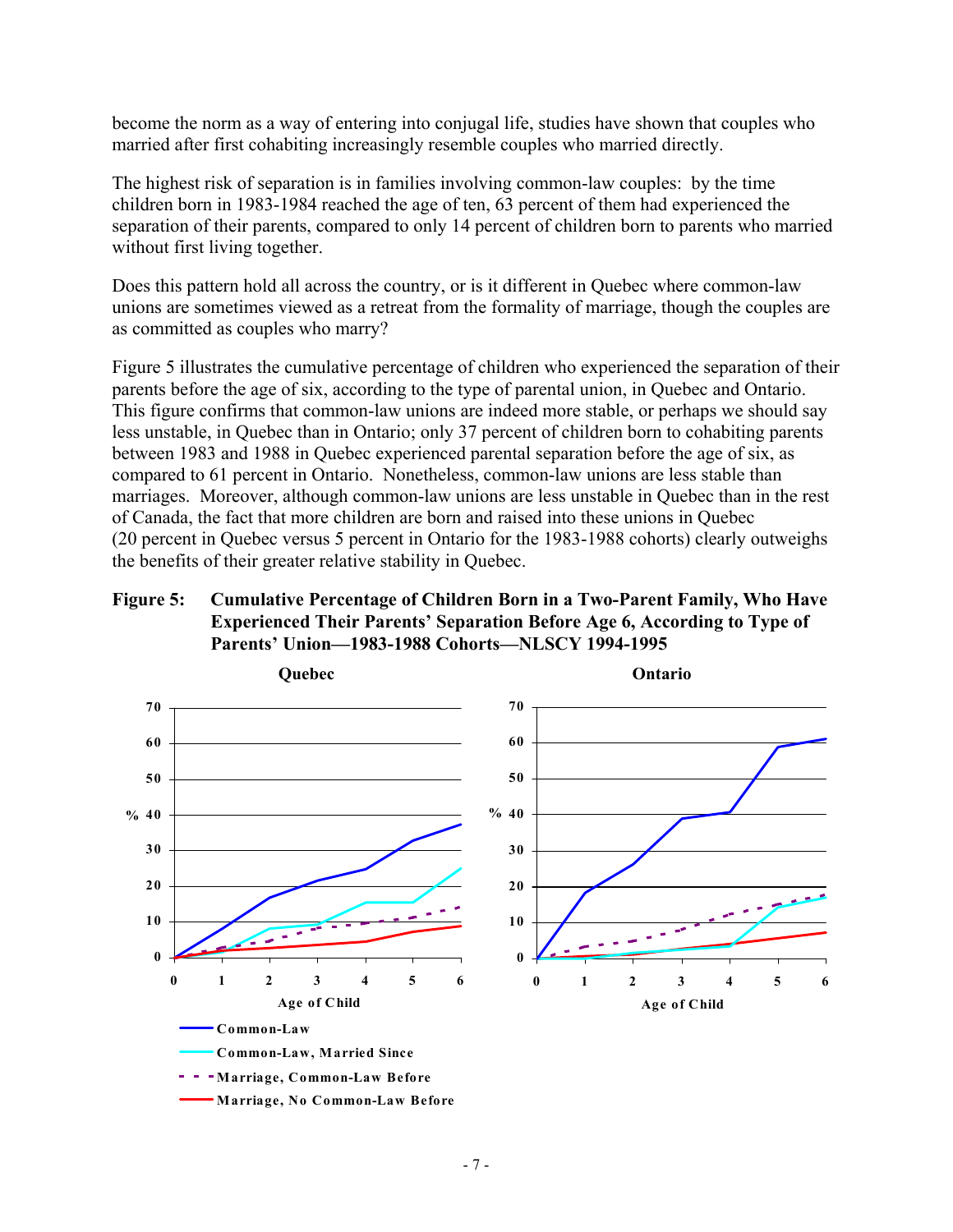Figure 5 presents the experience of children born during the 1980s. What will happen to children born to common-law couples in the 1990s, when cohabitation is more widespread as a way of entering family life? Will these unions remain as unstable as they were in the 1980s? This remains to be seen, but the answer is significant given that over 40 percent of all children born in Quebec in 1993-1994 were born into common-law unions.

Having set the stage with a brief description of the changing family situations of children in Canada, let us now turn to the questions of custody, access to the non-custodial parent and child support payments for the growing number of children whose parents have separated.

# **III – WHEN PARENTS SEPARATE: CANADIAN CHILDREN FROM BROKEN FAMILIES AND THE LAW**

As we have seen, increasing numbers of children from broken homes were born to parents who did not marry. How then do these parents settle the issues of custody, access and child support and what kind of impact do these decisions have on the day-to-day lives of the children? Do unmarried parents act differently when they separate, or is the care of the children settled in a similar way regardless of the type of union?

# **Children from Broken Families Come Disproportionately from Common-Law Unions**

Of all children from birth to age 11 born in a two-parent family who were sampled by the NLSCY, 13 percent were born into a common-law union that had not been formalized into a marriage at the time of the survey. The majority of children (52 percent) were born to couples who had not lived together before marriage and another 32 percent were born to married parents who had first lived together (See Figure 6).

#### **Figure 6: Distribution of Children Aged 0-11 and of Children from Broken Families, According to Type of Parents' Union—Canada—NLSCY 1994-1995**

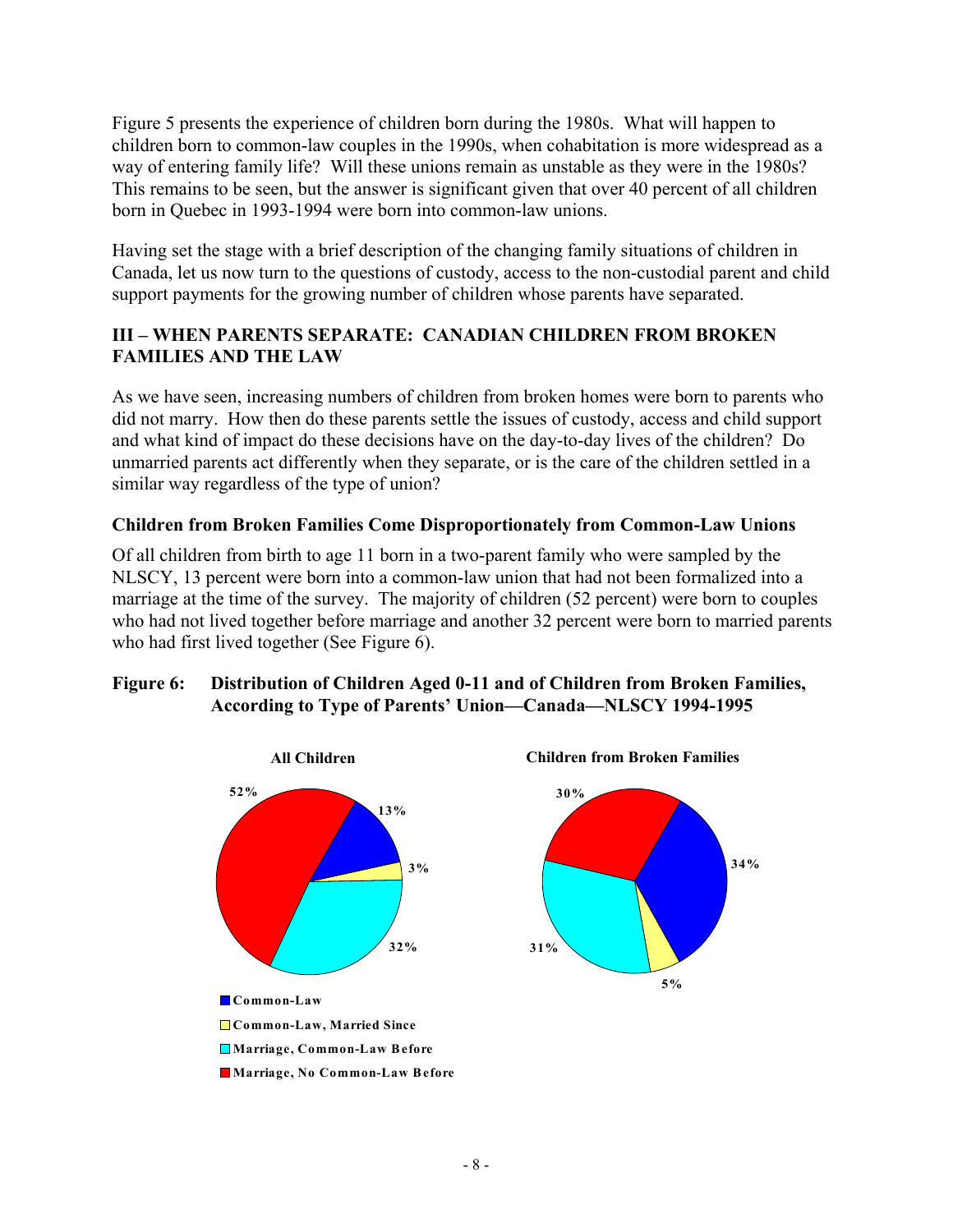Looking only at children whose parents have separated, we see that the distribution is quite different: only 30 percent of these children came from married couples who had not lived together before marriage and a slightly greater proportion (34 percent) were from common-law couples who had not married at the time of the survey. Children born to common-law unions were clearly over-represented among children who experienced the break-up of their families. Moreover, when we look at the data by birth cohort, the trend is clearly more pronounced for the younger cohorts (see Table 1). As the percentage of children born to common-law unions increases, it naturally makes up a larger proportion of all children who have experienced their parents' separation. Among children from broken families in the 1983-1984 cohorts, 21 percent had parents living common-law and that proportion jumped to 54 percent for the 1991-1992 cohorts.

It will be seen below that the type of broken union has an impact on the likelihood that the parents will obtain a court order for custody and child support.

| <b>Birth Cohorts</b>            |      |                |               | Common- Common- Marriage, Marriage, | <b>Total</b> | $N^2$ |
|---------------------------------|------|----------------|---------------|-------------------------------------|--------------|-------|
|                                 | Law  | Law,           | Common-       | N <sub>0</sub>                      |              |       |
|                                 |      | <b>Married</b> | Law           | Common-                             |              |       |
|                                 |      | <b>Since</b>   | <b>Before</b> | <b>Law Before</b>                   |              |       |
| 1983-1984 Cohorts (10-11 years) |      |                |               |                                     |              |       |
| All children                    | 6.9  | 3.5            | 25.8          | 63.7                                | 100          | 3574  |
| Children from broken families   | 21.2 | 4.9            | 31.8          | 42.1                                | 100          | 733   |
| 1985-1986 Cohorts (8-9 years)   |      |                |               |                                     |              |       |
| All children                    | 8.3  | 4.1            | 31.4          | 56.2                                | 100          | 3514  |
| Children from broken families   | 27.1 | 6.6            | 32.9          | 33.4                                | 100          | 594   |
| 1987-1988 Cohorts (6-7 years)   |      |                |               |                                     |              |       |
| All children                    | 12.6 | 3.9            | 31.2          | 52.3                                | 100          | 3344  |
| Children from broken families   | 34.0 | 6.9            | 32.5          | 26.6                                | 100          | 532   |
| 1989-1990 Cohorts (4-5 years)   |      |                |               |                                     |              |       |
| All children                    | 13.6 | 3.5            | 33.8          | 49.1                                | 100          | 3512  |
| Children from broken families   | 48.6 | 2.6            | 31.0          | 17.8                                | 100          | 425   |
| 1991-1992 Cohorts (2-3 years)   |      |                |               |                                     |              |       |
| All children                    | 18.3 | 2.6            | 34.8          | 44.3                                | 100          | 3429  |
| Children from broken families   | 53.5 | 1.6            | 28.9          | 16.0                                | 100          | 254   |

# Table 1: Distribution of All Children and of Children from Broken Families<sup>1</sup> by Cohort **and Type of Parental Union at Time of Birth—NLSCY, Cycle 1, 1994-1995**

<sup>1</sup> These children have witnessed their parents' separation before the last birthday celebrated by all cohort members. Example: before the 10<sup>th</sup> birthday for the 1983-1984 cohort.

<sup>2</sup> N = Weighted data brought back to the original sample size.

Were these findings observed uniformly across the country? Yes, with the exception of Quebec where the trend was more pronounced. In Quebec, a larger proportion of all NLSCY children were born to common-law couples (29 percent), so it is not surprising to find that children born to these couples constitute a larger fraction (50 percent) of those children who experienced a family break-up (See Figure 7).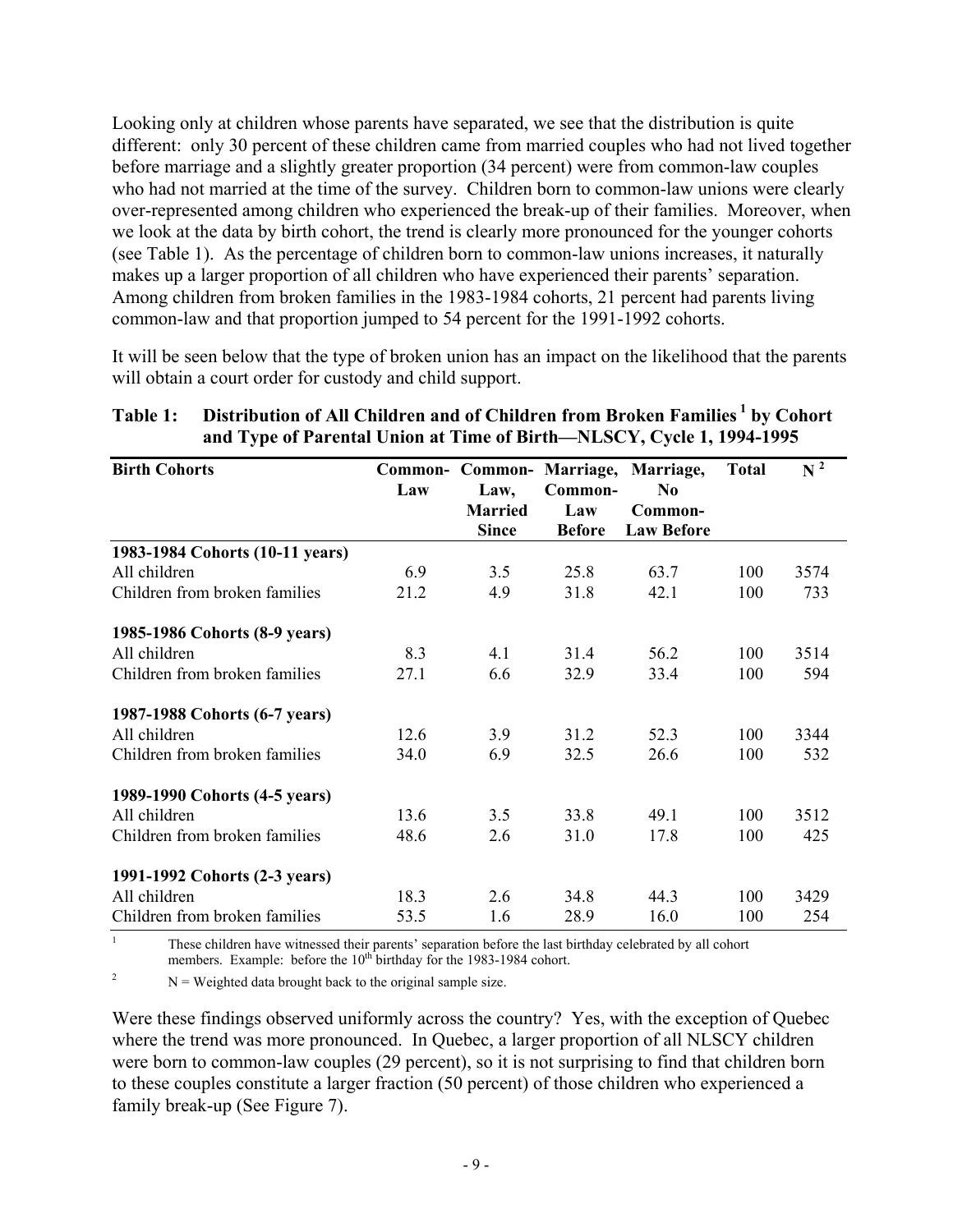#### **Figure 7: Distribution of Children Aged 0-11 and of Children from Broken Families, According to Type of Parents' Union—Quebec—NLSCY 1994-1995**



The next question to address is how custody and child support are resolved, whether or not the parents were married. Is the existence of a custody or child support court order linked to the type of union (marriage, common-law) and to the legal status of the separation (divorce, legal separation, de facto separation)? To begin answering this question, we first examine the trends in divorce rates among married couples.

# **Mom and Dad Were Married: Will They Divorce?**

Divorce rates have consistently gone up in Canada since the adoption of the Divorce Act in 1968 and the 1985 amendments that liberalized access to divorce for Canadian couples. There have been some changes in the raw numbers since the early 1990s: the total number of divorces reached a plateau before starting to decrease slightly in the second half of the decade. Yet the divorce rate, which is the proportion of marriages that end in divorce, has never declined. It is the number of marriages that has gone down. Recent estimates show that if trends observed continue, 40 percent of all marriages in Canada could end in divorce, and that percentage could conceivably reach 50 percent.

However, are the changes we observed in the way people are entering into unions indicative of changes in the way they choose to end them? Might we not expect that increasing proportions of legally married couples wishing to end their marriages would separate without ever legalizing their break-up through divorce?

To address this question, it is useful to examine the survival curves presented in Figure 8. These curves show, for given regions, the percentage of children from broken marriages whose parents had not divorced, according to the time elapsed since separation. Obviously, the results presented in Figure 8 are linked to the grounds on which one can obtain a divorce and regional differences in the divorce process itself, which can affect the time it takes to get a divorce.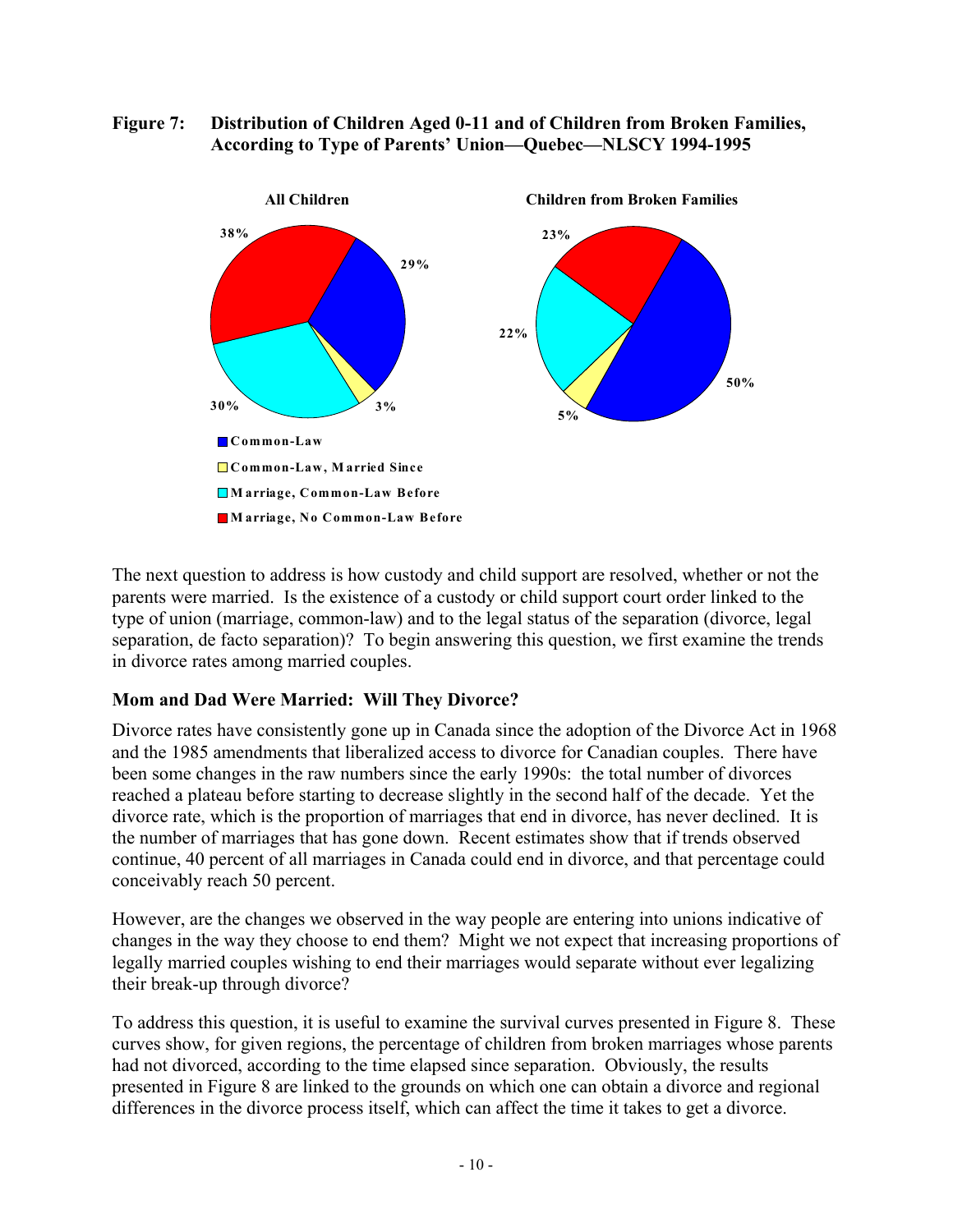**Figure 8: Percentage of Children from Broken Marriages Who Have Not Yet Witnessed Their Parents' Divorce, According to Time Elapsed Since Separation— NLSCY 1994-1995 (Life Table Estimates)**



As Figure 8 shows, in Canada almost half (47 percent) of the children from broken marriages had not seen their parents divorce after three years of separation and this percentage was still 28 percent after five years of separation. One may well ask whether the couples who have not divorced after five years will ever obtain a divorce.

Apart from Quebec, the proportion of children in different regions of the country whose parents had not yet divorced after five years did not vary greatly from the national average. Quebec seems to be a province in which everything tends to happen quickly, including divorce after separation. Figure 8 shows that in Quebec, only 74 percent (as compared to 94 percent in Ontario) of children from broken marriages had not seen their parents divorce after one year and this percentage drops to 21 percent after five years.

A survival regression applied to these data confirms that in Quebec there is a greater tendency for separated parents to divorce early and this result is not linked to the greater likelihood for parents to live together before marrying (Table 2). Controlling for prior cohabitation, the age of the child at the time of separation and the period in which the separation occurred, children in Quebec are more likely than children in Ontario or in the Atlantic provinces to see their separated parents obtain a divorce. The propensity of separated parents to divorce does not appear to be linked to the age of the child at the time of the separation. Parents who separated in the 1990s appear to be less likely to divorce than parents who separated between 1983 and 1989. Couples who started by living together rather than marrying are also somewhat less likely to divorce.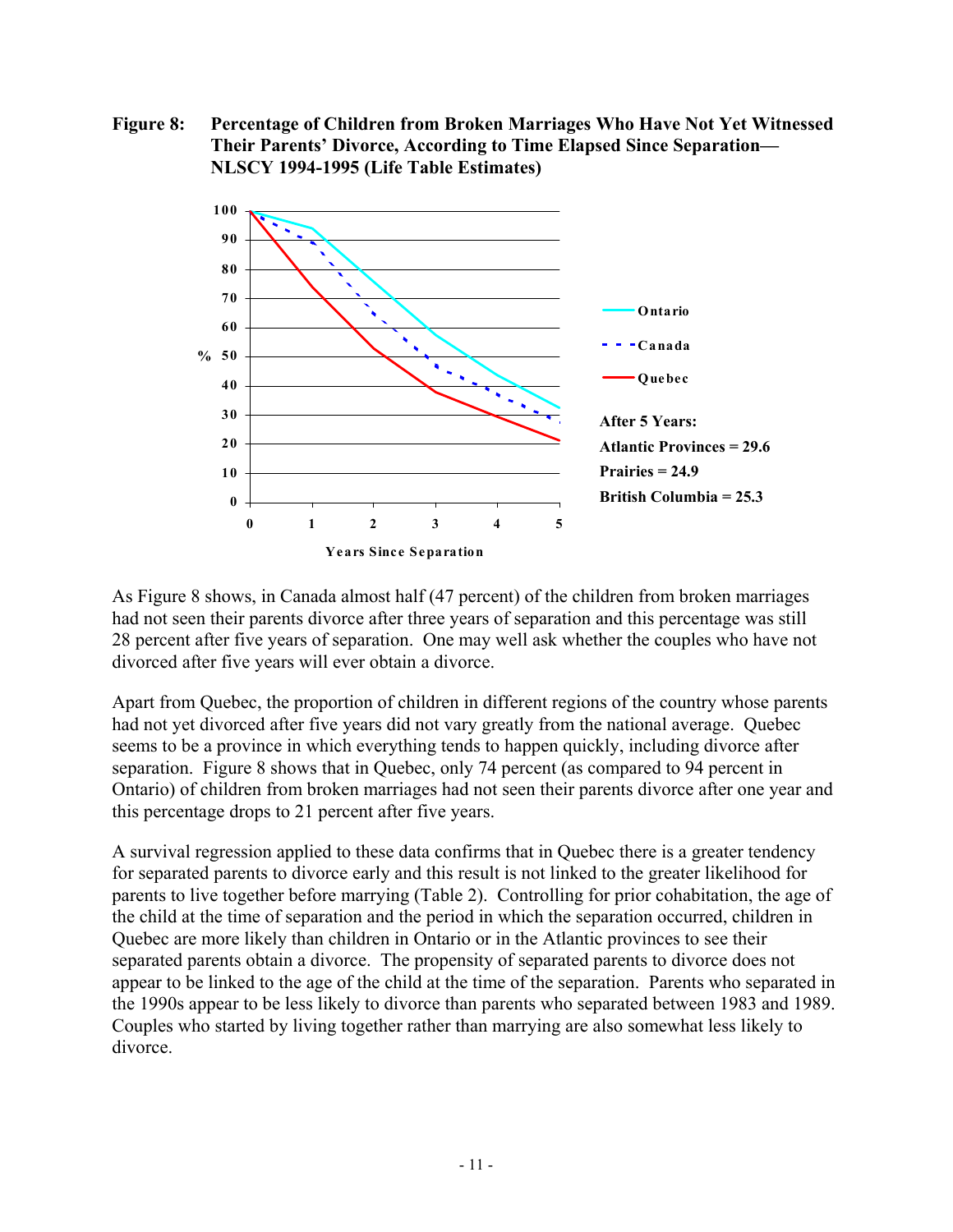# **Table 2: Impact of Given Variables on the Probability of Separated Parents Getting a Divorce—NLSCY, Cycle 1, 1994-1995**

| Variables <sup>1</sup>                                         | Coefficients <sup>2</sup> |
|----------------------------------------------------------------|---------------------------|
| <b>Region (Quebec)</b>                                         | 1.000                     |
| <b>Atlantic Provinces</b>                                      | $0.693**$                 |
| Ontario                                                        | $0.591$ ***               |
| Prairies                                                       | 0.839                     |
| British Columbia                                               | 0.838                     |
| Age of child at separation (6-11 years)                        | 1.000                     |
| $0-5$ years                                                    | 0.933                     |
| Year of separation (1983-1989)                                 | 1.000                     |
| 1990-1995                                                      | $0.698$ ***               |
| Type of broken marriage (marriage, no common-law union before) | 1.000                     |
| Marriage, common-law union before                              | $0.860*$                  |
| The reference category is given in parentheses.                |                           |

(Cox Proportional Hazard Coefficients)

erence category is given in pa

<sup>2</sup> Risk ratios. Coefficients significant at:  $* = 0.05$ \*\* =  $0.01$  $*** = 0.001$ 

Some explanation for the patterns in Quebec may be found in the emphasis in that province on beginning divorce or separation proceedings as quickly as possible after the couple has, in fact, separated. Unlike in Ontario, for example, where the date on which the couple stopped living together is the date used to determine the value of the family patrimony, section 417 of the Quebec Civil Code states that the net value of the family patrimony is determined on the date proceedings are begun. Therefore, clients are always advised to initiate proceedings as quickly as possible to protect themselves, and attempt to prevent the other spouse from disposing of assets. Moreover, if they have grounds other than the one-year separation, couples in Quebec are often encouraged to proceed directly to a divorce without going through the separation procedure in order to reduce legal fees. Since both types of proceedings cost the same, it can amount to considerable savings to avoid the separation stage.

Apart from these regional explanations for the patterns in the timing of divorce, we may still ask whether the tendency to separate but not divorce is related to more widely held liberal attitudes towards conjugal life in general. It may also very well be that the difficulty former spouses encounter in settling issues surrounding custody and support affects whether or not they will obtain an order from the court to deal with these issues. We will attempt to answer this question by examining the relationship between the degree of tension reported by parents over visiting rights and living arrangements, and the existence of a custody order.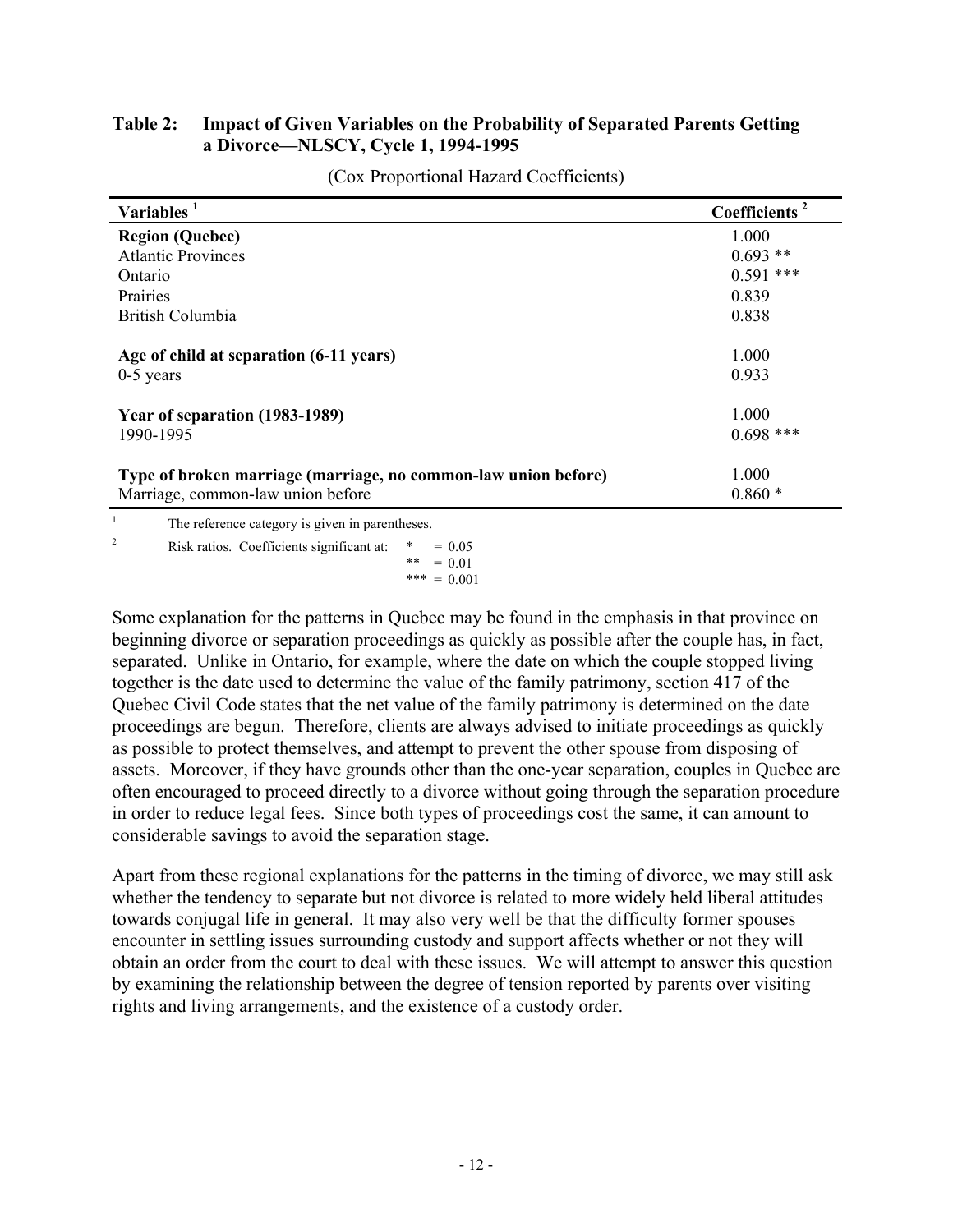# **Custody Arrangements**

When couples increasingly live together and have families without marrying, we have seen that breaking up also tends to occur without resort to the legal system. Does this affect the likelihood of separated parents obtaining a court order for custody? Is the custody of children increasingly arranged out of court? How does this relate to the parents' decision not to marry or divorce?

The NLSCY asked parents the following questions about their custody arrangements:

"Was there a court order concerning ...'s custody when his/her parents separated or divorced?"

- 1. Yes
- 2. Yes, in progress
- 3. No
- 8. Don't know
- 9. Refusal

"Did the court order him/her to be put into ... ?"

- 1. Sole custody of mother
- 2. Sole custody of father
- 3. Shared physical custody of both
- 4. Other
- 8. Don't know
- 9. Refusal

#### **Existence of Court Orders for Custody and Variations by Time Since Separation, Type of Separation and Region of Canada**

Table 3 provides a breakdown of the frequency with which court orders were obtained for the custody of the children. In Canada as a whole, parents reported they had a court order or that they were in the process of obtaining one, in 48 percent of the cases. However, this percentage is not the same across the country. It is lower in the Prairies and B.C. (42 percent) and higher in Quebec (58 percent).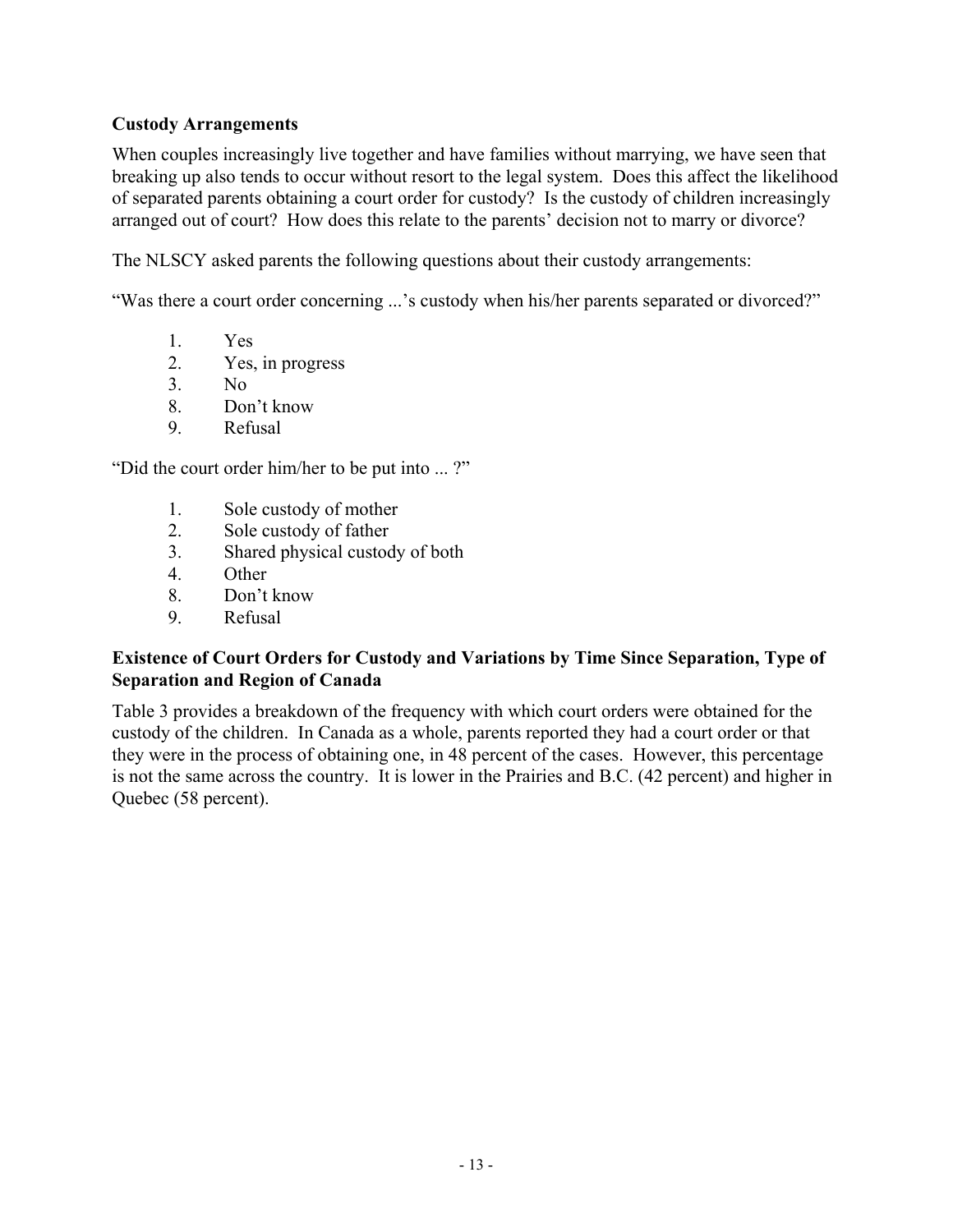|                                | Court<br>Order | <b>Court Order</b><br>in Progress | <b>Not Submitted</b><br>to the Court | <b>Total</b> | N <sup>1</sup> |
|--------------------------------|----------------|-----------------------------------|--------------------------------------|--------------|----------------|
|                                |                |                                   |                                      |              |                |
| Canada                         | 37.4           | 10.1                              | 52.5                                 | 100.0        | 3295           |
| <b>Atlantic Provinces</b>      | 44.0           | 4.7                               | 51.3                                 | 100.0        | 253            |
| Quebec                         | 29.7           | 28.5                              | 41.8                                 | 100.0        | 811            |
| Ontario                        | 39.4           | 5.0                               | 55.5                                 | 100.0        | 1213           |
| Prairies                       | 39.1           | 2.9                               | 58.0                                 | 100.0        | 563            |
| British Columbia               | 40.0           | 2.5                               | 57.6                                 | 100.0        | 456            |
| Type of broken union           |                |                                   |                                      |              |                |
| Common-law                     | 27.9           | 11.9                              | 60.2                                 | 100.0        | 1175           |
| Marriage, common-law before    | 42.4           | 9.4                               | 48.2                                 | 100.0        | 1141           |
| Marriage, no common-law before | 44.1           | 7.8                               | 48.2                                 | 100.0        | 927            |
| Time elapsed since separation  |                |                                   |                                      |              |                |
| Less than 1 year               | 15.7           | 11.3                              | 73.0                                 | 100.0        | 566            |
| 1-2 years                      | 29.3           | 10.4                              | 60.3                                 | 100.0        | 906            |
| 3-4 years                      | 43.2           | 12.6                              | 44.2                                 | 100.0        | 761            |
| 5 years and over               | 51.7           | 7.3                               | 41.0                                 | 100.0        | 1062           |

**Table 3: Distribution of Children According to Whether a Court Order for Custody Exists, by Region, Type of Broken Union and Time Elapsed Since Separation— NLSCY, Cycle 1, 1994-1995**

 $N =$  Weighted data brought back to the original sample size.

 $\overline{a}$ 

It is perhaps surprising that court orders for custody (including court orders and court orders in progress) are obtained more frequently in Quebec than in the rest of the country. As Table 3 indicates, court orders are more likely to exist where the parents were married at the time of separation (52 percent) than where they were living common-law (40 percent). Consequently, one might have expected the existence of court orders for custody to be less frequent in Quebec, given the greater number of common-law unions and the fact that children from these broken unions constitute a greater proportion of children from broken families. However, in Quebec a separation judgment must be granted for the separation agreement to be recognized in law and enforceable, therefore court orders are the norm whether or not the couple was married.

As would be expected, the lower portion of Table 3 shows that the number of cases in which parents said they had a court order rises as the time elapsed since separation increases: in the first year after separation a court order for custody exists in only one case out of four, and after five years, the percentage has risen to 59 percent. It is clearly very important to allow for the passage of time in examining these issues to avoid drawing incorrect conclusions from the survey data. "Five years and over" probably represents an accurate dividing line to distinguish parents in terms of the likelihood of using the courts to formalize their arrangements for custody or child support. If parents do not have a custody order after five years, it seems fair to assume that these parents are unlikely ever to seek recourse to the courts.<sup>3</sup>

<sup>3</sup> The fact that the proportion seems to stabilize even sooner, three or four years after the separation, tends to confirm this interpretation.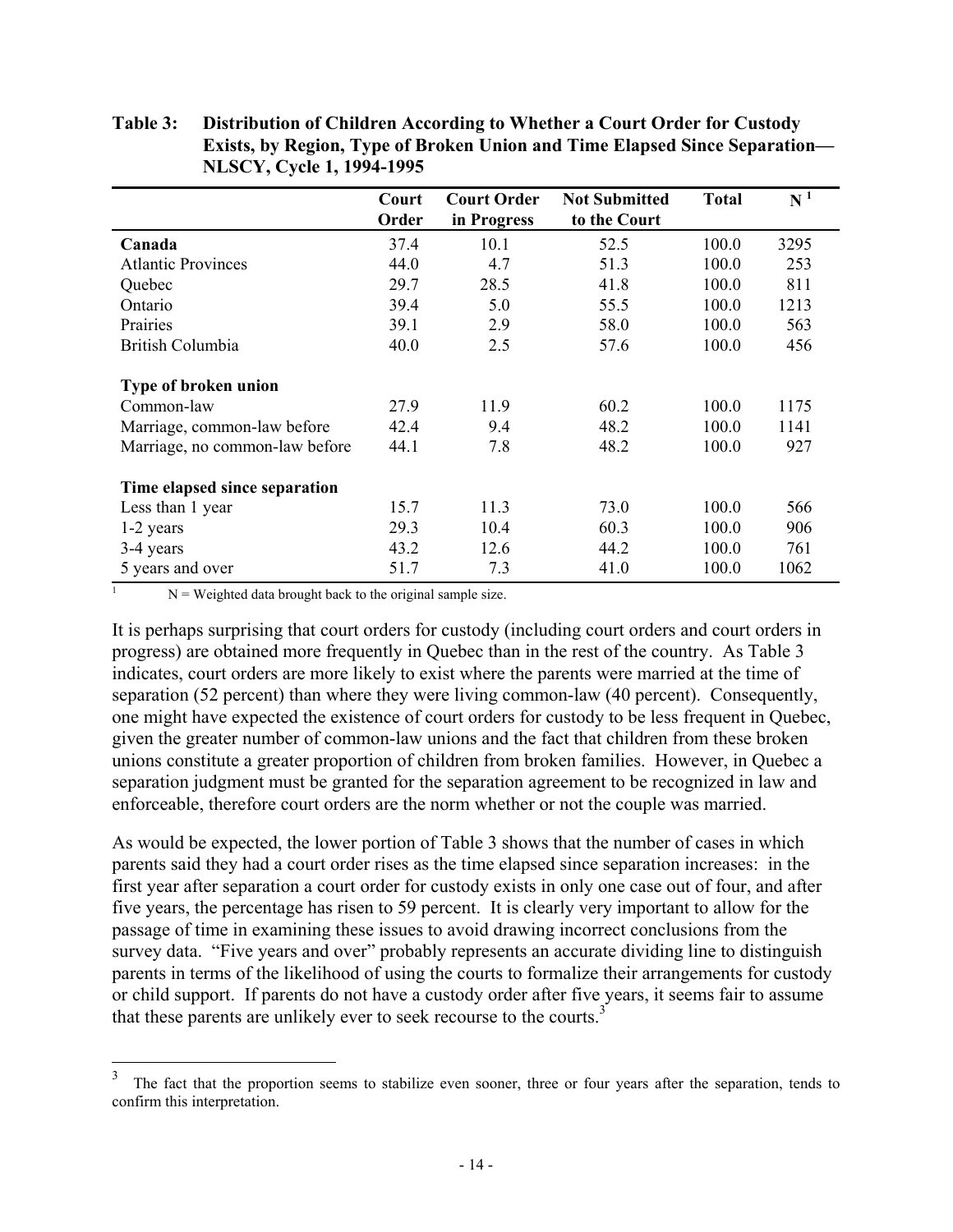Table 4 illustrates the impact of the type of parental separation on the likelihood of having a custody order. Five years or more after separation, children of separated common-law parents (52 percent) and children whose parents were married and separated but not yet divorced at the time of the survey (63 percent) were much more likely not to be covered by a court order for custody than children whose parents had actually divorced (29 percent).

# **Table 4: Percentage of Children from Broken Families for Whom a Court Order for Custody Does Not Exist, According to the Time Elapsed Since Separation and the Type of Parental Separation—NLSCY, Cycle 1, 1994-1995**

|                                              | Time Elapsed Since Separation (N) |            |            |               |              |
|----------------------------------------------|-----------------------------------|------------|------------|---------------|--------------|
| <b>Type of Parental</b><br><b>Separation</b> | <b>Less Than</b><br>1 Year        | 1-2 Years  | 3-4 Years  | $5 + Years$   | <b>Total</b> |
| Divorce                                      | $- (20)$                          | 29.9 (172) | 27.9(288)  | (559)<br>28.8 | 30.1 (1038)  |
| Marital separation                           | 70.4 (322)                        | 68.4 (442) | 52.5 (189) | (123)<br>62.8 | 65.6 (1075)  |
| Common-law separation                        | 73.7(218)                         | 65.8(293)  | 55.2(283)  | (381)<br>51.9 | 60.2 (1175)  |
| Total                                        | 73.0 (566)                        | 60.3 (906) | 44.2 (761) | 41.0(1062)    | 52.5 (3295)  |

Note : Results based on less than 25 cases are not presented.

Again, one may ask whether the situation is the same across the country. In particular, do children from broken common-law unions in Quebec experience similar situations to children in the rest of Canada? Figure 9 compares children in Quebec and the rest of Canada in terms of the likelihood of not having a court order for custody by the type of parental separation.

#### **Figure 9: Proportion of Children Whose Parents Have Been Separated for at Least 5 Years and for Whom a Custody Order Does Not Exist, According to the Type of Parental Separation—Quebec and Rest of Canada— NLSCY 1994-1995**

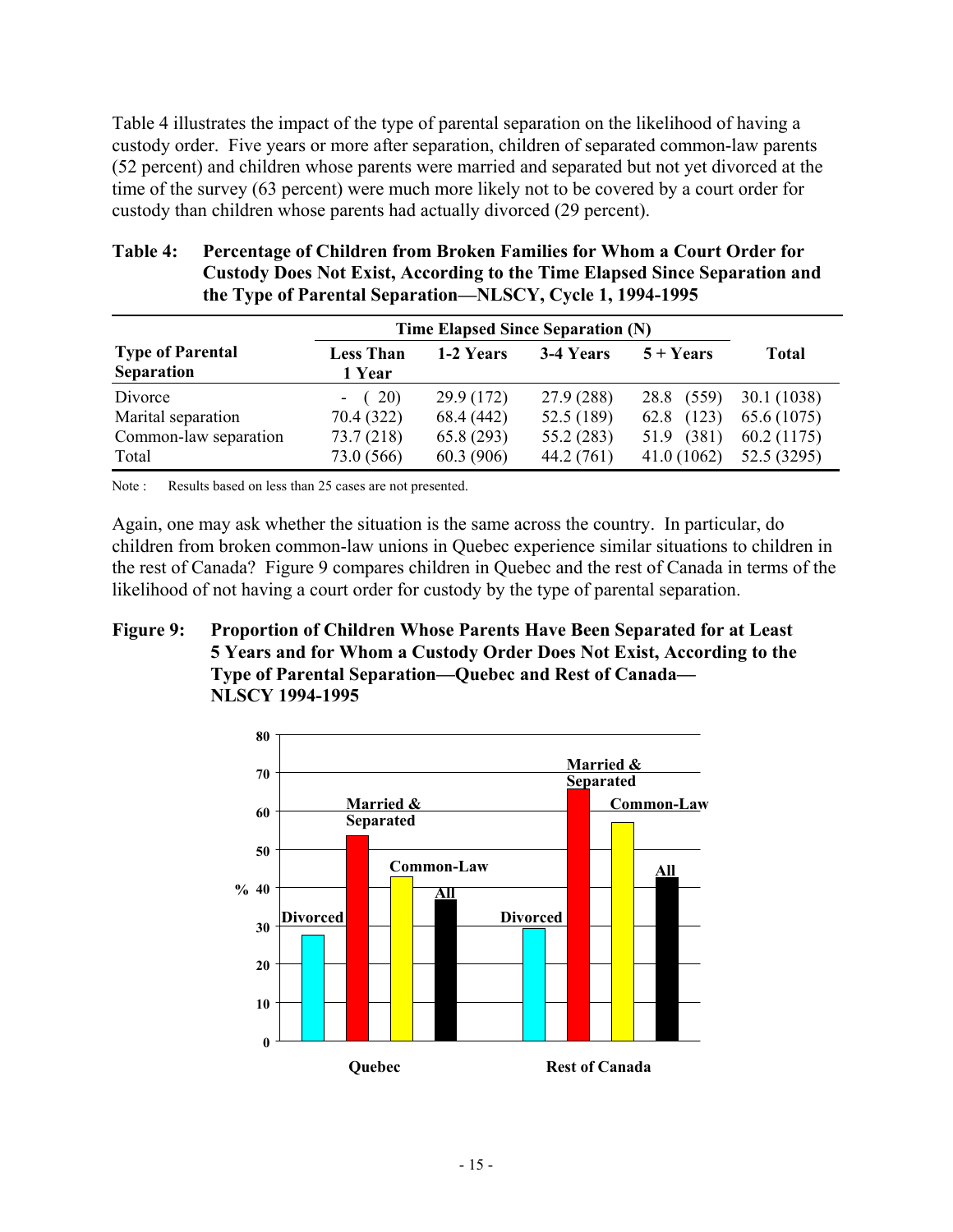As might be expected, parents in Quebec more often report having a court order for custody than do parents from other parts of the country. The impact of the requirement to obtain a separation judgment formalizing the separation agreement is evident: five years or more after separation, parents reported that they did not have a court order for custody in only 37 percent of cases. This compares to 43 percent for the rest of Canada. The difference is especially marked for children whose parents were living common-law at the time of separation (43 percent in Quebec versus 57 percent in the rest of Canada), or for children whose parents had married but were not yet divorced (54 percent versus 66 percent). Detailed data show that not only is there more often a court order for custody in Quebec, but that it is obtained sooner after separation than elsewhere in Canada. This makes sense given that fewer divorces use the grounds of one year of separation in Quebec and that, as we have seen above, all separation agreements must be ratified by the courts to have any legal status.

# **Existence of a Court Order for Custody by Degree of Tension Between Separated Parents**

Is there a relationship between having a custody order and the degree of tension parents reported over visiting rights and living arrangements? Figure 10 shows the distribution of children from broken families according to the degree of tension that parents reported regarding living arrangements and visiting rights, by type of parental separation and existence of a court order for custody.

#### **Figure 10: Degree of Tension Created by the Question of Living Arrangements or Visiting Rights, According to Type of Parental Separation—NLSCY 1994-1995**

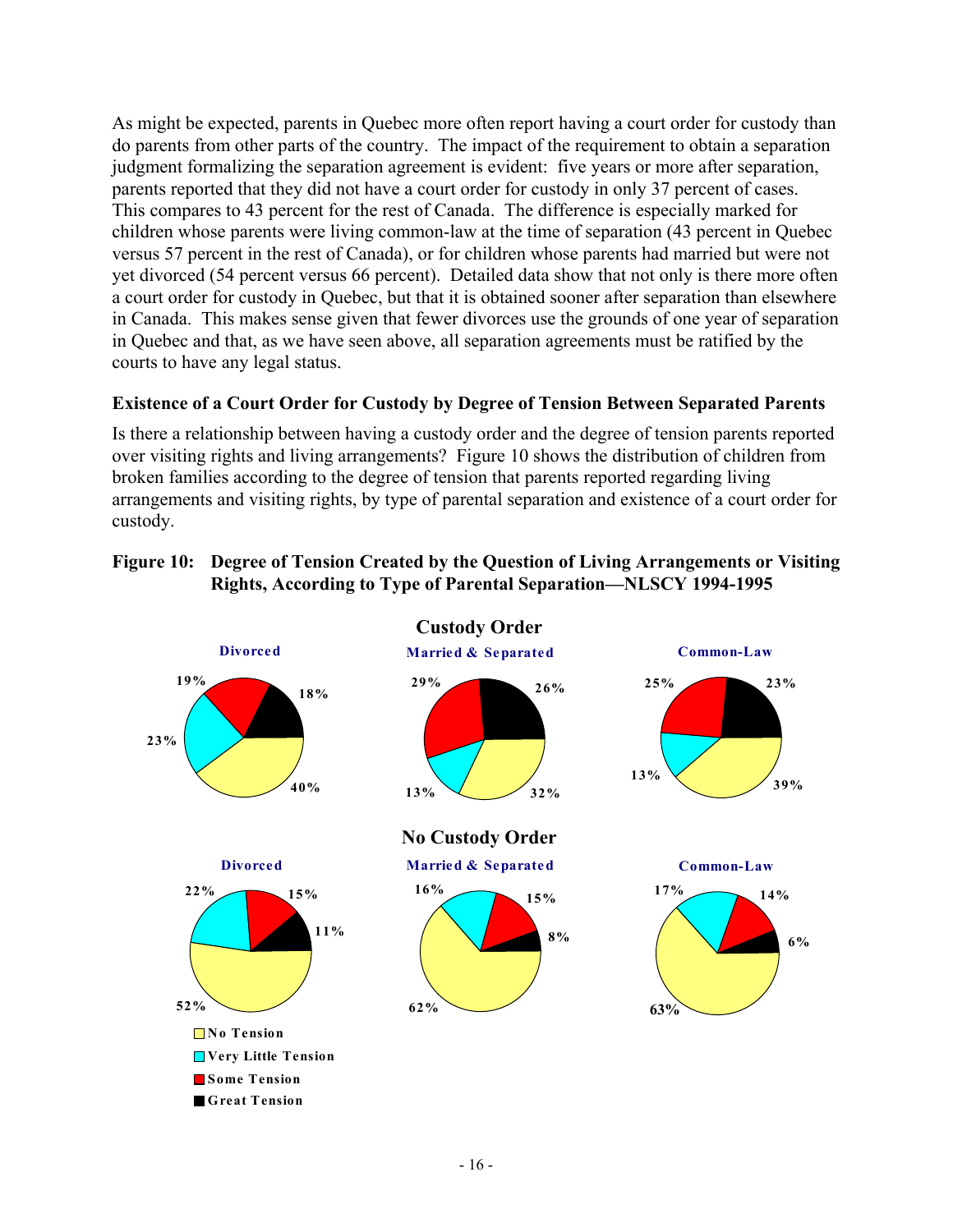Regardless of the type of parental separation, parents who said they had a court order for custody were much more likely to also say that the issues of living arrangements and visiting rights were a source of tension than parents who did not have a court order. (Compare the black sections of the pie charts in the two panels of Figure 10). The largest difference in the level of tension reported was between common-law couples who had a court order for custody and those who did not (23 percent as opposed to 6 percent). This result might be interpreted to mean that commonlaw couples will not likely get a court order for custody unless there is some disagreement or tension surrounding the children's living arrangements, except perhaps in Quebec where common-law couples must obtain a separation judgment from the court to make their arrangements concerning custody and child support legal and enforceable.

There was only one question in the survey asking the responding parent about the level of tension surrounding living arrangements or visiting rights, and this is the only indicator in the NLSCY of the nature of the relationship between the parents during the separation process. Clearly, this information is not sufficient to allow an in-depth analysis of the circumstances that reduce or increase tension during the separation and divorce process. Nevertheless, it does appear that the courts may be receiving most of what might be referred to as the "difficult" cases, that is, those in which the parents have a harder time reaching agreement about parenting issues after separation.

A logistic regression was run to examine the impact of several variables on the likelihood of having a court order for custody (Table 5). The variables included were degree of tension over living arrangements and visiting rights; type of parental separation, duration of separation; and region of residence in Canada.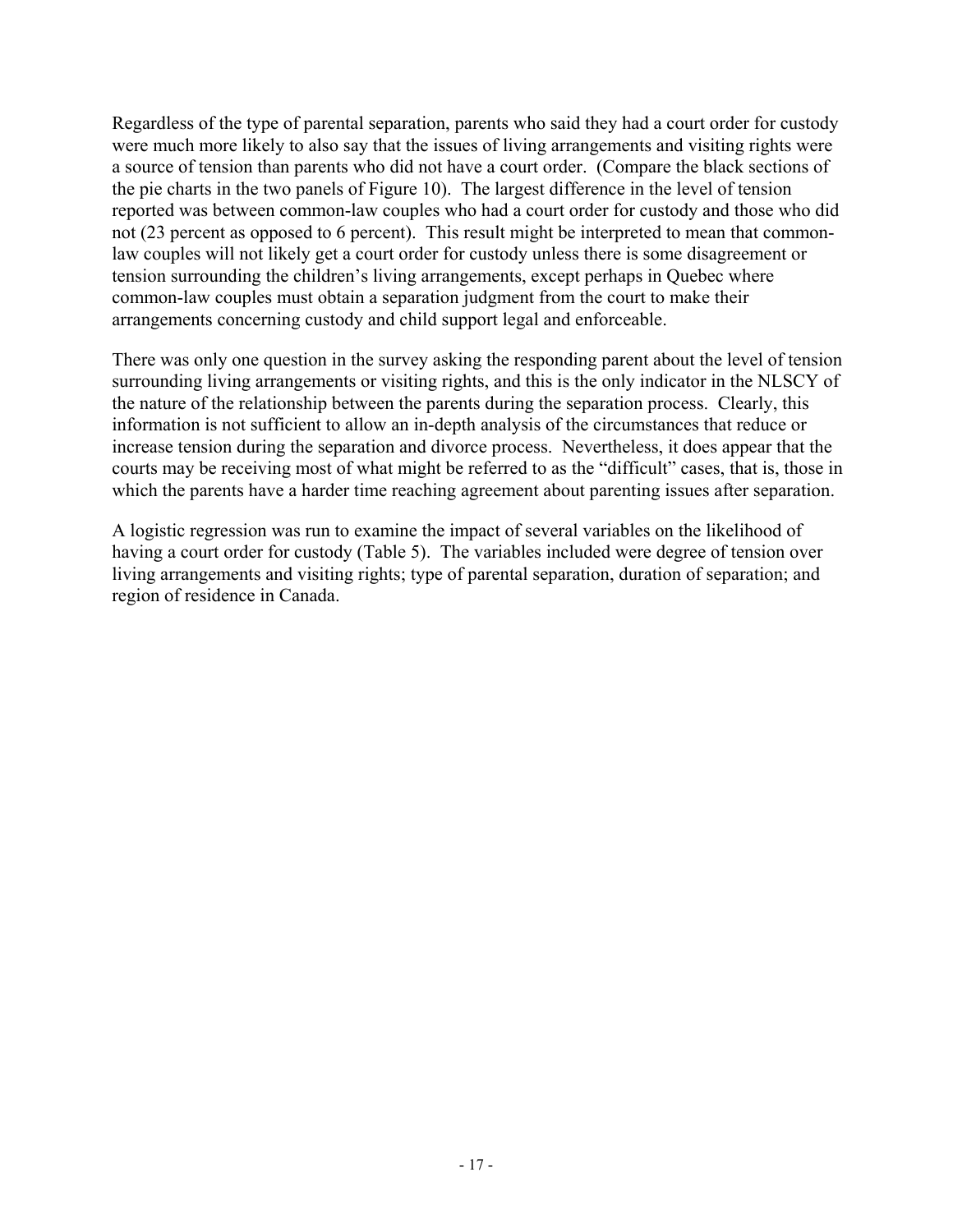# **Table 5: Impact of Given Variables on the Probability That a Court Order for Custody Exists—NLSCY, Cycle 1, 1994-1995**

| Variables $1$                                      | Coefficients <sup>2</sup> |
|----------------------------------------------------|---------------------------|
| Level of tension between parents (no tension)      | 1.000                     |
| Very little tension                                | $1.559$ ***               |
| Some tension                                       | $3.188$ ***               |
| Great tension                                      | $5.105$ ***               |
| Type of parental separation (divorce)              | 1.000                     |
| Marital separation                                 | $0.302$ ***               |
| Common-law separation                              | $0.294$ ***               |
| <b>Region (Quebec)</b>                             | 1.000                     |
| <b>Atlantic Provinces</b>                          | $0.678*$                  |
| Ontario                                            | $0.550$ ***               |
| Prairies                                           | $0.422$ ***               |
| British Columbia                                   | $0.483$ ***               |
| Time elapsed since separation (less than one year) | 1.000                     |
| 1-2 years                                          | $1.480**$                 |
| 3-4 years                                          | 2.466 ***                 |
| $5 + \text{years}$                                 | $2.539$ ***               |

(Logistic Regression Coefficients)

 $\frac{1}{2}$  The reference category is given in parentheses.

<sup>2</sup> Odd ratios. Coefficients significant at:  $* = 0.05$ \*\*  $= 0.01$ 

The regression coefficients show that all variables included in the model are significantly linked to the probability of having a court order for custody, but the degree of tension is the most strongly related factor. When the type of parental separation, the region of residence and the time elapsed since separation are controlled, cases in which a great deal of tension was reported appear five times more likely to have a court order for custody than cases in which no tension was reported.

Since it is not clear what type of formal or informal arrangements existed in the broken families where there was no court order for custody and whether these arrangements were difficult to negotiate, it is difficult to interpret this finding. However, it does appear that most custodial arrangements are settled by the parents themselves and either negotiated between lawyers or mediated. The courts are rightly seen as an avenue of last resort for settling these issues.

# **Custody**

As we will see below, both the level of contact maintained with the non-custodial parent and the regularity of child support payments were linked to the existence of a court order dealing with these issues. Before examining the data on these points, however, we will first look at who received custody of the children and the type of contact that was maintained with the noncustodial parent in those cases where the parents said they had a court order.

<sup>\*\*\* =</sup>  $0.001$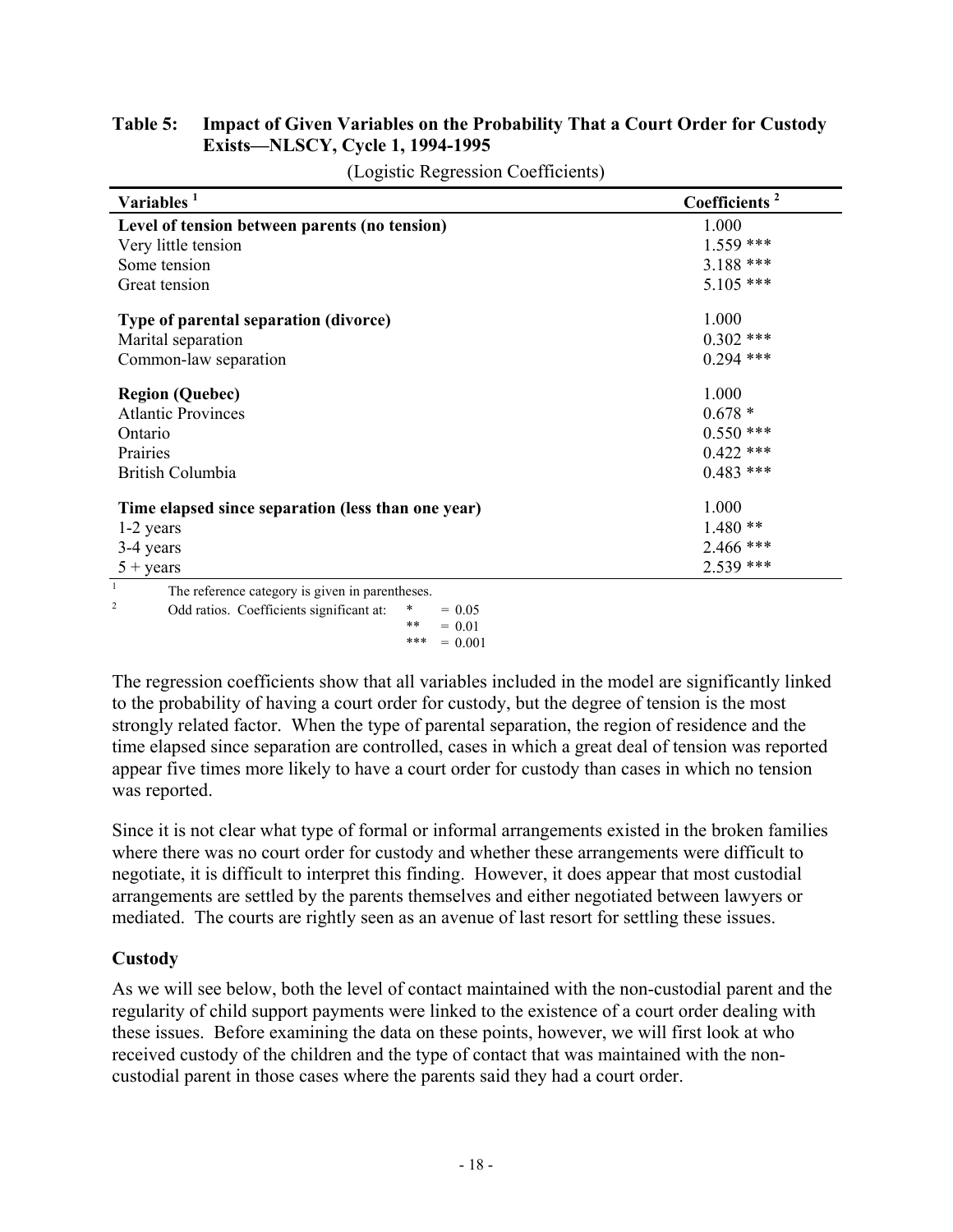# **Table 6: Court-Ordered Custody Arrangements, According to the Region, the Age of the Child at Separation and the Type of Broken Union— NLSCY, Cycle 1, 1994-1995**

|                                | <b>Mother</b><br><b>Exclusive</b><br>Custody | Father<br><b>Exclusive</b><br>Custody | <b>Shared</b><br><b>Physical</b><br>Custody | Other | <b>Total</b> | $N^1$ |
|--------------------------------|----------------------------------------------|---------------------------------------|---------------------------------------------|-------|--------------|-------|
| Canada                         | 79.3                                         | 6.6                                   | 12.8                                        | 1.2   | 100.0        | 1239  |
| <b>Atlantic Provinces</b>      | 74.5                                         | 7.2                                   | 16.9                                        | 1.4   | 100.0        | 111   |
| Quebec                         | 87.4                                         | 7.2                                   | 5.5                                         | 0.0   | 100.0        | 241   |
| Ontario                        | 76.1                                         | 6.8                                   | 15.9                                        | 1.2   | 100.0        | 483   |
| Prairies                       | 78.3                                         | 5.3                                   | 13.5                                        | 2.9   | 100.0        | 222   |
| <b>British Columbia</b>        | 81.4                                         | 6.5                                   | 11.3                                        | 0.8   | 100.0        | 182   |
| Age of child at separation     |                                              |                                       |                                             |       |              |       |
| $0-5$ years                    | 80.6                                         | 6.0                                   | 12.4                                        | 1.1   | 100.0        | 1046  |
| $6-11$ years                   | 74.0                                         | 8.1                                   | 15.7                                        | 2.1   | 100.0        | 187   |
| Type of broken union           |                                              |                                       |                                             |       |              |       |
| Common-law                     | 84.1                                         | 6.2                                   | 8.7                                         | 1.0   | 100.0        | 328   |
| Marriage, common-law before    | 74.3                                         | 7.9                                   | 16.8                                        | 0.9   | 100.0        | 489   |
| Marriage, no common-law before | 82.0                                         | 5.3                                   | 10.9                                        | 1.8   | 100.0        | 409   |

 $N =$  Weighted data brought back to the original sample size.

The results of Table 6 confirm what is known based on other data sources: after separation mothers were given custody of the children in the overwhelming proportion of cases. In Canada as a whole, close to 80 percent of children under the age of 12 were placed in their mothers' custody in cases where a court order existed. Almost 7 percent were placed in their fathers' custody, and for 13 percent of children, a shared custody arrangement was established.

These proportions change according to the age of the children at the time of separation. Older children are more likely to be placed in their father's care or in joint custody arrangements. Among children aged 6 to 11, one child in four was entrusted to the father's care, either exclusively (8 percent) or jointly with the mother (16 percent). Among children under 6 years of age, only 18 percent were in the custody of the father or in joint custody. Finally, children from broken common-law unions (84 percent), as well as children from Quebec (87 percent), were most likely to remain in the custody of their mother, and there is possibly a link between these two results.

#### **Legal Custody, Living Arrangements and Access to the Non-custodial Parent**

Let us first examine how situations where the parents said they had a court order for custody were different from those where there was no court order. Is there any difference in terms of contact with the non-custodial parent and the living arrangements of the children?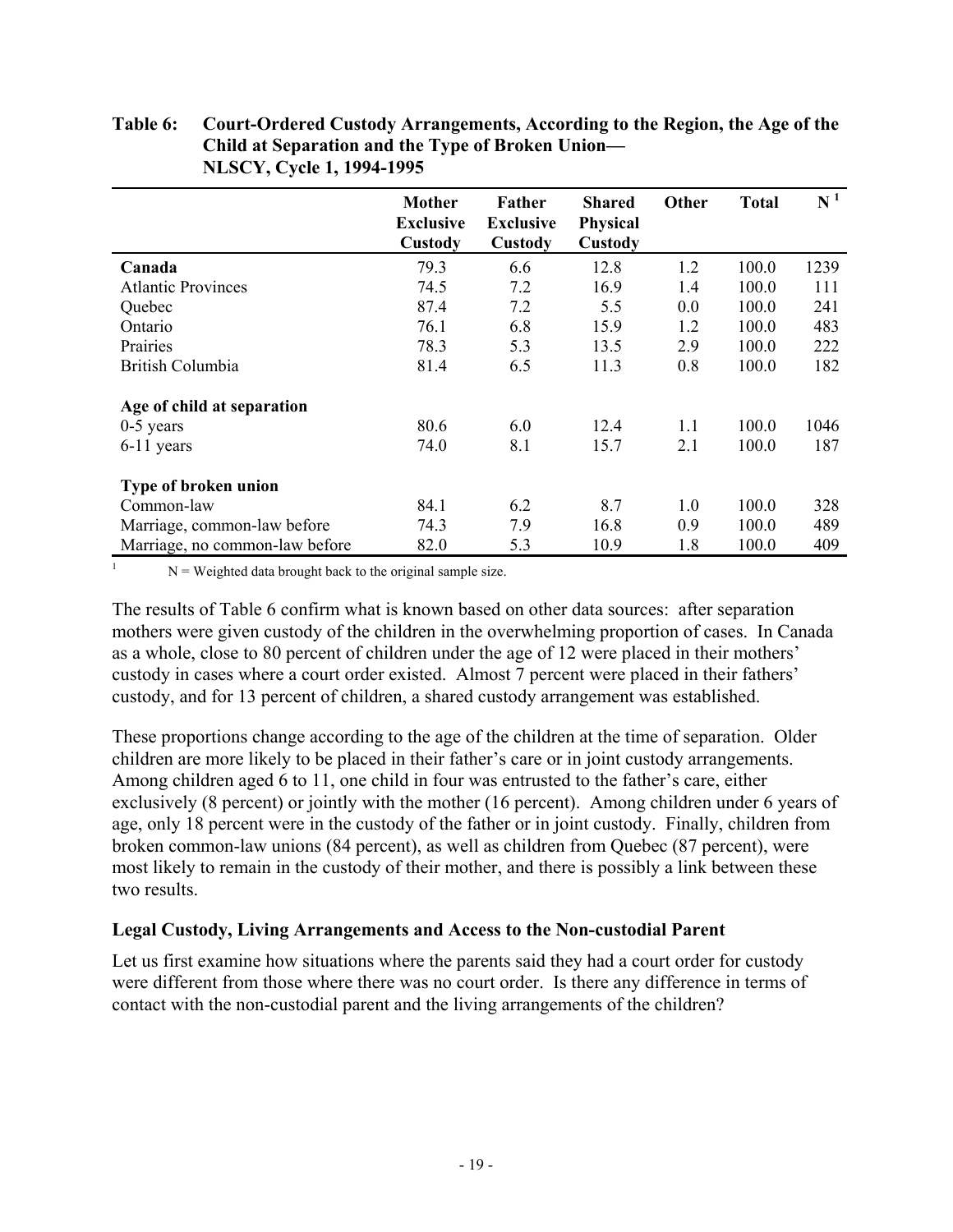To obtain information on the actual living arrangements of the children, the following questions were posed in the survey:

With whom did ... go on living at the time of the separation?

- 1. Mother only
- 2. Father only
- 3. Shared-time basis, mostly mother
- 4. Shared-time basis, mostly father
- 5. Equally-shared time, mother and father
- 6. Other
- 8. Don't know
- 9. Refusal

At that time, what type of contact did ... have with his/her other parent?

- 01. Regular visiting, every week
- 02. Regular visiting, every two weeks
- 03. Regular visiting, monthly
- 04. Irregular visiting, on holidays only
- 05. Irregular visiting, without set pattern
- 06. Telephone or letter contact only
- 07. No contact at all
- 08. Other
- 98 Don't know
- 99. Refusal

For the purpose of our analysis, we have defined visiting every week or every two weeks as "regular visiting"; visiting monthly, on holidays only or without set pattern as "irregular visiting"; and we included telephone or letter contact only with no contact at all under the heading "never visits."

#### **Living Arrangements of the Children by Whether or Not A Court Order for Custody Existed**

Regardless of whether parents said they had a court order, the data in Table 7 show that the overwhelming majority of children live only with their mothers at the time of separation.

This arrangement is slightly more common where parents said there was no court order: 86 percent of the NLSCY children who were not the subject of a court order lived solely with their mothers at the time of separation.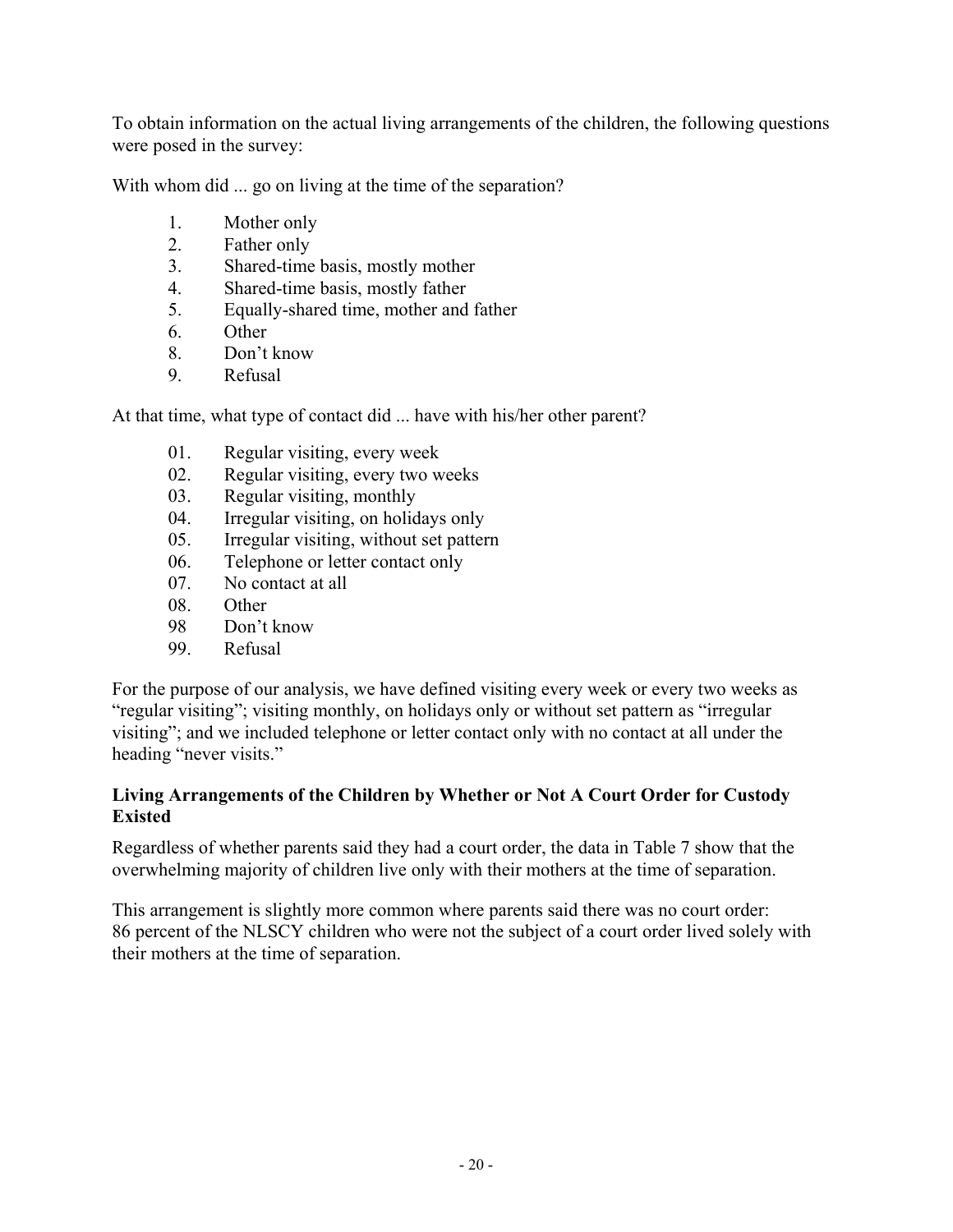|                              |       |                    |                   | Total <sup>1</sup>       |       |       |
|------------------------------|-------|--------------------|-------------------|--------------------------|-------|-------|
| <b>Living Arrangement</b>    |       | <b>Court Order</b> | Court<br>Order in | <b>No Court</b><br>Order | A     | B     |
|                              |       |                    | <b>Progress</b>   |                          |       |       |
| Sole custody of mother       | 80.8  |                    |                   |                          |       |       |
| Sole custody of father       | 6.6   |                    |                   |                          |       |       |
| Shared physical custody      | 12.6  |                    |                   |                          |       |       |
|                              |       |                    |                   |                          |       |       |
| Child lives with mother only |       | 68.6               | 80.1              | 86.1                     | 86.8  | 84.0  |
| Child lives with father only |       | 10.5               | 12.1              | 5.4                      | 7.0   | 6.8   |
| Shared, mainly mother        |       | 7.8                | 3.3               | 4.2                      | 2.9   | 4.3   |
| Shared, mainly father        |       | 3.9                | 2.1               | 0.9                      | 0.9   | 1.3   |
| Equally shared               |       | 9.2                | 2.4               | 3.4                      | 2.5   | 3.7   |
| <b>Total</b>                 | 100.0 | 100.0              | 100.0             | 100.0                    | 100.0 | 100.0 |
| $N^2$                        | 1215  | 153                | 331               | 1730                     | 3276  | 2214  |
| $\frac{0}{0}$                | 37.1  |                    | 10.1              | 52.8                     | 100.0 |       |

# **Table 7: Living Arrangements at Time of Separation for Children of Broken Families, by Whether a Court Order for Custody Exists—NLSCY, Cycle 1, 1994-1995**

<sup>1</sup> Total A includes all respondents having answered the specific question regarding with whom the child went on living at the time of separation, plus children for whom a court order was pronounced in favour of either sole custody of mother or father; in these cases, the child is presumed living exclusively with either parent. Total B excludes this last category of children.

<sup>2</sup> N = Weighted data brought back to the original sample size.

Interestingly, most children for whom parents said there was a court order for shared custody in fact lived only with their mothers at the time of the separation. Equally shared physical custody arrangements were reported in only a very small proportion of cases, regardless of whether parents said there was a custody order or not. Less than 2 percent (9 percent of the 13 percent of children for whom a shared physical custody order existed) of children who were covered by court orders for shared physical custody actually shared residences with both parents, while less than 4 percent of children for whom parents said there was no custody order lived under these arrangements.

#### **Contact with the Non-custodial Parent**

In this section we look at the amount of contact non-custodial parents had with their children and attempt to distinguish the different patterns of contact maintained after separation. There is presently a great deal of controversy surrounding this issue as non-custodial parents, mostly fathers, blame their former spouses for preventing them from seeing their children and custodial parents, mostly mothers, blame the absent fathers for losing interest. While the NLSCY provides, for the first time, national level information on the amount of contact between noncustodial parents and their children, it did not ask about the reasons for the patterns of contact maintained. We cannot, therefore, address these issues. What we can do, however, is describe the patterns of contact between non-custodial parents and their children after separation, and the factors associated with these patterns.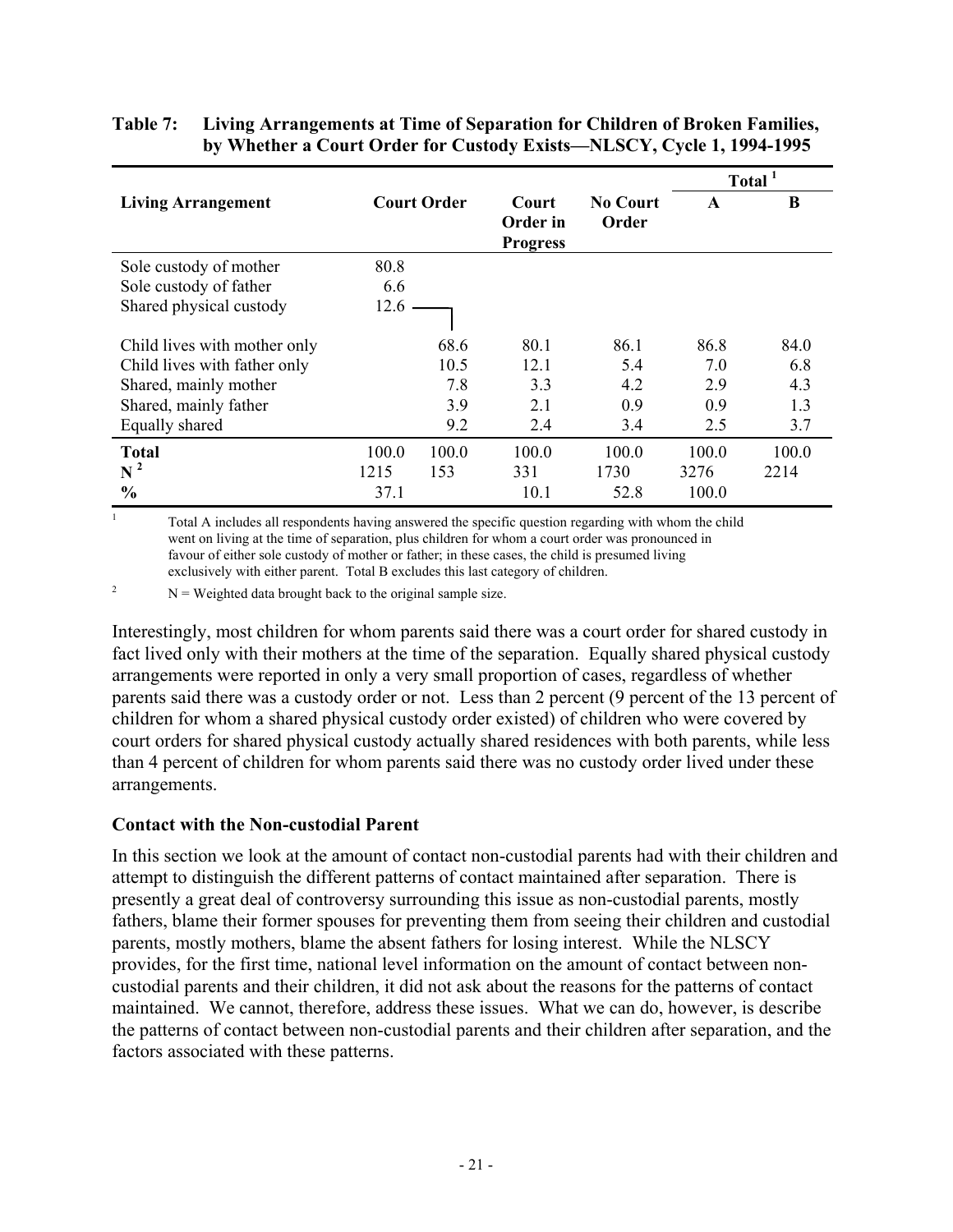Figure 11 shows the distribution of children from broken families according to the type of contact maintained with either parent at the time of separation, regardless of whether the broken union was common-law or marriage. The type of contact mothers maintained is of little interest to us here since, as we have seen above, the vast majority of children live with their mothers when the parents part. We will concentrate then on the patterns of contact between fathers and their children.





As can be seen, very few children (7 percent) lived with their fathers only and another small fraction shared residence with both parents (7 percent). The rest (86 percent) of the children lived with their mothers and visited their fathers with varied frequency. Close to half of the children visited their fathers on a regular basis: less than a third (30 percent) visited every week, and another 16 percent visited every two weeks (Table 8). A quarter of children visited their fathers irregularly (once a month, on holidays, or at random). Fifteen percent of children never saw their fathers (although a very few had letter or phone contact with him).

Does this pattern vary depending on the type of union that existed at the time of separation? Yes. Firstly, children from common-law unions were more likely to live with their mothers at the time of separation than children whose parents were married (91 percent vs. 83 percent). Secondly, they were less likely to live in a shared custody arrangement (3 percent vs. 8 percent) and, finally, twice as many children from broken common-law unions never saw their fathers compared to children whose parents were married (21 percent vs. 11 percent).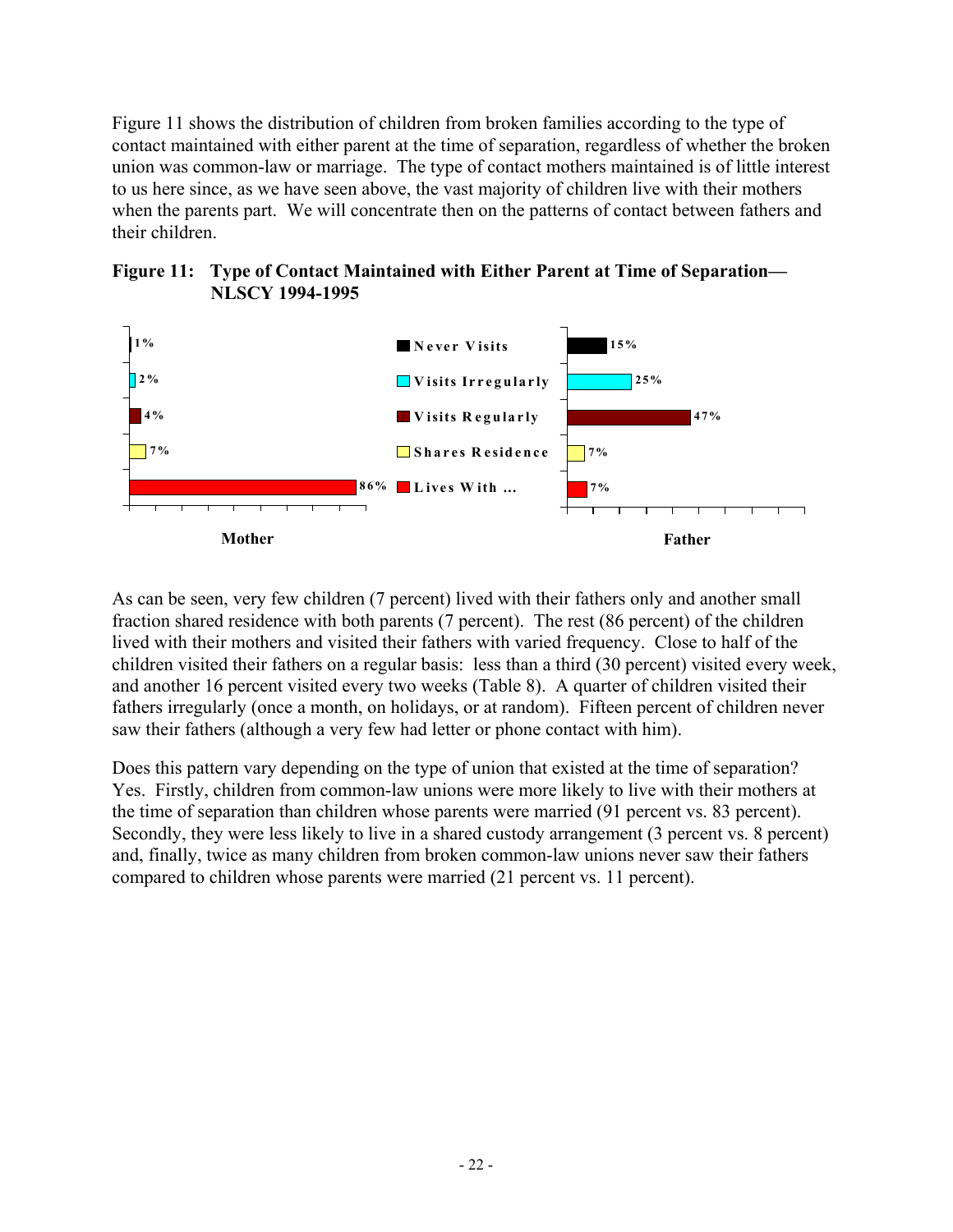#### **Figure 12: Type of Contact Maintained with Father at Time of Separation, Whether the Broken Union Was a Marriage or Common-Law Union—NLSCY 1994-1995**



These patterns were true for the country as a whole, including Quebec where children from broken common-law unions are over-represented among children who experienced a family break-up. Despite the differences in Quebec regarding the forming and dissolving of conjugal unions, the patterns of contact between fathers and their children after separation did not differ from the rest of the country (Table 8).

| Table 8: | Type of Contact Maintained with Either Parent at Time of Separation, |
|----------|----------------------------------------------------------------------|
|          | Whether the Broken Union Was a Marriage or Common-Law Union—         |
|          | Canada and Regions-NLSCY, Cycle 1, 1994-1995                         |

|                                             |                 | Canada     |              | <b>Atlantic Provinces</b> |            |              |
|---------------------------------------------|-----------------|------------|--------------|---------------------------|------------|--------------|
| <b>Type of Contact</b>                      | <b>Marriage</b> | Common-Law | <b>Total</b> | <b>Marriage</b>           | Common-Law | <b>Total</b> |
| Child lives with mother only:               | 83.2            | 91.4       | 86.2         | 85.3                      | 92.4       | 87.6         |
| - never visits father *                     | 11.1            | 21.3       | 14.8         | 11.9                      | 21.6       | 15.1         |
| - visits father irregularly *               | 25.3            | 23.3       | 24.6         | 25.5                      | 23.3       | 24.8         |
| - visits father every two weeks             | 14.9            | 19.1       | 16.4         | 13.7                      | 7.2        | 11.5         |
| - visits father once a week                 | 31.9            | 27.7       | 30.4         | 34.2                      | 40.3       | 36.2         |
|                                             |                 |            |              |                           |            |              |
| Child lives with father only:               | 8.4             | 5.3        | 7.3          | 7.0                       | 5.7        | 6.6          |
| - never visits mother *                     | 0.3             | 1.2        | 0.7          | 0.2                       | 2.1        | 0.8          |
| - visits mother irregularly *               | 2.5             | 1.8        | 2.2          | 2.3                       | 2.5        | 2.4          |
| - visits mother every two weeks             | 2.3             | 1.2        | 1.9          | 2.3                       | 0.0        | 1.5          |
| - visits mother once a week                 | 3.3             | 1.1        | 2.5          | 2.2                       | 1.1        | 1.9          |
| Child shares residence with<br>both parents | 8.4             | 3.2        | 6.5          | 7.6                       | 1.9        | 5.7          |
| <b>Total</b>                                | 100.0           | 100.0      | 100.0        | 100.0                     | 100.0      | 100.0        |
| $\mathbf{N}^{\,1}$                          | 2028            | 1158       | 3187         | 162                       | 80         | 243          |

\* "Irregular'' visiting includes once a month, on holidays only and at random; "never'' includes contact by telephone or letter only.

 $N =$  Weighted data brought back to the original sample size.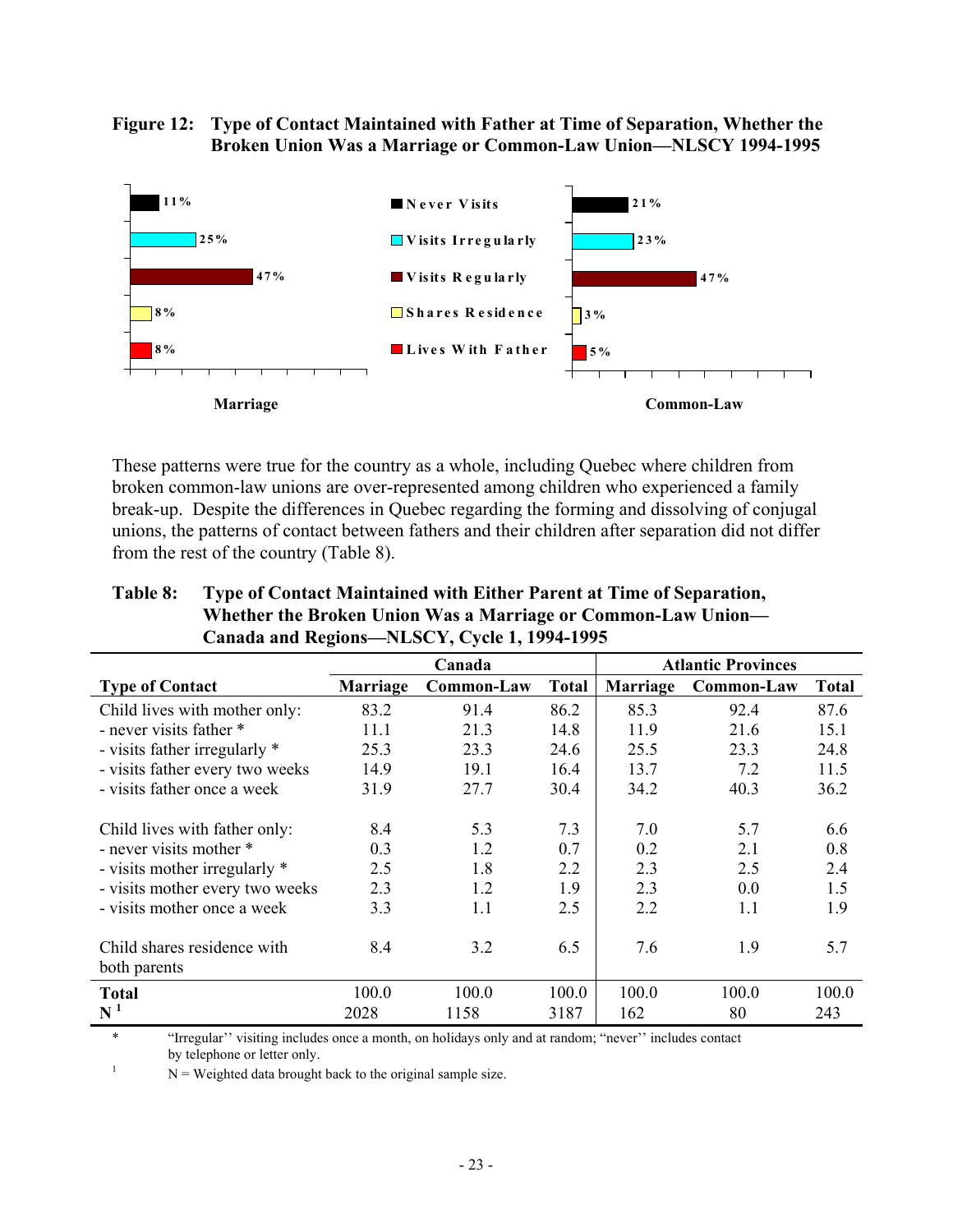|                                 |                 | <b>Quebec</b>     |              |          | Ontario    |              |
|---------------------------------|-----------------|-------------------|--------------|----------|------------|--------------|
| <b>Type of Contact</b>          | <b>Marriage</b> | <b>Common-Law</b> | <b>Total</b> | Marriage | Common-Law | <b>Total</b> |
| Child lives with mother only:   | 79.6            | 89.3              | 84.5         | 83.8     | 93.4       | 86.9         |
| - never visits father *         | 10.9            | 20.4              | 15.7         | 10.9     | 18.0       | 13.2         |
| - visits father irregularly *   | 25.2            | 22.8              | 24.0         | 24.4     | 20.3       | 23.1         |
| - visits father every two weeks | 21.0            | 23.9              | 22.5         | 15.2     | 21.5       | 17.2         |
| - visits father once a week     | 22.5            | 22.2              | 22.3         | 33.3     | 33.6       | 33.4         |
|                                 |                 |                   |              |          |            |              |
| Child lives with father only:   | 9.4             | 5.8               | 7.7          | 8.3      | 4.3        | 7.1          |
| - never visits mother *         | 0.0             | 0.8               | 0.4          | 0.4      | 0.7        | 0.5          |
| - visits mother irregularly *   | 2.7             | 2.6               | 2.7          | 2.3      | 0.7        | 1.8          |
| - visits mother every two weeks | 4.1             | 1.5               | 2.8          | 2.2      | 2.2        | 2.2          |
| - visits mother once a week     | 2.6             | 0.9               | 1.8          | 3.4      | 0.7        | 2.6          |
|                                 |                 |                   |              |          |            |              |
| Child shares residence with     | 10.9            | 4.9               | 7.9          | 7.7      | 2.4        | 6.0          |
| both parents                    |                 |                   |              |          |            |              |
| <b>Total</b>                    | 100.0           | 100.0             | 100.0        | 100.0    | 100.0      | 100.0        |
| $\mathbf{N}^{\,1}$              | 385             | 396               | 781          | 800      | 372        | 1172         |

| <b>Table 8:</b> | Type of Contact Maintained with Either Parent at Time of Separation,     |
|-----------------|--------------------------------------------------------------------------|
|                 | (continued) Whether the Broken Union Was a Marriage or Common-Law Union— |
|                 | Canada and Regions-NLSCY, Cycle 1, 1994-1995                             |

\* "Irregular'' visiting includes once a month, on holidays only and at random; "never'' includes contact by telephone or letter only.

 $N =$  Weighted data brought back to the original sample size.

#### **Table 8: Type of Contact Maintained with Either Parent at Time of Separation, (continued) Whether the Broken Union Was a Marriage or Common-Law Union— Canada and Regions—NLSCY, Cycle 1, 1994-1995**

|                                             |          | <b>Prairies</b>   | <b>British Columbia</b> |          |            |       |
|---------------------------------------------|----------|-------------------|-------------------------|----------|------------|-------|
| <b>Type of Contact</b>                      | Marriage | <b>Common-Law</b> | <b>Total</b>            | Marriage | Common-Law | Total |
| Child lives with mother only:               | 88.0     | 89.1              | 88.4                    | 79.6     | 95.0       | 84.0  |
| - never visits father *                     | 11.1     | 25.5              | 15.9                    | 11.4     | 28.0       | 16.2  |
| - visits father irregularly *               | 31.9     | 26.9              | 30.2                    | 19.8     | 28.5       | 22.3  |
| - visits father every two weeks             | 15.6     | 11.0              | 14.1                    | 6.9      | 15.7       | 9.4   |
| - visits father once a week                 | 29.4     | 25.7              | 28.2                    | 41.5     | 22.8       | 36.1  |
|                                             |          |                   |                         |          |            |       |
| Child lives with father only:               | 6.1      | 9.5               | 7.2                     | 10.6     | 1.5        | 8.0   |
| - never visits mother *                     | 0.9      | 3.2               | 1.6                     | 0.0      | 0.9        | 0.3   |
| - visits mother irregularly *               | 2.5      | 3.0               | 2.7                     | 2.6      | 0.6        | 2.0   |
| - visits mother every two weeks             | 0.5      | 0.0               | 0.3                     | 2.7      | 0.0        | 1.9   |
| - visits mother once a week                 | 2.2      | 3.3               | 2.6                     | 5.3      | 0.0        | 3.8   |
| Child shares residence with<br>both parents | 6.0      | 1.4               | 4.5                     | 9.9      | 3.5        | 8.0   |
| <b>Total</b>                                | 100.0    | 100.0             | 100.0                   | 100.0    | 100.0      | 100.0 |
| $\mathbf{N}^{\,1}$                          | 361      | 180               | 542                     | 319      | 130        | 449   |

\* "Irregular'' visiting includes once a month, on holidays only and at random; "never'' includes contact

by telephone or letter only.<br>  $N =$  Weighted data brought back to the original sample size.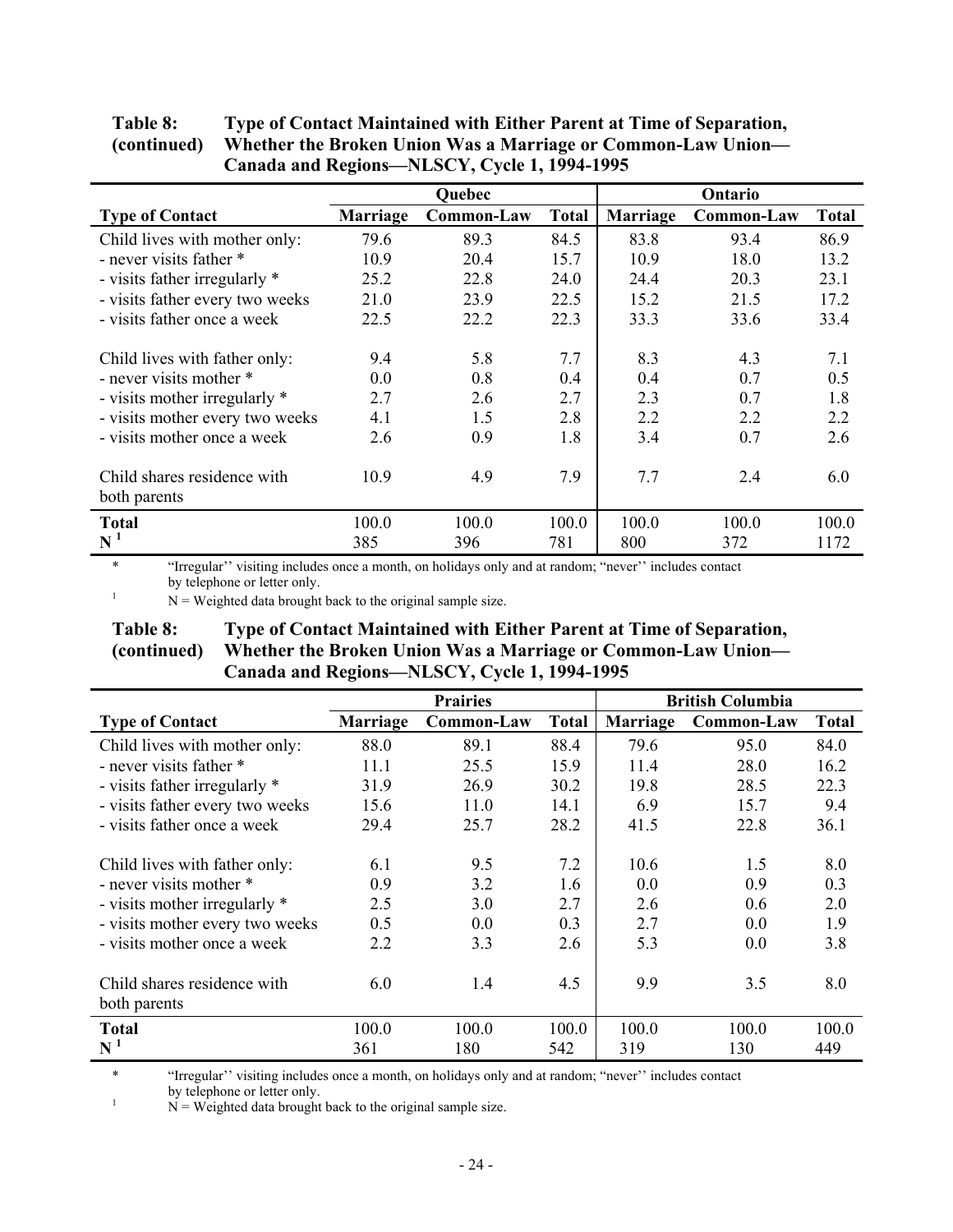# **Patterns of Contact Between Non-custodial Parents and Their Children by Age of Children and Time Since Separation**

Does the age of the child at the time of separation influence the level of contact maintained with the father? Yes, it does. Other studies have shown that fathers more easily maintain close relationships with their older children than with their younger children. Children from this first cycle of the NLSCY are still all under the age of 12, yet there was a difference in the amount of contact maintained according to the age of the child.

|                                      |               | <b>Lives with Father</b> |               | <b>Does Not Live with Father</b> |                     |                                   |                         |       |       |
|--------------------------------------|---------------|--------------------------|---------------|----------------------------------|---------------------|-----------------------------------|-------------------------|-------|-------|
| Age of Child at<br><b>Separation</b> | Full-<br>time | Part-<br>time            | Sub-<br>total | <b>Never</b><br>Visits           | Irregular<br>Visits | <b>Visits</b><br>Every<br>2 Weeks | Weekly<br><b>Visits</b> | Total | $N^1$ |
| $0-2$ years                          | 5.2           | 3.8                      | 9.0           | 18.3                             | 26.9                | 19.4                              | 26.4                    | 100.0 | 1620  |
| 3-5 years                            | 8.1           | 7.4                      | 15.5          | 13.7                             | 22.4                | 14.1                              | 34.2                    | 100.0 | 1013  |
| 6-11 years                           | 10.5          | 12.0                     | 22.5          | 7.7                              | 22.4                | 11.6                              | 35.8                    | 100.0 | 590   |

#### **Table 9: Type of Contact Maintained with Father at Time of Separation, According to Age of Child—NLSCY, Cycle 1, 1994-1995**

 $N =$  Weighted data brought back to the original sample size.

As Table 9 illustrates, two and half times more children aged six to eleven years lived with their fathers, at least on a part-time basis, than children under the age of three (23 percent vs. 9 percent). Weekly visits with their fathers were more frequent for older children than with younger ones (36 percent vs. 26 percent). Moreover, the proportion of children who never saw their fathers was twice as high for children under the age of three than for those aged six to eleven (18 percent vs. 8 percent).

Do these patterns of contact vary with the time elapsed since separation and, if so, does the frequency of contact increase or decrease with time? The subsequent cycles of the NLSCY will obviously yield better information on this matter. For the time being, Figure 13 shows the type of contact maintained with the father at the time of the survey rather than at the time of separation, taking into account the number of years since separation.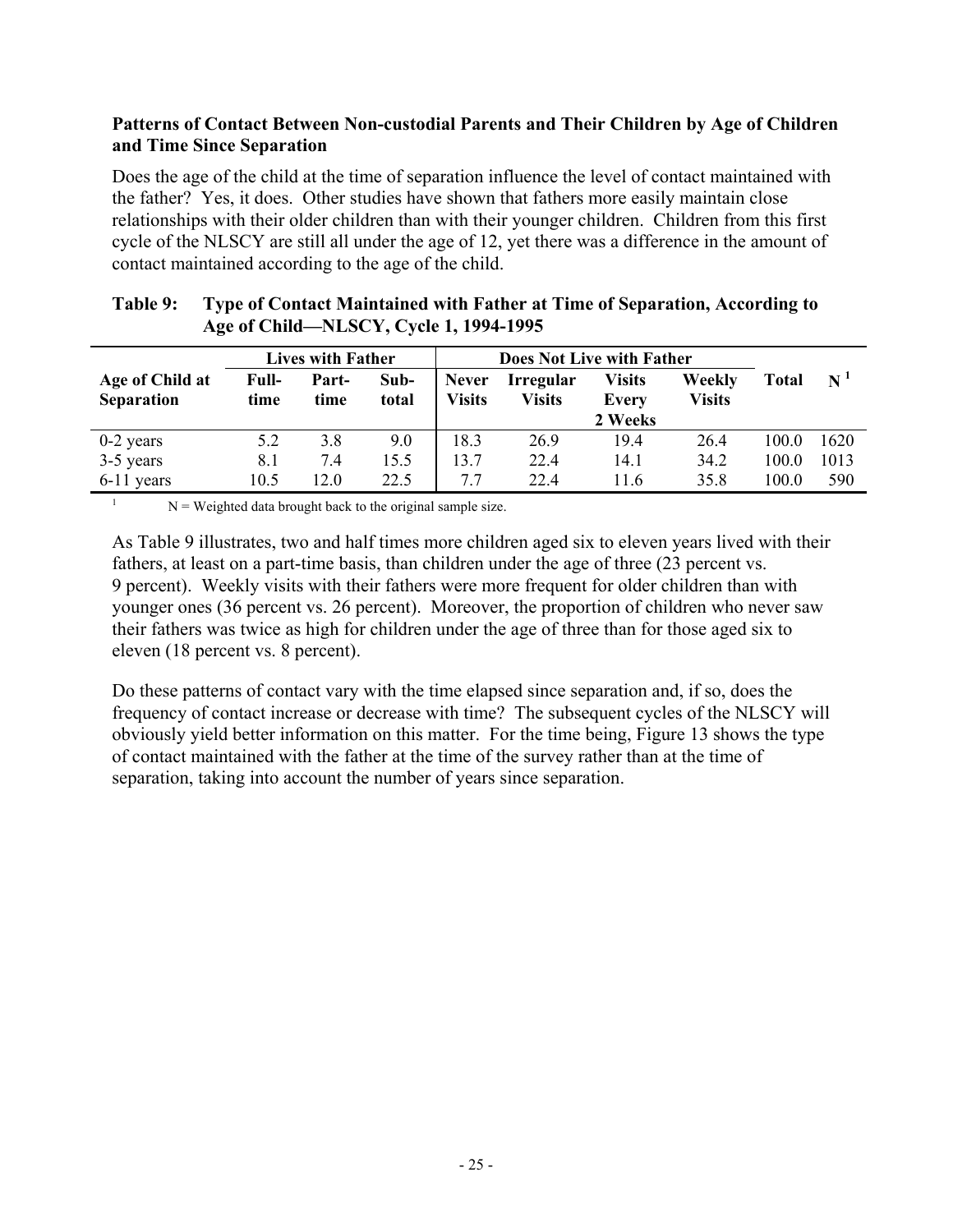#### **Figure 13: Type of Contact Maintained with Father at the Time of Survey, According to Time Elapsed Since Separation—NLSCY 1994-1995**



In spite of the limitations of the data, it is clear that the frequency of contact between fathers and their children was closely related to the time since separation. As Figure 13 shows, the likelihood of children sharing residences with both of their parents tends to decrease over time. For example, children whose parents were separated less than two years shared residences in 9 percent of cases compared to only 6 percent of children whose parents were separated for at least five years.

The regularity of visits also drops considerably over time. Fifty-seven percent of children whose parents had been separated for less than two years at the time of the survey visited their fathers regularly (every week or every two weeks). This percentage drops to 31 percent when the parents were separated five or more years before the survey. The drop is most pronounced for weekly visits: 42 percent of children visited their father weekly when the separation was recent as opposed to 13 percent when the parents had been separated at least five years (see Table 10). Moreover, 10 percent of children never saw their fathers when the parents had been separated less than two years, and this increases to 24 percent for children whose parents were separated at least five years. The patterns are slightly more pronounced in relation to broken common-law unions compared to broken marriages: five years or more after their parents separated, only 12 percent of children from broken common-law unions saw their father on a weekly basis, and a third of children (32 percent) never saw their father. These figures are 14 percent and 19 percent respectively for children from broken marriages.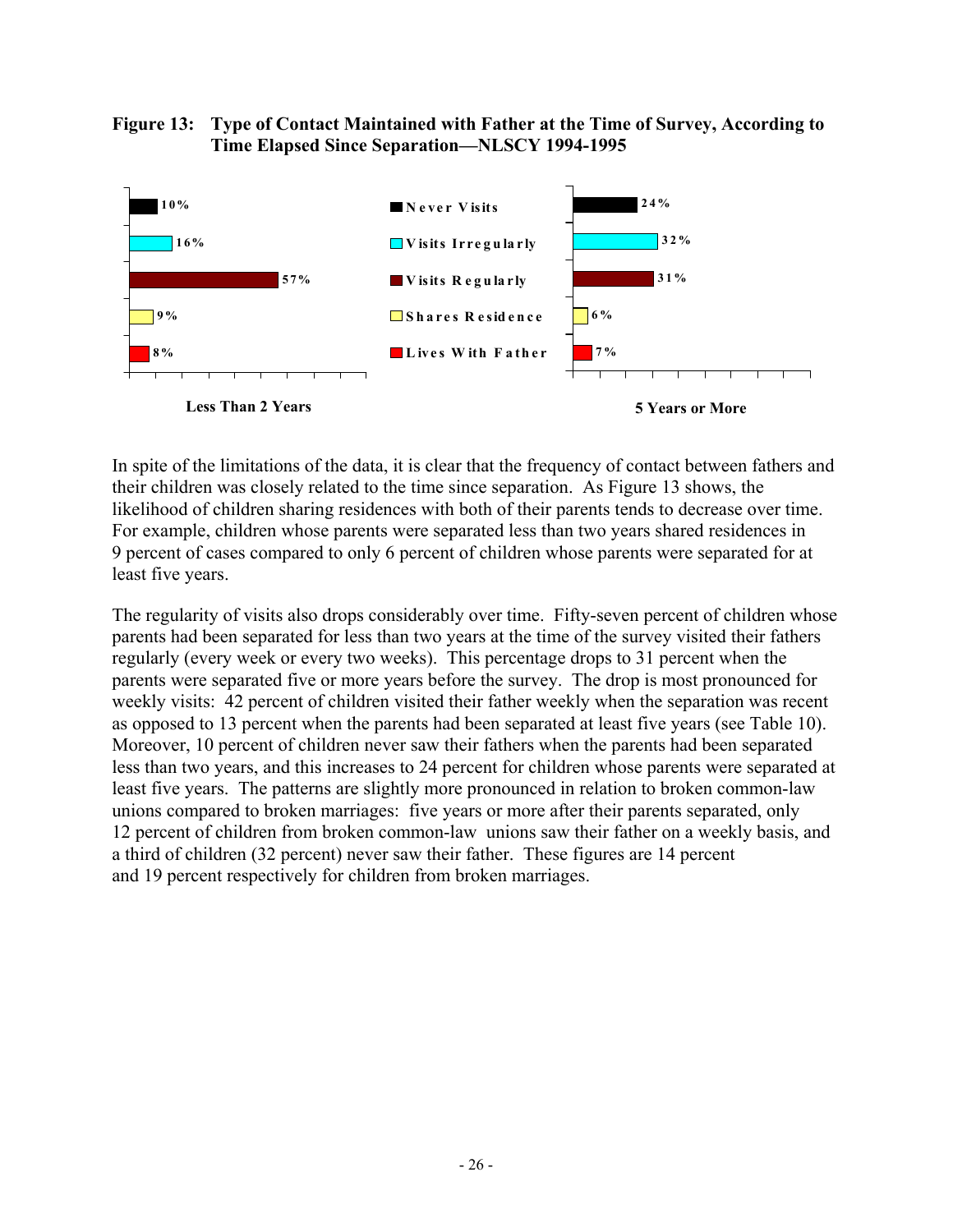|                                             |          |                   |       |          | <b>Type of Broken Union and Time Elapsed Since Separation</b> |       |          |            |       |
|---------------------------------------------|----------|-------------------|-------|----------|---------------------------------------------------------------|-------|----------|------------|-------|
|                                             |          | <b>All Unions</b> |       |          | Marriage                                                      |       |          | Common-Law |       |
| <b>Type of Contact</b>                      | $\leq$ 2 | $2 - 4$           | $5+$  | $\leq$ 2 | $2 - 4$                                                       | $5+$  | $\leq$ 2 | $2 - 4$    | $5+$  |
|                                             | Years    | Years             | Years | Years    | Years                                                         | Years | Years    | Years      | Years |
| Child lives with mother:                    |          |                   |       |          |                                                               |       |          |            |       |
| - never visits father                       | 10.4     | 16.6              | 24.2  | 8.4      | 15.1                                                          | 19.4  | 13.7     | 19.4       | 32.4  |
| - visits father irregularly                 | 16.3     | 25.2              | 32.2  | 16.4     | 25.5                                                          | 33.4  | 16.3     | 24.6       | 30.1  |
| - visits father every two weeks             | 14.9     | 19.5              | 17.8  | 13.6     | 17.9                                                          | 18.7  | 17.1     | 22.3       | 16.3  |
| - visits father once a week                 | 41.8     | 21.9              | 12.9  | 39.8     | 23.0                                                          | 13.6  | 44.9     | 19.7       | 11.8  |
| Child lives with father:                    |          |                   |       |          |                                                               |       |          |            |       |
| - never visits mother                       | 0.4      | 0.5               | 2.6   | 0.2      | 0.7                                                           | 1.1   | 0.7      | 0.3        | 5.0   |
| - visits mother irregularly                 | 1.2      | 4.3               | 1.9   | 1.7      | 4.5                                                           | 2.3   | 0.4      | 3.9        | 1.3   |
| - visits mother every two weeks             | 3.1      | 2.6               | 1.1   | 3.4      | 2.4                                                           | 1.4   | 2.5      | 2.8        | 0.5   |
| - visits mother once a week                 | 2.8      | 1.2               | 1.6   | 3.8      | 1.2                                                           | 2.5   | 1.3      | 1.0        | 0.2   |
| Child shares residence with<br>both parents | 9.0      | 8.3               | 5.5   | 12.6     | 9.6                                                           | 7.5   | 3.1      | 6.0        | 2.3   |
| <b>Total</b>                                | 100.0    | 100.0             | 100.0 | 100.0    | 100.0                                                         | 100.0 | 100.0    | 100.0      | 100.0 |
| $\mathbf{N}^{\,1}$                          | 902      | 1020              | 929   | 558      | 661                                                           | 584   | 345      | 359        | 345   |

**Table 10: Type of Contact Maintained with Either Parent at Time of Survey, Whether the Broken Union Was a Marriage or Common-Law Union, and According to Time Elapsed Since Separation—NLSCY, Cycle 1, 1994-1995**

 $N =$  Weighted data brought back to the original sample size.

Unfortunately, we cannot discuss the reasons for these patterns based on the existing survey data. In further cycles of the NLSCY, we will be able at least to establish some links between the patterns of contact between non-custodial parents and their children and the conjugal life of both parents after separation. Ideally, separated fathers should be surveyed. The methodology of the NLSCY would have to be adapted to explore further avenues of research on the relationships between children and their fathers following a family break-up.

#### **Child Support and Access to the Non-custodial Parent**

In this section, we examine the links between custody, child support, patterns of contact and the regularity of child support payments. We will attempt to assess the extent to which the regularity of child support payments is linked to the regularity of contact between fathers and their children. Again, establishing these links will not address the reasons behind given patterns, but until a systematic study of non-custodial fathers looks at these questions, the present data will at least assist us in beginning to sketch a profile of fathers separated from their children.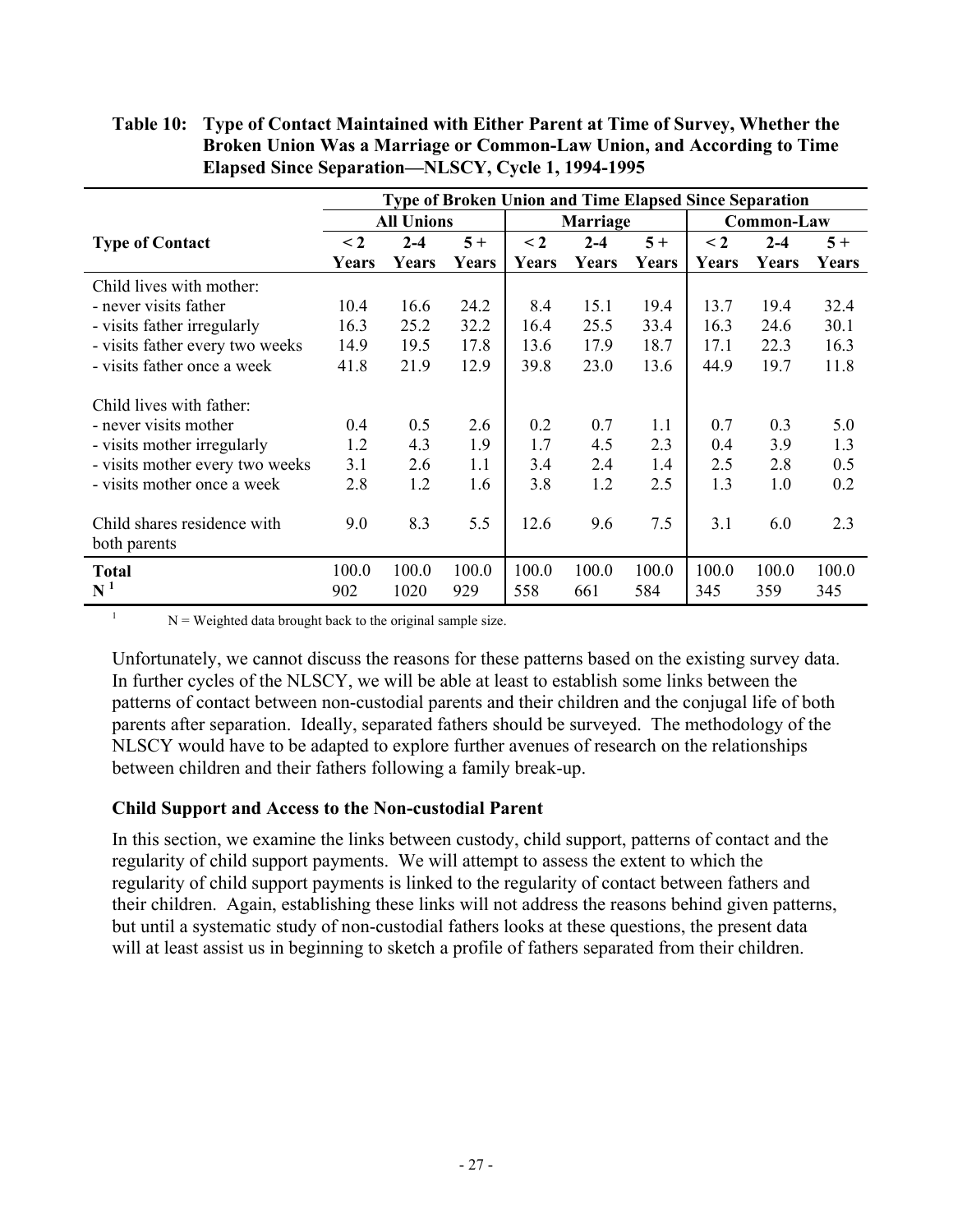# **Court-Ordered Child Support Arrangements**

The survey asked about the arrangements parents had made for child support when they separated. The following questions were posed:

What type of agreement was made regarding support/maintenance payments when ...'s parents separated or divorced?

- 1. None
- 2. Private agreement between spouses
- 3. Court-ordered agreement in progress
- 4. Court-ordered agreement
- 8. Don't know
- 9. Refusal

Was this ...?

- 1. For child support only
- 2. For spousal support only
- 3. For both
- 8. Don't know
- 9. Refusal

How regular have the maintenance support payments been?

- 01. Regular and on time
- 02. Regular but late sometimes
- 03. Irregular
- 04. No payments for the last 6 months
- 05. No payments for the last year
- 06. No payments for the last few years
- 07. Payments never been received
- 08. Payments stopped due to a change in circumstances, e.g. court order, death of payer, etc.
- 98. Don't know
- 99. Refusal

No definition of the term "private agreement" was provided, so it remains difficult to interpret some of the results. For example, parents might have had a truly private agreement between themselves, or they could have been referring to a written separation agreement when they stated they had a private agreement. The latter arrangements are as good as a court order and can be enforced by, or registered with, an enforcement agency. Therefore, children covered by such an arrangement are not necessarily in the precarious situation one might imagine when the term "private agreement" is used. Table 11 shows the distribution of Canadian children from broken homes by type of support agreement, according to the type of separation.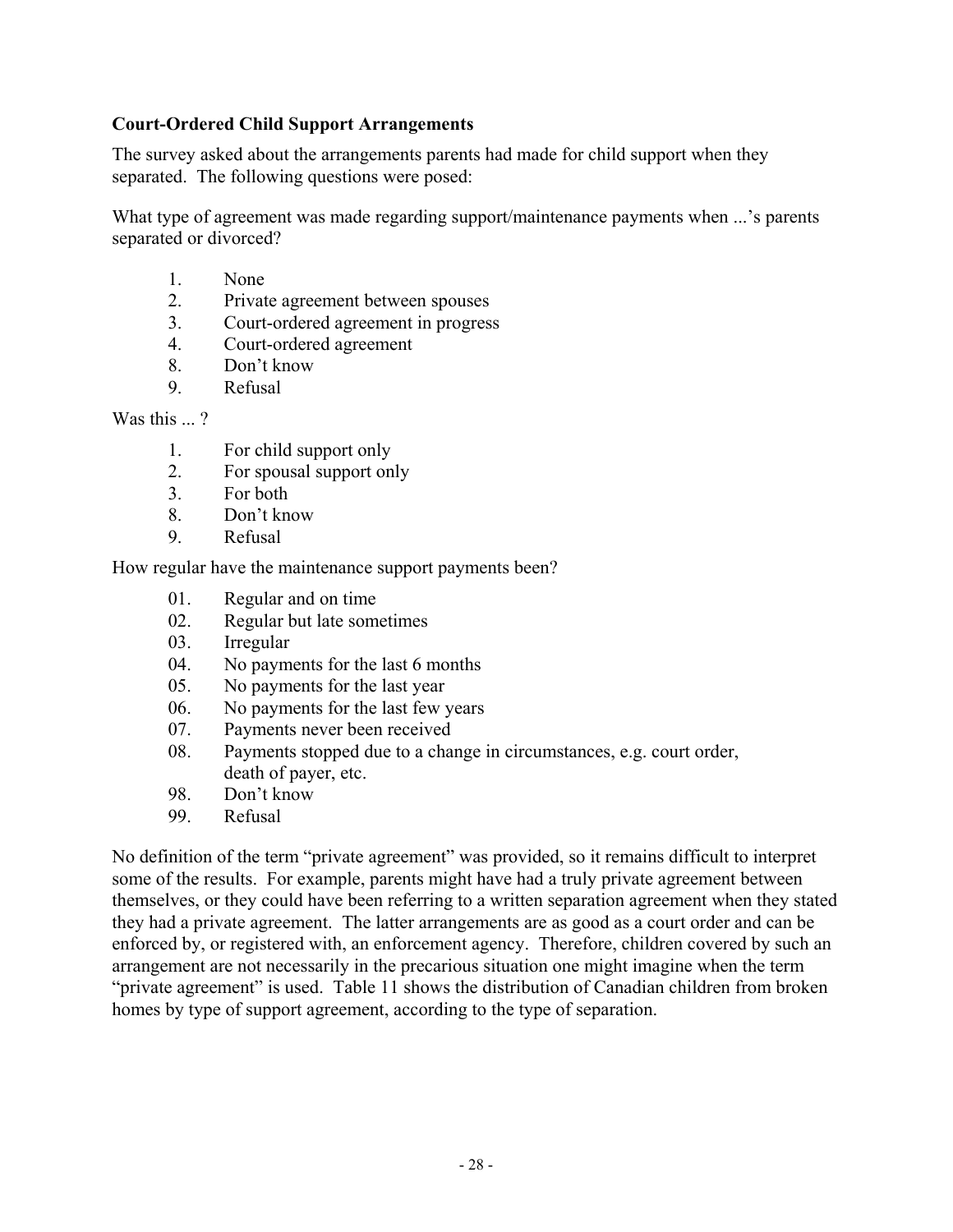|                                                       |                                   |                               | <b>Type of Broken Union</b> |                      |
|-------------------------------------------------------|-----------------------------------|-------------------------------|-----------------------------|----------------------|
| <b>Region and Type of</b><br><b>Support Agreement</b> | <b>Marriage</b><br><b>Divorce</b> | Marriage<br><b>Separation</b> | Common-Law<br>Separation    | All<br><b>Unions</b> |
| <b>CANADA</b>                                         |                                   |                               |                             |                      |
| Court order                                           | 48.7                              | 15.6                          | 20.3                        | 27.8                 |
| Court order in progress                               | 8.3                               | 8.3                           | 8.2                         | 8.3                  |
| Private agreement                                     | 25.9                              | 39.4                          | 29.2                        | 31.5                 |
| No agreement                                          | 17.2                              | 36.7                          | 42.2                        | 32.5                 |
| Total                                                 | 100.0                             | 100.0                         | 100.0                       | 100.0                |
| N <sup>1</sup>                                        | 1047                              | 1077                          | 1184                        | 3308                 |
| <b>ATLANTIC PROVINCES</b>                             |                                   |                               |                             |                      |
| Court order                                           | 52.5                              | 21.0                          | 20.2                        | 30.9                 |
| Court order in progress                               | 5.9                               | 8.1                           | 9.9                         | 8.0                  |
| Private agreement                                     | 18.2                              | 33.1                          | 18.7                        | 23.6                 |
| No agreement                                          | 23.5                              | 37.8                          | 51.2                        | 37.5                 |
| Total                                                 | 100.0                             | 100.0                         | 100.0                       | 100.0                |
| N <sup>1</sup>                                        | 82                                | 90                            | 82                          | 253                  |
| <b>QUEBEC</b>                                         |                                   |                               |                             |                      |
| Court order                                           | 33.3                              | 12.7                          | 17.9                        | 21.6                 |
| Court order in progress                               | 15.4                              | 10.7                          | 15.0                        | 14.3                 |
| Private agreement                                     | 28.7                              | 41.4                          | 30.9                        | 32.3                 |
| No agreement                                          | 22.6                              | 35.1                          | 36.2                        | 31.9                 |
| Total                                                 | 100.0                             | 100.0                         | 100.0                       | 100.0                |
| N <sup>1</sup>                                        | 246                               | 158                           | 407                         | 812                  |
| <b>ONTARIO</b>                                        |                                   |                               |                             |                      |
| Court order                                           | 54.3                              | 15.4                          | 20.5                        | 28.2                 |
| Court order in progress                               | 5.9                               | 9.9                           | 6.0                         | 7.5                  |
| Private agreement                                     | 21.9                              | 36.3                          | 33.5                        | 31.3                 |
| No agreement                                          | 18.0                              | 38.5                          | 40.0                        | 33.0                 |
| Total                                                 | 100.0                             | 100.0                         | 100.0                       | 100.0                |
| N <sup>1</sup>                                        | 351                               | 491                           | 373                         | 1215                 |
| <b>PRAIRIES</b>                                       |                                   |                               |                             |                      |
| Court order                                           | 54.0                              | 16.3                          | 21.1                        | 32.1                 |
| Court order in progress                               | 6.9                               | 5.8                           | 2.4                         | 5.1                  |
| Private agreement                                     | 27.0                              | 42.0                          | 21.1                        | 29.6                 |
| No agreement                                          | 12.0                              | 35.9                          | 55.4                        | 33.2                 |
| Total                                                 | 100.0                             | 100.0                         | 100.0                       | 100.0                |
| N <sup>1</sup>                                        | 213                               | 170                           | 181                         | 564                  |
| <b>BRITISH COLUMBIA</b>                               |                                   |                               |                             |                      |
| Court order                                           | 50.9                              | 15.3                          | 26.1                        | 30.5                 |
| Court order in progress                               | 5.9                               | 3.8                           | 1.2                         | 3.7                  |
| Private agreement                                     | 32.8                              | 47.4                          | 29.3                        | 37.0                 |
| No agreement                                          | 10.5                              | 33.4                          | 43.5                        | 28.8                 |
| Total                                                 | 100.0                             | 100.0                         | 100.0                       | 100.0                |
| N <sup>1</sup>                                        | 155                               | 168                           | 140                         | 463                  |

#### **Table 11: Type of Support Agreement According to Type of Broken Union—Canada and Regions—NLSCY, Cycle 1, 1994-1995**

 $1$  N = Weighted data brought back to the original sample size.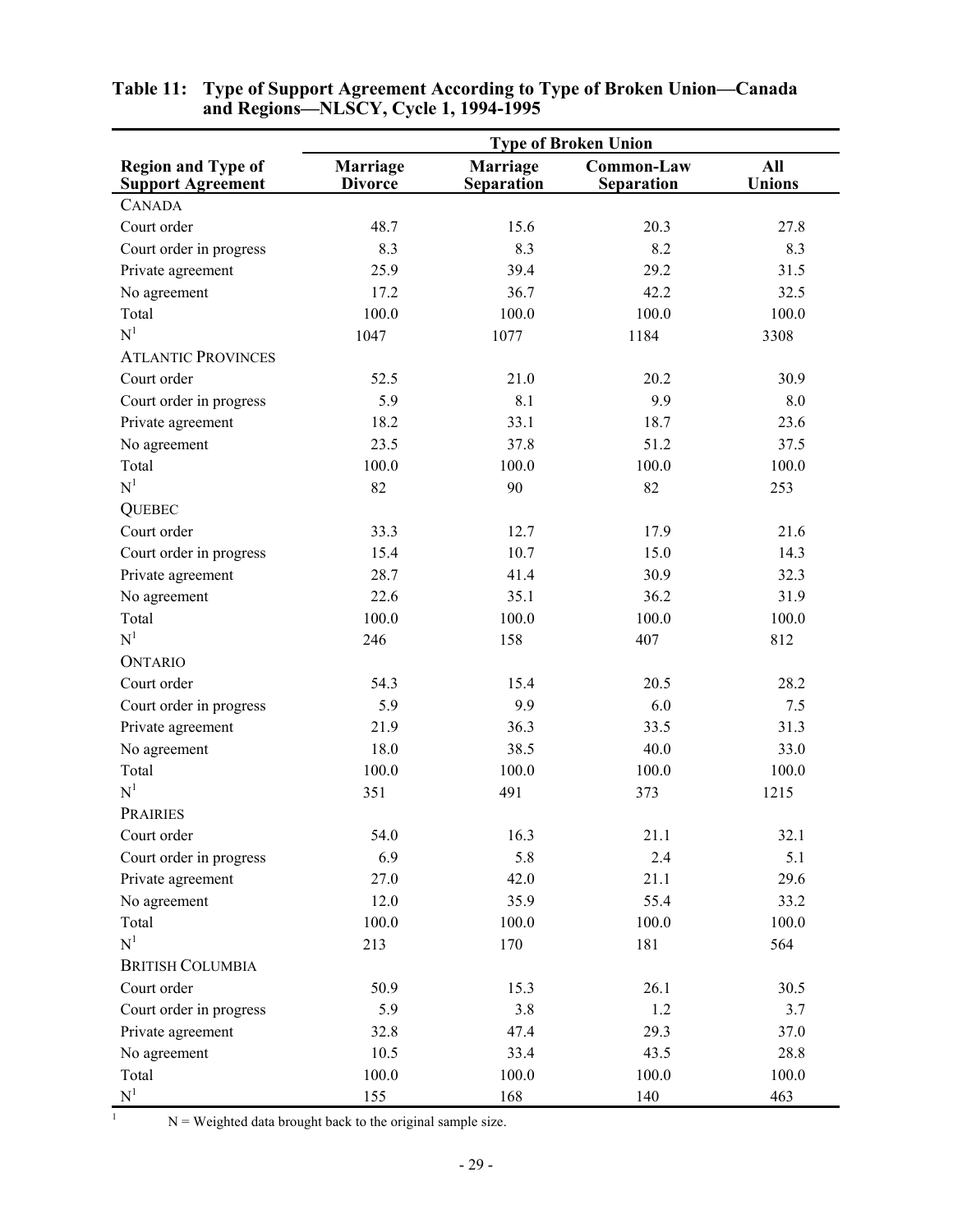The most significant finding here is that for almost a third of Canadian children whose parents have separated, the parents said there was no agreement regarding child support payments.

Children whose parents had actually divorced at the time of the survey were more likely to be covered by some type of child support agreement than children whose parents had not divorced. When the parents were divorced, parents said there was a court order in place, or in progress, in 57 percent of cases and there was no agreement in only 17 percent of cases. Forty-two percent of children from broken common-law unions were without any form of child support agreement and they were followed closely by children whose parents had not yet divorced at the time of the survey (37 percent).

Table 12 shows that the proportion of court-ordered agreements for child support tends to increase with time. Most likely, this finding simply reflects the time it takes for cases to be finalized in the courts. Nonetheless, 11 percent of children were covered by a court-ordered agreement even when the parents had been separated less than two years, and the percentage increases to 39 percent when the parents had been separated at least five years. One interesting fact, however, is that the percentage of children whose parents said there was no agreement for child support did not decrease significantly over time. Thus, even five years or more after the separation, 54 percent of parents had no court order for child support, but close to half of these parents had a private agreement between the spouses.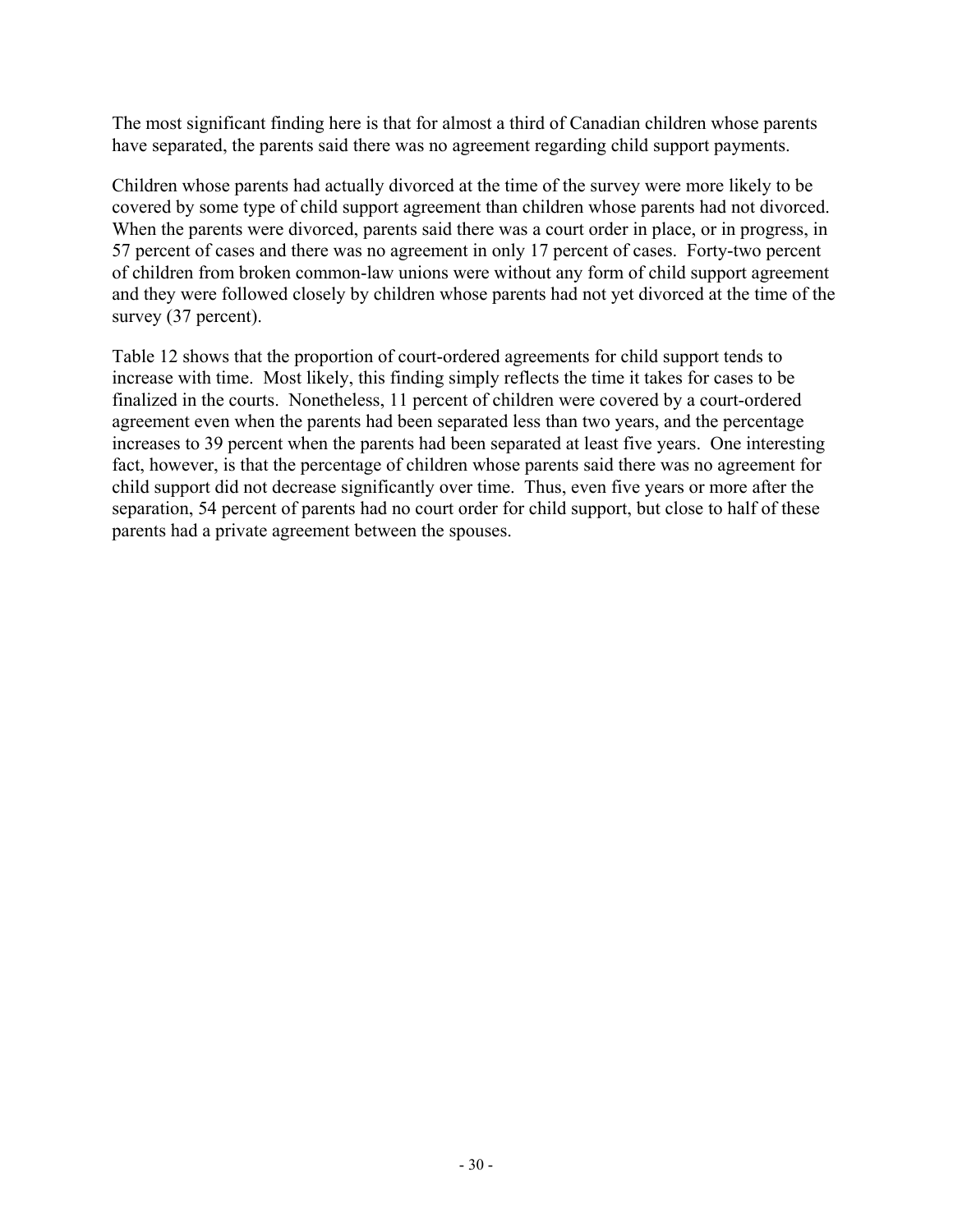|                           |       | <b>Type of Support Agreement</b> |           |           |              |       |
|---------------------------|-------|----------------------------------|-----------|-----------|--------------|-------|
| <b>Time Elapsed</b>       | Court | <b>Court Order</b>               | Private   | No        | <b>Total</b> | $N^1$ |
|                           | Order | in Progress                      | Agreement | Agreement |              |       |
| <b>CANADA</b>             |       |                                  |           |           |              |       |
| Less than 2 years         | 10.9  | 10.1                             | 41.4      | 37.6      | 100.0        | 1057  |
| 2-4 years                 | 33.3  | 7.6                              | 29.8      | 29.3      | 100.0        | 1174  |
| $5 + \text{years}$        | 38.7  | 7.2                              | 23.5      | 30.6      | 100.0        | 1062  |
| <b>ATLANTIC PROVINCES</b> |       |                                  |           |           |              |       |
| Less than 2 years         | 13.6  | 12.1                             | 30.7      | 43.6      | 100.0        | 89    |
| 2-4 years                 | 32.3  | 7.0                              | 27.6      | 33.1      | 100.0        | 87    |
| $5 + \text{years}$        | 49.7  | 4.3                              | 10.5      | 35.5      | 100.0        | 76    |
|                           |       |                                  |           |           |              |       |
| <b>QUEBEC</b>             |       |                                  |           |           |              |       |
| Less than 2 years         | 7.7   | 10.1                             | 49.2      | 33.0      | 100.0        | 246   |
| 2-4 years                 | 32.3  | 15.1                             | 24.9      | 27.8      | 100.0        | 251   |
| $5 + \text{years}$        | 23.9  | 16.8                             | 25.0      | 34.3      | 100.0        | 314   |
| <b>ONTARIO</b>            |       |                                  |           |           |              |       |
| Less than 2 years         | 11.6  | 13.8                             | 35.8      | 38.7      | 100.0        | 389   |
| 2-4 years                 | 34.3  | 4.4                              | 31.3      | 30.1      | 100.0        | 458   |
| $5 + \text{years}$        | 38.3  | 4.9                              | 26.3      | 30.6      | 100.0        | 365   |
|                           |       |                                  |           |           |              |       |
| <b>PRAIRIES</b>           |       |                                  |           |           |              |       |
| Less than 2 years         | 11.7  | 5.3                              | 41.0      | 42.0      | 100.0        | 185   |
| 2-4 years                 | 28.9  | 8.6                              | 29.6      | 33.0      | 100.0        | 185   |
| $5 + \text{years}$        | 54.8  | 1.6                              | 18.8      | 24.8      | 100.0        | 191   |
|                           |       |                                  |           |           |              |       |
| <b>BRITISH COLUMBIA</b>   |       |                                  |           |           |              |       |
| Less than 2 years         | 11.5  | 5.4                              | 50.2      | 32.8      | 100.0        | 147   |
| 2-4 years                 | 36.9  | 4.7                              | 33.9      | 24.4      | 100.0        | 192   |
| $5 + \text{years}$        | 46.0  | 0.0                              | 27.1      | 26.9      | 100.0        | 116   |

| Table 12: Type of Support Agreement According to Time Elapsed Since Separation— |
|---------------------------------------------------------------------------------|
| Canada and Regions-NLSCY, Cycle 1, 1994-1995                                    |

 $N =$  Weighted data brought back to the original sample size.

If the time since separation and the type of separation are taken into account, the impact of formalizing the break-up of the parents' union on the type of agreement for child support is very clear. As can be seen in Table 13 below, five years or more after their parents had separated, there was no agreement regarding child support for 18 percent of children whose parents were divorced. This compares to 39 percent for children whose parents were separated and 46 percent for children from broken common-law unions.

The existence of an agreement concerning child support tells us very little about whether the payments are actually made and the regularity with which they are made. We will now turn to this question. Is the regularity of payments linked to the type of parental separation and the type of agreement reached regarding child support?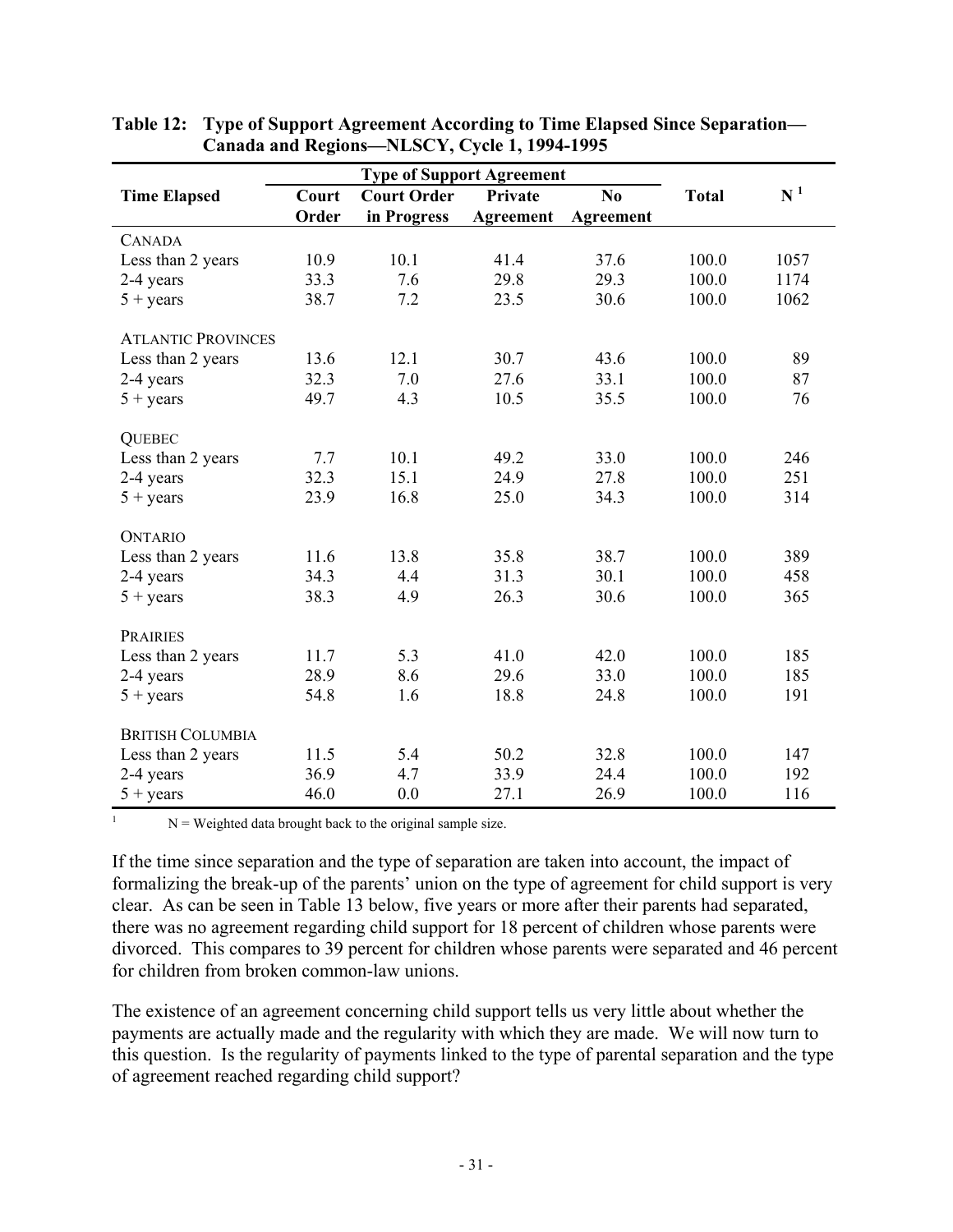|                                                        |                |                                   | <b>Type of Support Agreement</b> |                             |              |       |
|--------------------------------------------------------|----------------|-----------------------------------|----------------------------------|-----------------------------|--------------|-------|
| <b>Type of Broken Union and</b><br><b>Time Elapsed</b> | Court<br>Order | <b>Court Order</b><br>in Progress | <b>Private</b><br>Agreement      | N <sub>0</sub><br>Agreement | <b>Total</b> | $N^1$ |
| MARRIAGE-DIVORCE                                       | 48.9           | 8.4                               | 26.0                             | 16.7                        | 100.0        | 1037  |
| Less than 2 years                                      | 12.7           | 13.3                              | 48.3                             | 25.7                        | 100.0        | 90    |
| 2-4 years                                              | 51.5           | 8.6                               | 27.6                             | 12.4                        | 100.0        | 388   |
| $5 + \text{years}$                                     | 52.9           | 7.5                               | 21.4                             | 18.2                        | 100.0        | 559   |
| MARRIAGE-SEPARATION                                    | 15.6           | 8.3                               | 39.3                             | 36.8                        | 100.0        | 1075  |
| Less than 2 years                                      | 12.6           | 9.5                               | 42.5                             | 35.4                        | 100.0        | 578   |
| 2-4 years                                              | 19.4           | 7.8                               | 34.6                             | 38.2                        | 100.0        | 374   |
| $5 + \text{years}$                                     | 18.3           | 4.1                               | 38.5                             | 39.1                        | 100.0        | 123   |
| COMMON-LAW-SEPARATION                                  | 20.5           | 8.3                               | 29.4                             | 41.9                        | 100.0        | 1175  |
| Less than 2 years                                      | 7.9            | 10.6                              | 38.9                             | 42.6                        | 100.0        | 382   |
| 2-4 years                                              | 28.7           | 6.4                               | 27.6                             | 37.3                        | 100.0        | 412   |
| $5 + \text{years}$                                     | 24.2           | 7.9                               | 21.8                             | 46.0                        | 100.0        | 381   |

**Table 13: Type of Support Agreement According to Type of Broken Union and Time Elapsed Since Separation—NLSCY, Cycle 1, 1994-1995**

 $N =$  Weighted data brought back to the original sample size.

#### **Regularity of Child Support Payments by Type of Child Support Agreement and Type of Parental Separation**

Unfortunately, the question concerning the regularity of child support payments was not asked in cases where the parent stated that no agreement existed regarding support payments. In future cycles, it would be important to collect this information from all respondents since it is likely that, although no formal agreement was made, the fathers might nonetheless contribute to the costs of raising their children.

Table 14 shows that, in general, more children who are covered by what their parents describe as a private agreement receive regular support payments than children whose parents say they have a court-ordered agreement. Two thirds of children under private agreements benefited from regular support payments, compared to 43 percent of children whose parents stated they had a court-ordered agreement. Moreover, cases where there have been no payments in the last six months are much more common where the parents said there was a court order than where support payments are dealt with through a private agreement (30 percent vs. 14 percent).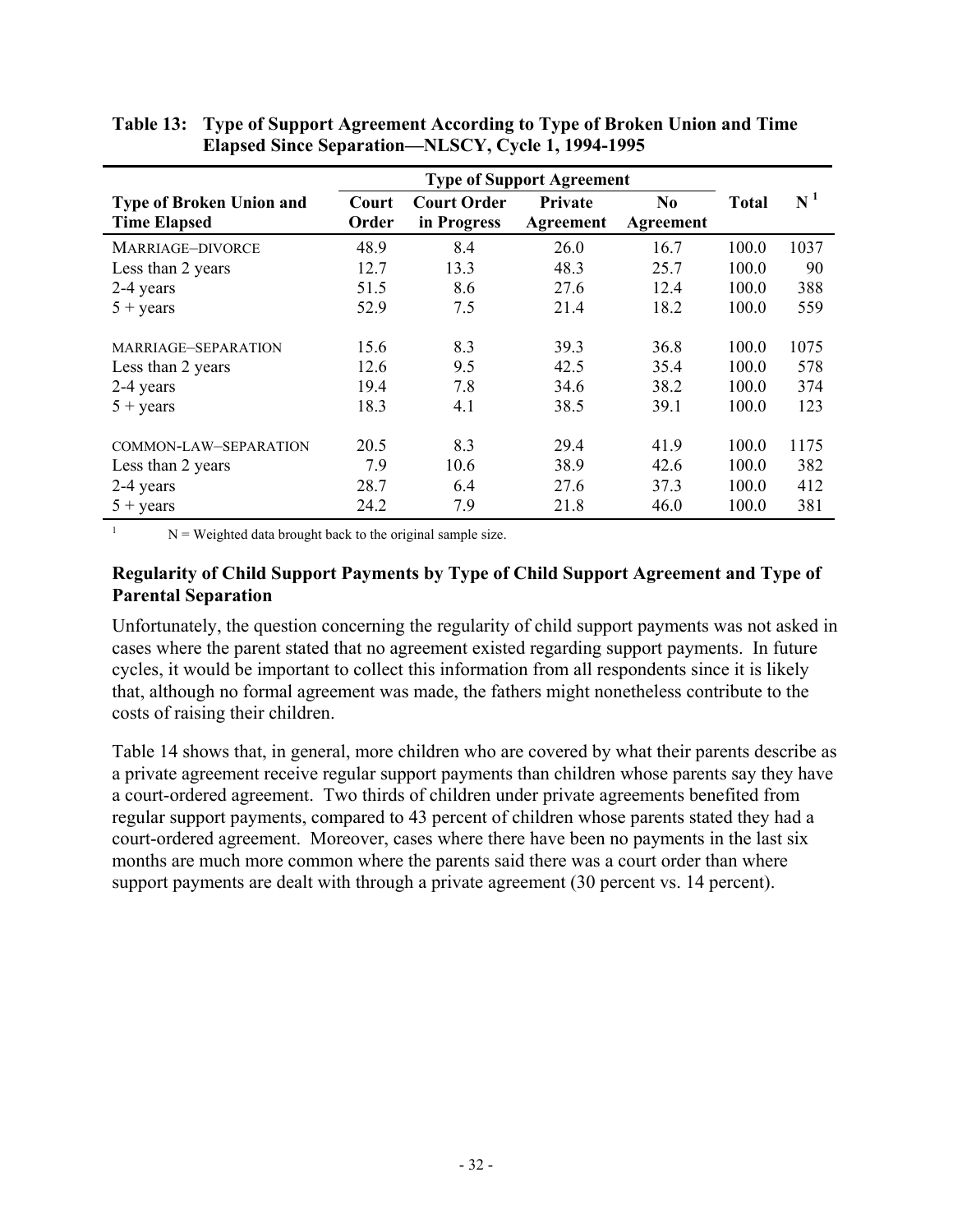|                                          |                      |                      | <b>Type of Support Agreement and Regularity of Payments</b>          |                         |                   |                      |                                       |                             |                         |                   |
|------------------------------------------|----------------------|----------------------|----------------------------------------------------------------------|-------------------------|-------------------|----------------------|---------------------------------------|-----------------------------|-------------------------|-------------------|
|                                          |                      |                      | Court-ordered                                                        |                         |                   |                      |                                       | Private                     |                         |                   |
| <b>Type of</b><br><b>Broken</b><br>Union |                      |                      | Regular Irregular None for Total $N1$<br>at Least<br><b>6 Months</b> |                         |                   |                      | Regular Irregular None for Total $N1$ | at Least<br><b>6 Months</b> |                         |                   |
| Marriage<br>Common-law<br>All            | 43.9<br>41.0<br>43.0 | 31.3<br>14.2<br>27.0 | 24.8<br>44.8<br>30.0                                                 | 100.0<br>100.0<br>100.0 | 665<br>232<br>897 | 72.9<br>53.4<br>66.3 | 18.7<br>22.3<br>19.9                  | 8.4<br>24.3<br>13.8         | 100.0<br>100.0<br>100.0 | 595<br>309<br>904 |

#### **Table 14: Type of Support Agreement and Regularity of Payments, According to Type of Broken Union—NLSCY, Cycle 1, 1994-1995**

 $N =$  Weighted data brought back to the original sample size.

This trend holds true regardless of the type of broken union. For children whose parents were married and made a private agreement regarding child support, the data show a high proportion (73 percent) of regular payers and only 8 percent of cases where payments had not been made for the last six months. In the case of broken common-law unions, the proportion of cases in which there had not been a payment in the last six months is much higher, regardless of whether there was a private agreement between the spouses (24 percent), or whether a court order was in place (45 percent). But the most significant result is that agreements that parents described as private resulted in more regular payments than cases where a court order was in place or was in progress.

#### **Frequency of Contact with the Non-custodial Parent by Type of Child Support Agreement and Regularity of Payments**

Table 15 provides evidence that the frequency of contact with the non-custodial parent is associated with the type of child support agreement that was reached. Private child support agreements were associated with more frequent contacts between children and their noncustodial parent than all other types of arrangements (including no agreement). They were associated with higher proportions of children living with their fathers either full time or part time (18 percent) or visiting their fathers on a weekly basis (44 percent), and with a much smaller number of cases (4 percent) where there was no contact with the non-custodial parent.

|                                   |               | Lives with<br>Father |                               | <b>Does Not Live with Father</b>  |                                          |                         |       |                    |
|-----------------------------------|---------------|----------------------|-------------------------------|-----------------------------------|------------------------------------------|-------------------------|-------|--------------------|
| <b>Child Support</b><br>Agreement | Full-<br>time | Part-<br>time        | <b>Never</b><br><b>Visits</b> | <b>Irregular</b><br><b>Visits</b> | <b>Visits</b><br><b>Every</b><br>2 Weeks | Weekly<br><b>Visits</b> | Total | $\mathbf{N}^{\,1}$ |
| Private                           | 6.5           | 11.0                 | 37                            | 19.8                              | 15.0                                     | 44.0                    | 100.0 | 1019               |
| Court order                       | 3.2           | 1.8                  | 17.4                          | 32.0                              | 23.3                                     | 22.3                    | 100.0 | 897                |
| Court order in progress           | 6.1           | 3.9                  | 14.0                          | 28.6                              | 20.5                                     | 27.0                    | 100.0 | 267                |
| No agreement                      | 11.6          | 6.6                  | 23.8                          | 22.3                              | 10.4                                     | 25.3                    | 100.0 | 1053               |

#### **Table 15: Type of Contact Maintained with Fathers at Time of Separation, According to the Nature of Child Support Agreement—NLSCY, Cycle 1, 1994-1995**

 $N =$  Weighted data brought back to the original sample size.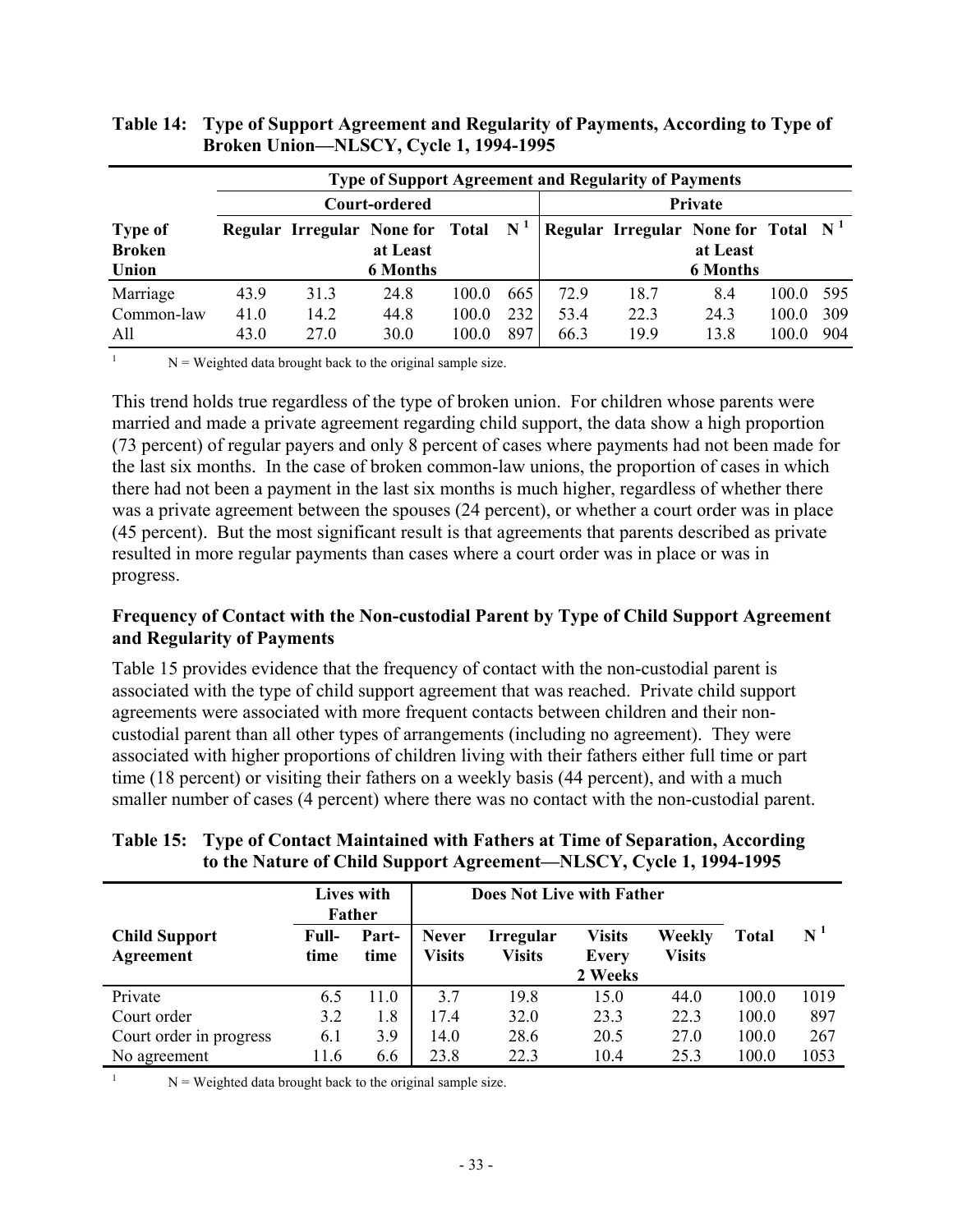Figure 14 reveals the close association between regularity of payments and frequency of visits. Among children living with their mother, and for whom child support payments were regular and on time, close to half (48 percent) visited their father on a weekly basis, while only 7 percent never saw him. In comparison, fathers who did not provide financially for their children on a regular basis had fewer contacts with them. Only 15 percent of children whose father had not provided child support payments in the last six months saw their father weekly and 28 percent never saw him.

#### **Figure 14: Visiting Patterns with Father, for Children Living with Mother at Time of Separation, According to Regularity of Child Support Payments— NLSCY 1994-1995**



A multinomial logistic regression was run to examine the impact of both the type of child support agreement and the regularity of payments on the likelihood of fathers to maintain contact with their children, while controlling for other variables, such as the nature of the broken union. The results presented in Tables 16 and 17 predict the propensity of fathers to maintain regular or irregular contacts with their children, as opposed to having no contact with them.

Table 16 reveals a close association between the type of child support agreement and the frequency of visits. Among all children living with their mother, the existence of a court-ordered agreement multiplies by 2 to 3 the probability of fathers to maintain either irregular or regular contact with their children. The conclusion of a private agreement exerts an even stronger effect: it multiplies by more than 10 the likelihood of fathers to see their children on a regular basis, as opposed to not seeing them.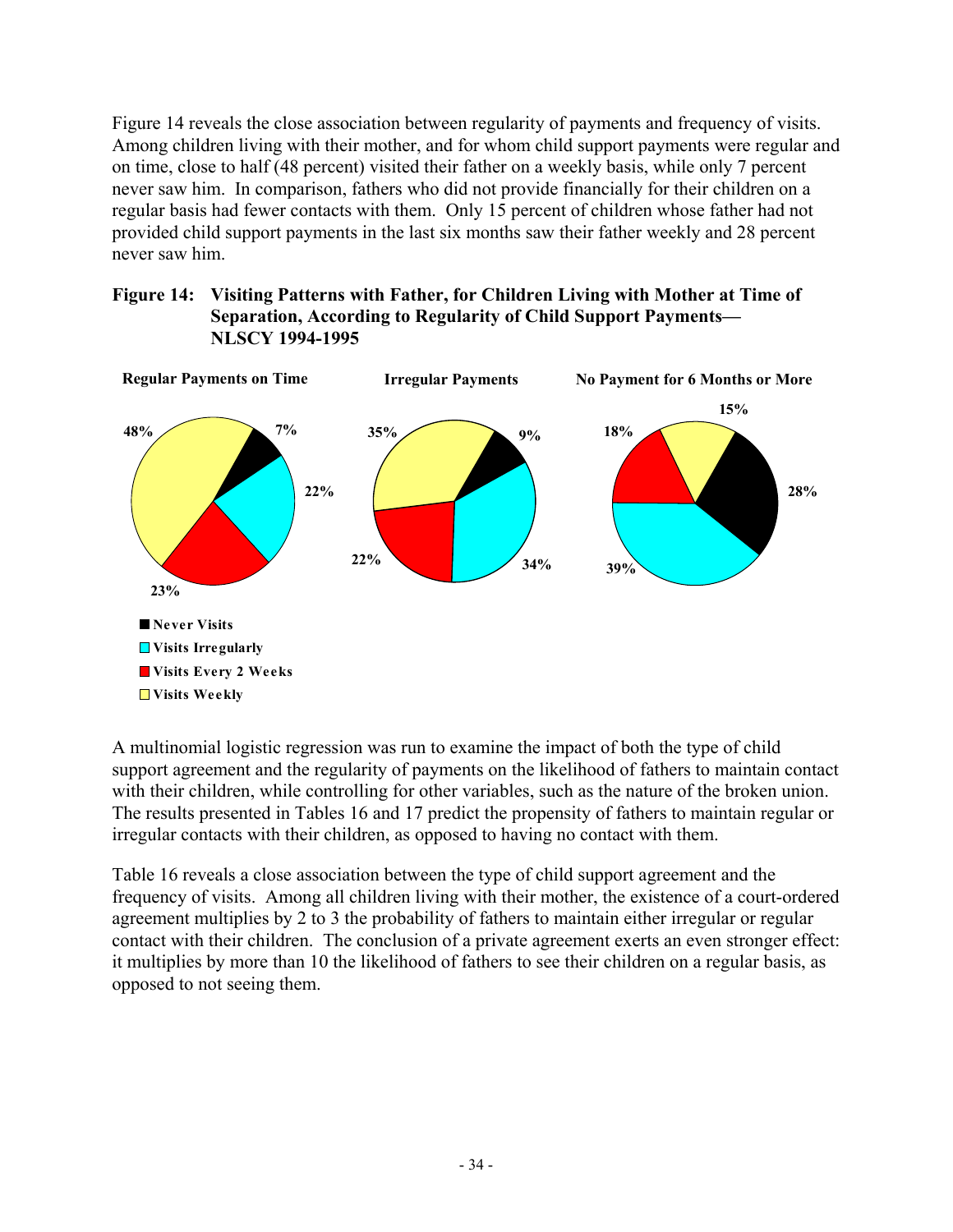# **Table 16: Impact of Given Variables on the Propensity of Fathers to Maintain Contact with Their Children—NLSCY, Cycle 1, 1994-1995**

|                                          | <b>Frequency of Visits with Father</b><br>(None) |                  |  |  |  |
|------------------------------------------|--------------------------------------------------|------------------|--|--|--|
| Variables <sup>2</sup>                   | Regular                                          | <b>Irregular</b> |  |  |  |
| Child support (no agreement)             | 1.000                                            | 1.000            |  |  |  |
| Court-ordered agreement                  | 2.988***                                         | 2.312***         |  |  |  |
| Private agreement                        | 10.688***                                        | 5.762***         |  |  |  |
| Custody (not submitted to court)         | 1.000                                            | 1.000            |  |  |  |
| Court-ordered agreement                  | $0.433***$                                       | $0.495***$       |  |  |  |
| Court order in progress                  | $0.555*$                                         | 0.838            |  |  |  |
| Type of union (marriage)                 | 1.000                                            | 1.000            |  |  |  |
| Common-law union                         | $0.516***$                                       | $0.472***$       |  |  |  |
| Degree of tension (very little or none)  | 1.000                                            | 1.000            |  |  |  |
| Great or some tension                    | $1.746***$                                       | $2.213***$       |  |  |  |
| Time elapsed since separation (0-1 year) | 1.000                                            | 1.000            |  |  |  |
| 2-4 years                                | $0.380***$                                       | $0.614**$        |  |  |  |
| $5 + \text{years}$                       | $0.268***$                                       | 0.788            |  |  |  |

(Multinomial Logistic Regression Coefficients) **<sup>1</sup>**

<sup>2</sup> The reference category is given in parentheses.

Other things being equal, children whose parents said they had a custody court order appeared less likely to visit their father on a regular or irregular basis than those who were not covered by a court order. The degree of tension between the parents surrounding access and visitation was also found to significantly influence the propensity of fathers to maintain contact with their children. At first, it is surprising to find that fathers appeared more likely to keep contact with their children when some tension existed between the parents. But this might be due to the fact that in situations where children have completely lost contact with their father, obviously no tension is reported about living arrangements or visitation. The probability that a father would maintain contact tended to decrease as the time since separation increased, while children born to common-law couples had a much lower likelihood of visiting their father on a regular or irregular basis than those born to married parents.

<sup>\*\*</sup>  $= 0.01$ \*\*\* =  $0.001$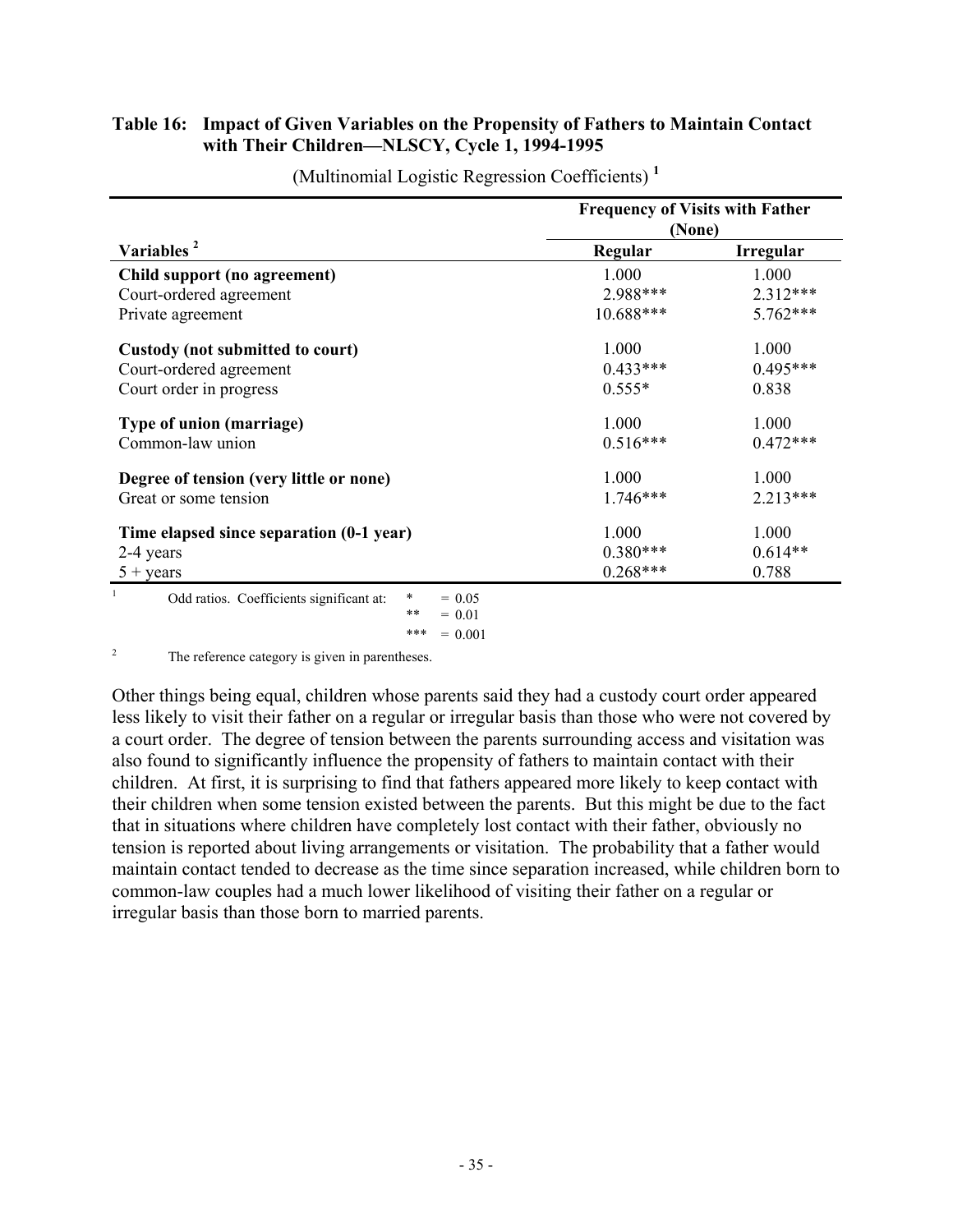# **Table 17: Impact of the Regularity of Payments and of Other Variables on the Propensity of Fathers to Maintain Contact with Their Children, for Those Covered by a Support Agreement—NLSCY, Cycle 1, 1994-1995**

|                                                        | <b>Frequency of Visits with Father (None)</b> |                  |            |                  |
|--------------------------------------------------------|-----------------------------------------------|------------------|------------|------------------|
| Variables <sup>2</sup>                                 | Regular                                       | <b>Irregular</b> | Regular    | <b>Irregular</b> |
| Child support (court-ordered agreement)                | 1.000                                         | 1.000            | 1.000      | 1.000            |
| Private agreement                                      | $2.392***$                                    | $2.058**$        | 1.811*     | 1.885*           |
| Custody (not submitted to court)                       | 1.000                                         | 1.000            | 1.000      | 1.000            |
| Court-ordered agreement                                | $0.223***$                                    | $0.417**$        | $0.214***$ | $0.398***$       |
| Court order in progress                                | 0.700                                         | 1.067            | 0.684      | 1.098            |
| <b>Regularity of payments (none for at least)</b>      |                                               |                  |            |                  |
| 6 months)                                              |                                               |                  | 1.000      | 1.000            |
| Regular payments                                       |                                               |                  | $6.386***$ | $1.861**$        |
| Irregular payments                                     |                                               |                  | $6.434***$ | 2.918***         |
| Type of union (marriage)                               | 1.000                                         | 1.000            | 1.000      | 1.000            |
| Common-law union                                       | $0.564**$                                     | $0.493***$       | 0.868      | $0.610*$         |
| Degree of tension (very little or none)                | 1.000                                         | 1.000            | 1.000      | 1.000            |
| Great or some tension                                  | 1.004                                         | 1.447            | 0.990      | 1.383            |
| Time elapsed since separation (0-1 year)               | 1.000                                         | 1.000            | 1.000      | 1.000            |
| 2-4 years                                              | $0.242***$                                    | $0.486*$         | $0.175***$ | $0.380**$        |
| $5 + \text{years}$                                     | $0.245***$                                    | 0.733            | $0.253***$ | 0.731            |
| Odd ratios. Coefficients significant at:<br>×<br>$* *$ | $= 0.05$<br>$= 0.01$                          |                  |            |                  |

(Multinomial Logistic Regression Coefficients) **<sup>1</sup>**

<sup>2</sup> The reference category is given in parentheses.

Information on the regularity of child support payments was collected only from parents declaring that an agreement (either private or court-ordered) existed concerning child support. For those children covered by a child support agreement, the effect that the type of agreement exerts on the frequency of visits is first examined in the first two columns of Table 17; the next two columns add the impact of the regularity of support payments. The regularity of payments appears strongly related to the likelihood of fathers maintaining frequent contact with their children, and the impact of this variable remains important even after controlling for the type of custody and child support arrangements, the type of union, the level of tension between parents, and the time elapsed since separation. As can be seen in Table 17, fathers who made some payment, whether regularly or irregularly, were significantly more likely to see their children. Regular payments multiplied by 6.39 the chances that a father would see his children on a regular basis, compared to cases where no payment had been made in the last six months. Fathers who provided payments on an irregular basis were also significantly more likely to visit their children, either regularly or occasionally, than fathers who had not made a support payment in the last six months.

<sup>\*\*\* =</sup>  $0.001$